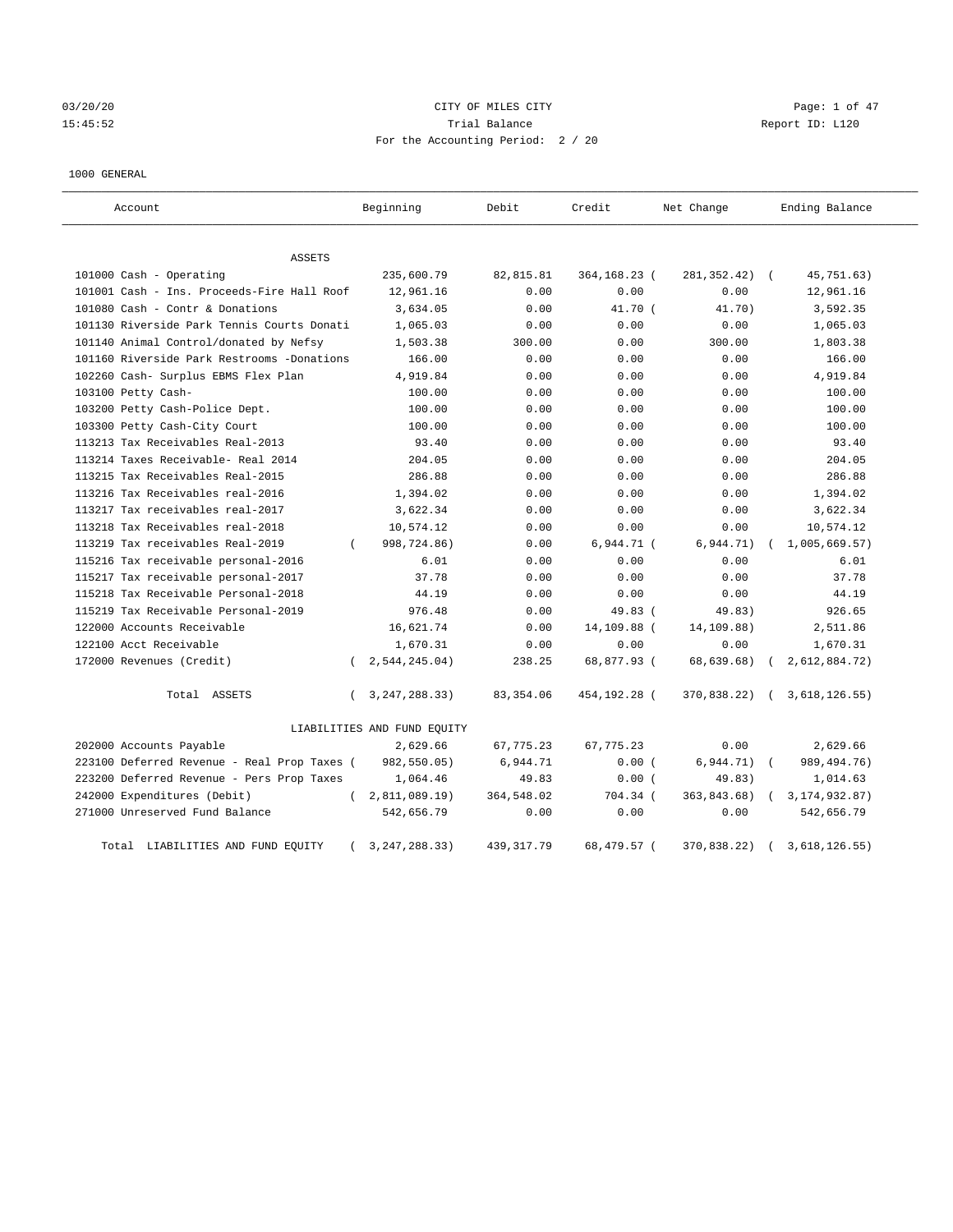# 03/20/20 **Page: 2 of 47** CITY OF MILES CITY CONTROL CONTROL Page: 2 of 47 15:45:52 **Trial Balance Trial Balance Report ID:** L120 For the Accounting Period: 2 / 20

#### 2220 LIBRARY

| Account                                    | Beginning                   | Debit     | Credit      | Net Change    | Ending Balance |
|--------------------------------------------|-----------------------------|-----------|-------------|---------------|----------------|
| ASSETS                                     |                             |           |             |               |                |
| 101000 Cash - Operating                    | 48,685.49                   | 25,617.46 | 27,735.31 ( | 2, 117.85)    | 46,567.64      |
| 101032 Cash- Library Board of Trustees Mul | 4,861.84                    | 341.83    | 0.00        | 341.83        | 5,203.67       |
| 103000 Petty Cash                          | 75.00                       | 0.00      | 0.00        | 0.00          | 75.00          |
| 172000 Revenues (Credit)                   | 183,991.54)<br>$\left($     | 0.00      | 25,959.29 ( | $25,959.29$ ( | 209,950.83)    |
| Total ASSETS                               | 130,369.21)                 | 25,959.29 | 53,694.60 ( | 27,735.31) (  | 158, 104.52)   |
|                                            | LIABILITIES AND FUND EQUITY |           |             |               |                |
| 202000 Accounts Payable                    | 0.00                        | 1,593.85  | 1,593.85    | 0.00          | 0.00           |
| 242000 Expenditures (Debit)                | 171,940.82)                 | 27,735.31 | 0.00(       | 27,735.31) (  | 199,676.13)    |
| 271000 Unreserved Fund Balance             | 41,571.61                   | 0.00      | 0.00        | 0.00          | 41,571.61      |
| LIABILITIES AND FUND EQUITY<br>Total       | 130,369.21)<br>$\left($     | 29,329.16 | 1,593.85 (  | 27,735.31) (  | 158,104.52)    |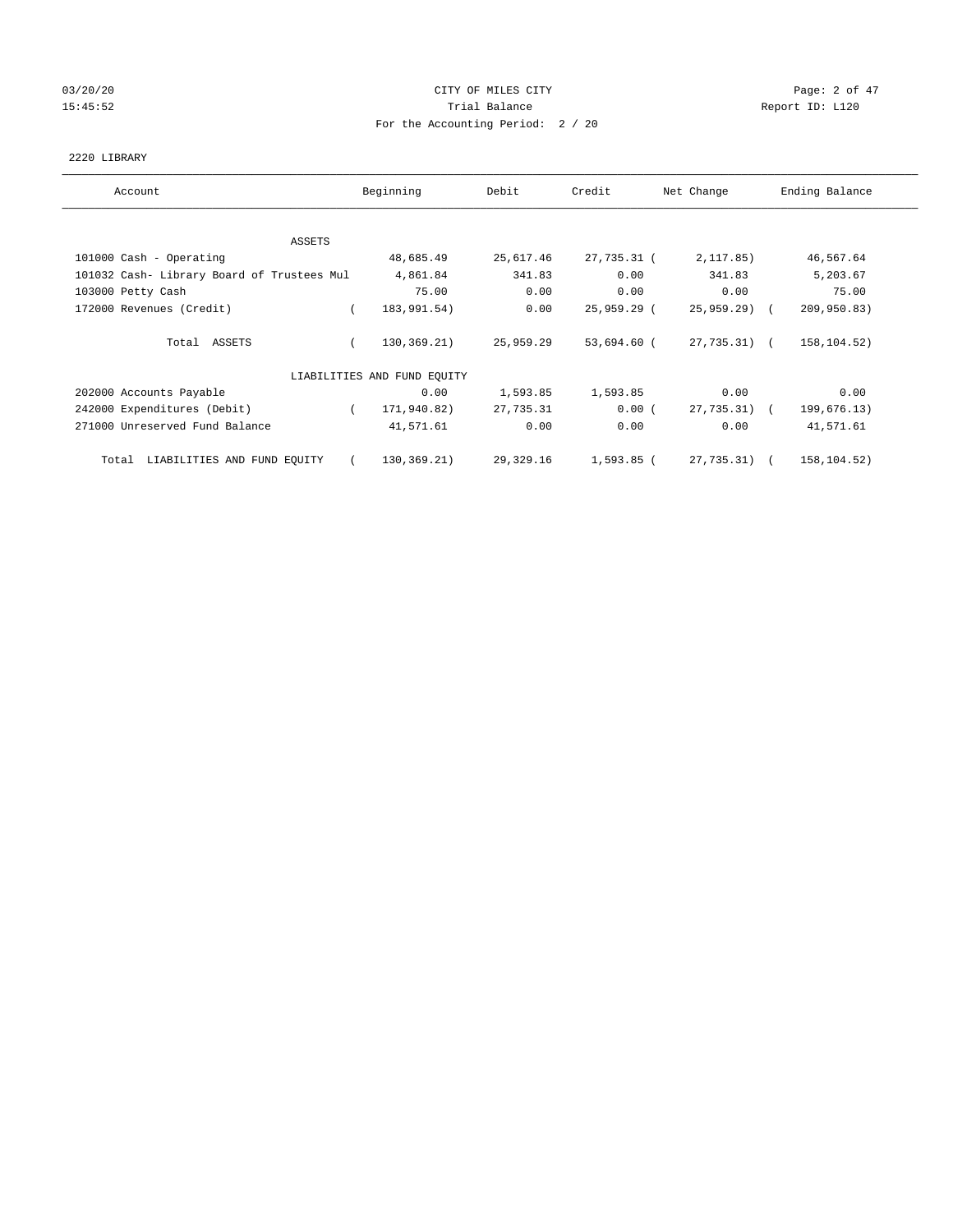# 03/20/20 **Page: 3 of 47** CITY OF MILES CITY CONTROL CONTROL Page: 3 of 47 15:45:52 **Trial Balance Trial Balance Report ID:** L120 For the Accounting Period: 2 / 20

#### 2260 EMERGENCY DISASTER

| Account                                     | Beginning                   | Debit | Credit   | Net Change |        | Ending Balance |
|---------------------------------------------|-----------------------------|-------|----------|------------|--------|----------------|
| <b>ASSETS</b>                               |                             |       |          |            |        |                |
| 101000 Cash - Operating                     | 229.20                      | 1.69  | 0.00     | 1.69       |        | 230.89         |
| 113218 Tax Receivables real-2018            | 170.14)                     | 0.00  | 0.00     | 0.00       |        | 170.14)        |
| 115219 Tax Receivable Personal-2019         | 38.55)                      | 0.00  | $0.52$ ( | 0.52)      |        | 39.07)         |
| 172000 Revenues (Credit)                    | 229.79)                     | 0.00  | $1.69$ ( | 1.69)      | $\sim$ | 231.48)        |
| Total ASSETS                                | 209.28)                     | 1.69  | $2.21$ ( | $0.52)$ (  |        | 209.80)        |
|                                             | LIABILITIES AND FUND EQUITY |       |          |            |        |                |
| 223100 Deferred Revenue - Real Prop Taxes ( | 170.14)                     | 0.00  | 0.00     | 0.00       |        | 170.14)        |
| 223200 Deferred Revenue - Pers Prop Taxes ( | 38.55)                      | 0.52  | 0.00(    | 0.52)      |        | 39.07)         |
| 271000 Unreserved Fund Balance              | 0.59)                       | 0.00  | 0.00     | 0.00       |        | 0.59)          |
| LIABILITIES AND FUND EQUITY<br>Total        | 209.28)                     | 0.52  | 0.00(    | 0.52)      |        | 209.80)        |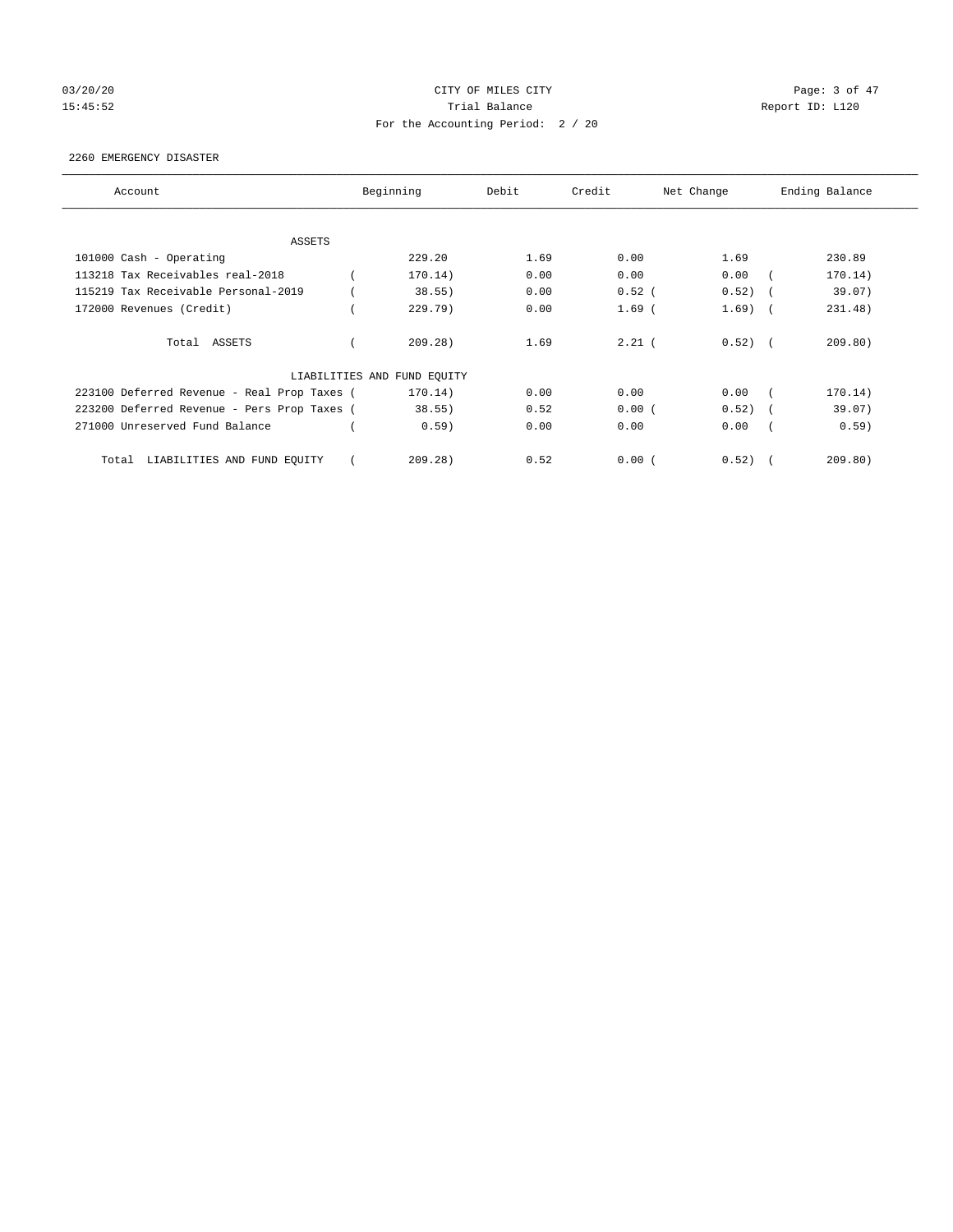# 03/20/20 **Page: 4 of 47** CITY OF MILES CITY CONTROL Page: 4 of 47 15:45:52 Trial Balance Report ID: L120 For the Accounting Period: 2 / 20

#### 2270 Health

| Account                              | Beginning                   | Debit | Credit | Net Change | Ending Balance |
|--------------------------------------|-----------------------------|-------|--------|------------|----------------|
|                                      |                             |       |        |            |                |
| ASSETS                               |                             |       |        |            |                |
| 101000 Cash - Operating              | 20,671.88                   | 0.00  | 0.00   | 0.00       | 20,671.88      |
| 172000 Revenues (Credit)             | 11,500.00)                  | 0.00  | 0.00   | 0.00       | 11,500.00)     |
| Total ASSETS                         | 9,171.88                    | 0.00  | 0.00   | 0.00       | 9,171.88       |
|                                      | LIABILITIES AND FUND EQUITY |       |        |            |                |
| 271000 Unreserved Fund Balance       | 9,171.88                    | 0.00  | 0.00   | 0.00       | 9,171.88       |
| LIABILITIES AND FUND EQUITY<br>Total | 9,171.88                    | 0.00  | 0.00   | 0.00       | 9,171.88       |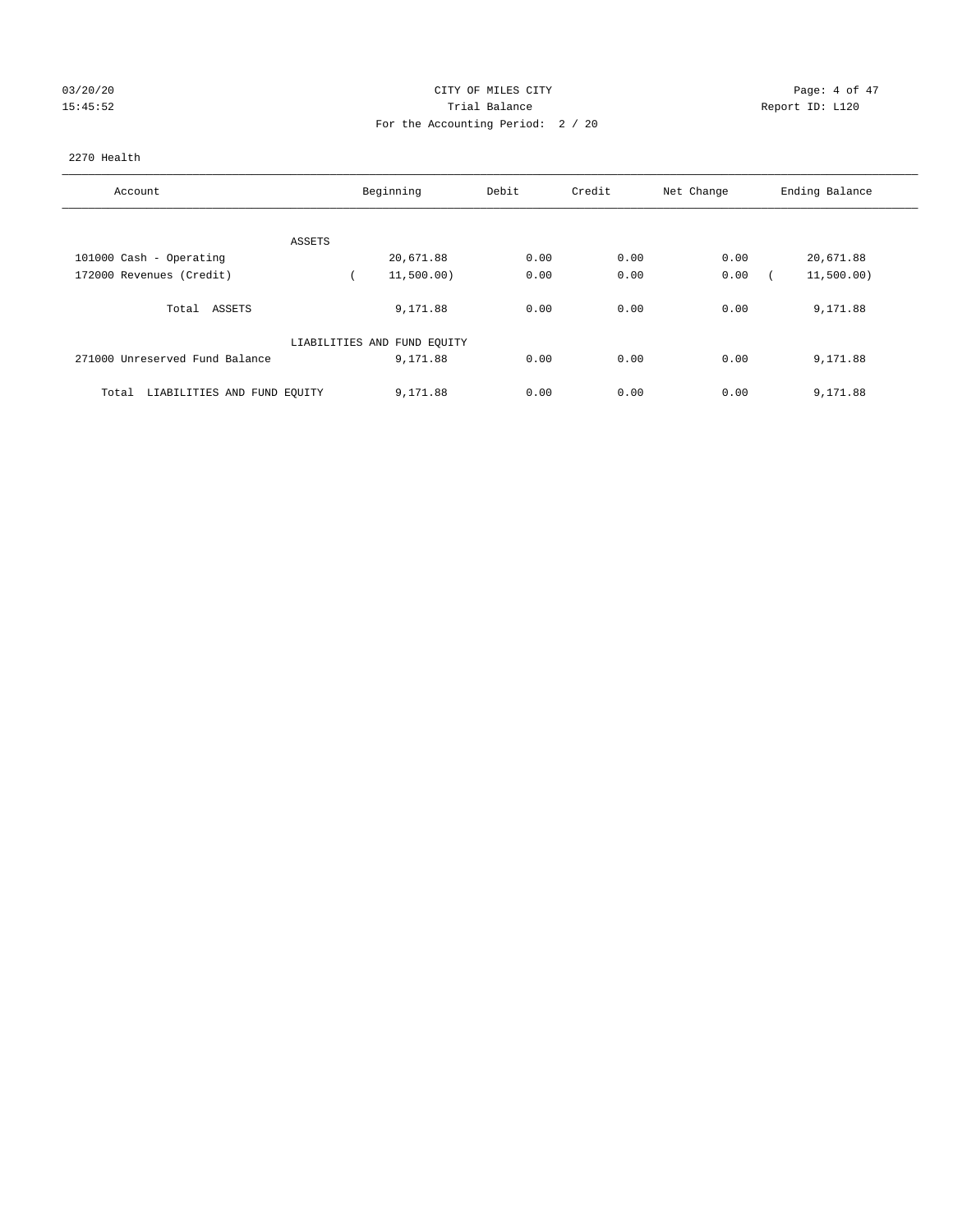# 03/20/20 **Page: 5 of 47** CITY OF MILES CITY CONTROL CONTROL Page: 5 of 47 15:45:52 Trial Balance Trial Balance Report ID: L120 For the Accounting Period: 2 / 20

#### 2310 TIFD-Downtown

| Account                                   | Beginning                   | Debit  | Credit     | Net Change   | Ending Balance |
|-------------------------------------------|-----------------------------|--------|------------|--------------|----------------|
|                                           |                             |        |            |              |                |
| <b>ASSETS</b>                             |                             |        |            |              |                |
| 101000 Cash - Operating                   | 114,561.67                  | 817.45 | 107.39     | 710.06       | 115, 271. 73   |
| 113170 Deferred revenue                   | 165.24                      | 0.00   | 0.00       | 0.00         | 165.24         |
| 113218 Tax Receivables real-2018          | 915.34                      | 0.00   | 0.00       | 0.00         | 915.34         |
| 115180 Deferred revenue-audit             | 1.46                        | 0.00   | 0.00       | 0.00         | 1.46           |
| 115219 Tax Receivable Personal-2019       | 209.86                      | 0.00   | 0.00       | 0.00         | 209.86         |
| 172000 Revenues (Credit)                  | 52, 445.28)                 | 0.00   | 817.45 (   | $817.45$ ) ( | 53, 262. 73)   |
| Total ASSETS                              | 63,408.29                   | 817.45 | $924.84$ ( | 107.39)      | 63,300.90      |
|                                           | LIABILITIES AND FUND EQUITY |        |            |              |                |
| 202000 Accounts Payable                   | 0.00                        | 106.92 | 106.92     | 0.00         | 0.00           |
| 223100 Deferred Revenue - Real Prop Taxes | 1,080.58                    | 0.00   | 0.00       | 0.00         | 1,080.58       |
| 223200 Deferred Revenue - Pers Prop Taxes | 211.32                      | 0.00   | 0.00       | 0.00         | 211.32         |
| 242000 Expenditures (Debit)               | 1,174.06)                   | 107.39 | 0.00(      | $107.39$ (   | 1, 281.45)     |
| 271000 Unreserved Fund Balance            | 63,290.45                   | 0.00   | 0.00       | 0.00         | 63,290.45      |
| LIABILITIES AND FUND EQUITY<br>Total      | 63,408.29                   | 214.31 | $106.92$ ( | $107.39$ )   | 63,300.90      |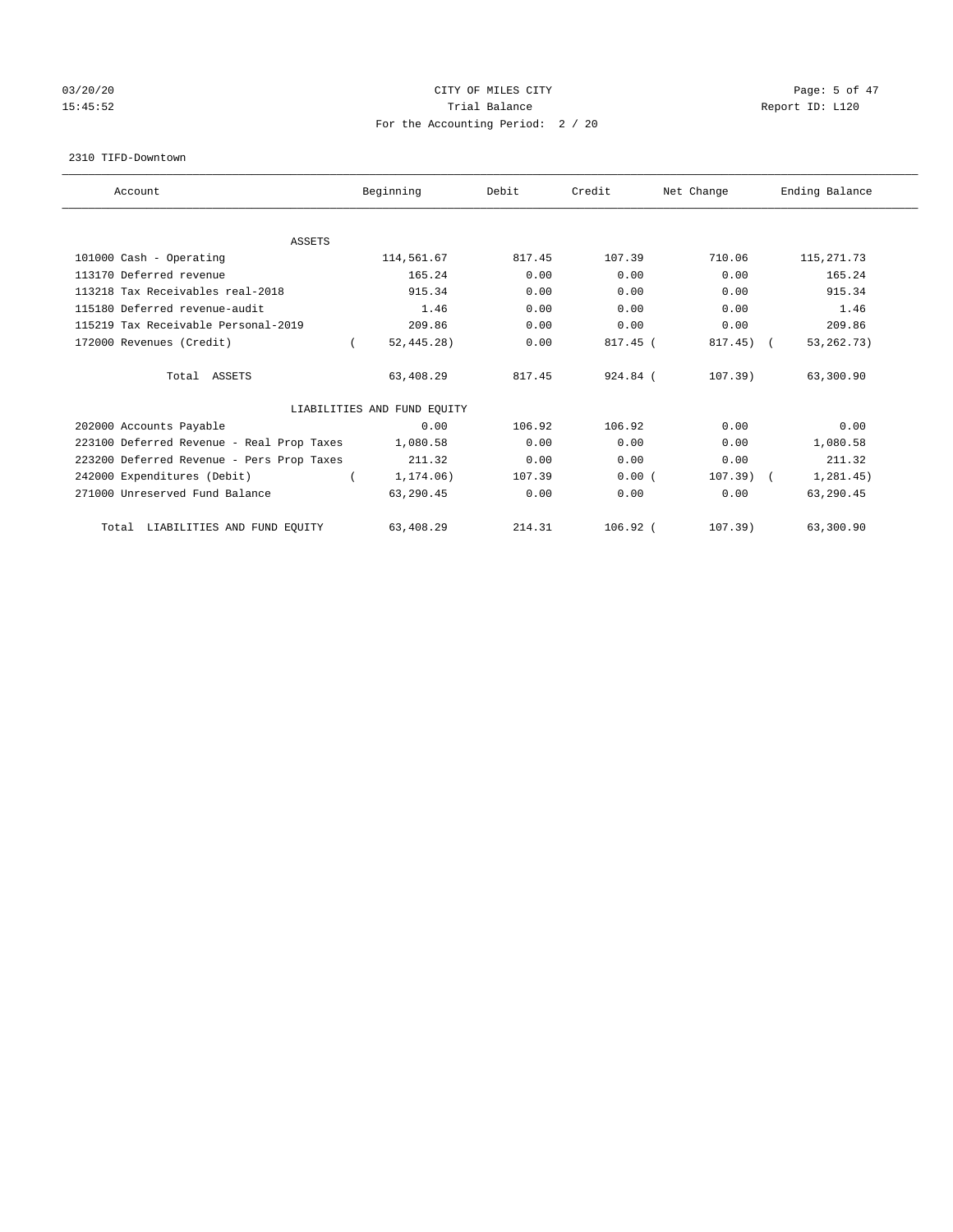# 03/20/20 **Page: 6 of 47** CITY OF MILES CITY CONTROL Page: 6 of 47 15:45:52 Trial Balance Report ID: L120 For the Accounting Period: 2 / 20

# 2350 Local Government/Study Commission

| Account                                   | Beginning                   | Debit | Credit | Net Change | Ending Balance |
|-------------------------------------------|-----------------------------|-------|--------|------------|----------------|
| ASSETS                                    |                             |       |        |            |                |
| 101000 Cash - Operating                   | 0.47                        | 0.00  | 0.00   | 0.00       | 0.47           |
| 113214 Taxes Receivable- Real 2014        | 0.97                        | 0.00  | 0.00   | 0.00       | 0.97           |
| 113215 Tax Receivables Real-2015          | 1.62                        | 0.00  | 0.00   | 0.00       | 1.62           |
| 115216 Tax receivable personal-2016       | 0.02                        | 0.00  | 0.00   | 0.00       | 0.02           |
| 172000 Revenues (Credit)                  | 0.47)                       | 0.00  | 0.00   | 0.00       | 0.47)          |
| Total ASSETS                              | 2.61                        | 0.00  | 0.00   | 0.00       | 2.61           |
|                                           | LIABILITIES AND FUND EQUITY |       |        |            |                |
| 223100 Deferred Revenue - Real Prop Taxes | 2.59                        | 0.00  | 0.00   | 0.00       | 2.59           |
| 223200 Deferred Revenue - Pers Prop Taxes | 0.02                        | 0.00  | 0.00   | 0.00       | 0.02           |
| LIABILITIES AND FUND EQUITY<br>Total      | 2.61                        | 0.00  | 0.00   | 0.00       | 2.61           |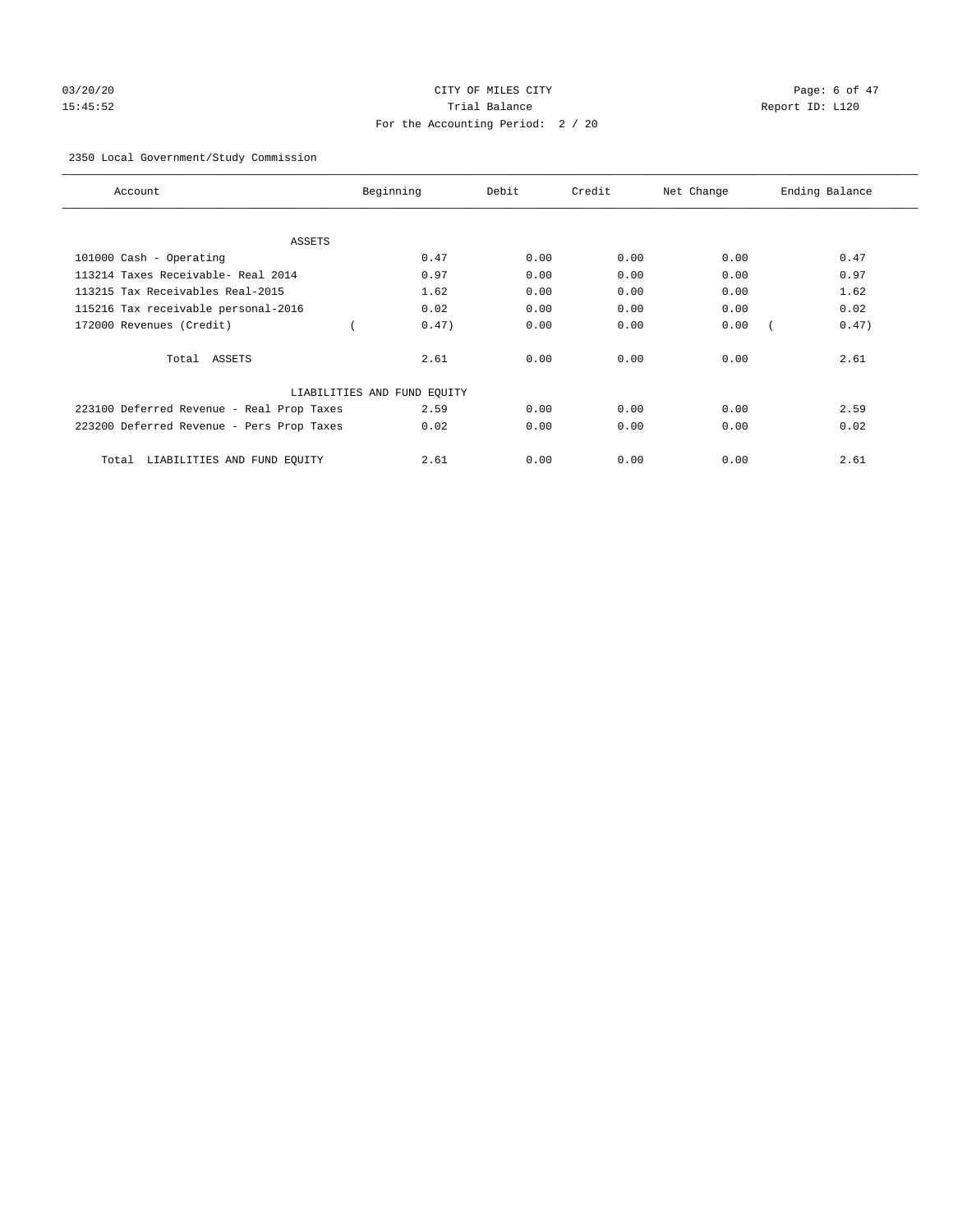# 03/20/20 **Page: 7 of 47** CITY OF MILES CITY CONTROL Page: 7 of 47 15:45:52 Trial Balance Trial Balance Report ID: L120 For the Accounting Period: 2 / 20

2372 Permissive Medical Levy

| Account                                     |          | Beginning                   | Debit    | Credit       | Net Change  | Ending Balance |
|---------------------------------------------|----------|-----------------------------|----------|--------------|-------------|----------------|
| ASSETS                                      |          |                             |          |              |             |                |
| 101000 Cash - Operating                     |          | 840.75                      | 1,000.10 | 0.00         | 1,000.10    | 1,840.85       |
| 113211 Taxes Receivable - Real 2011         |          | 0.14                        | 0.00     | 0.00         | 0.00        | 0.14           |
| 113213 Tax Receivables Real-2013            |          | 9.28                        | 0.00     | 0.00         | 0.00        | 9.28           |
| 113214 Taxes Receivable- Real 2014          |          | 22.40                       | 0.00     | 0.00         | 0.00        | 22.40          |
| 113215 Tax Receivables Real-2015            |          | 31.52                       | 0.00     | 0.00         | 0.00        | 31.52          |
| 113216 Tax Receivables real-2016            |          | 158.41                      | 0.00     | 0.00         | 0.00        | 158.41         |
| 113217 Tax receivables real-2017            |          | 424.36                      | 0.00     | 0.00         | 0.00        | 424.36         |
| 113218 Tax Receivables real-2018            |          | 1,831.96                    | 0.00     | 0.00         | 0.00        | 1,831.96       |
| 113219 Tax receivables Real-2019            |          | 142,332.39)                 | 0.00     | 989.72 (     | 989.72)     | 143, 322. 11)  |
| 115216 Tax receivable personal-2016         |          | 0.64                        | 0.00     | 0.00         | 0.00        | 0.64           |
| 115217 Tax receivable personal-2017         |          | 4.27                        | 0.00     | 0.00         | 0.00        | 4.27           |
| 115218 Tax Receivable Personal-2018         |          | 5.18                        | 0.00     | 0.00         | 0.00        | 5.18           |
| 115219 Tax Receivable Personal-2019         |          | 122.99                      | 0.00     | $6.28$ (     | 6.28        | 116.71         |
| 172000 Revenues (Credit)                    |          | 145, 232.53)                | 0.00     | $1,000.10$ ( | 1,000.10)   | 146,232.63)    |
| Total ASSETS                                | $\left($ | 284, 113.02)                | 1,000.10 | $1,996.10$ ( | $996.00)$ ( | 285,109.02)    |
|                                             |          | LIABILITIES AND FUND EQUITY |          |              |             |                |
| 223100 Deferred Revenue - Real Prop Taxes ( |          | 139,854.32)                 | 989.72   | 0.00(        | 989.72) (   | 140,844.04)    |
| 223200 Deferred Revenue - Pers Prop Taxes   |          | 133.08                      | 6.28     | 0.00(        | 6.28        | 126.80         |
| 242000 Expenditures (Debit)                 |          | 144,391.40)                 | 0.00     | 0.00         | 0.00        | 144,391.40)    |
| 271000 Unreserved Fund Balance              |          | 0.38)                       | 0.00     | 0.00         | 0.00        | 0.38)          |
| Total LIABILITIES AND FUND EQUITY           |          | 284, 113.02)                | 996.00   | 0.00(        | 996.00)     | 285,109.02)    |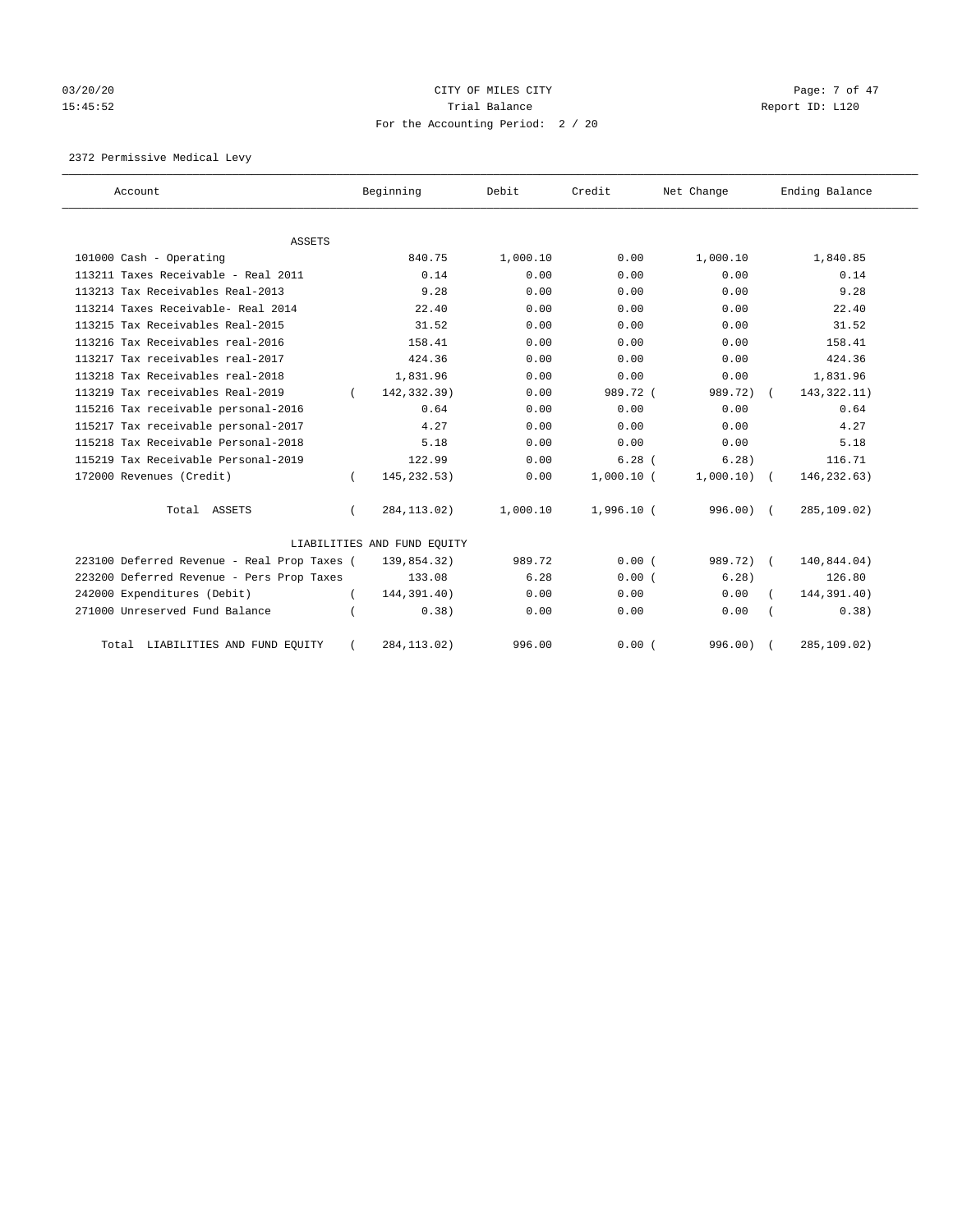# 03/20/20 **Page: 8 of 47** CITY OF MILES CITY CONTROL CONTROL Page: 8 of 47 15:45:52 Report ID: L120 For the Accounting Period: 2 / 20

#### 2390 DRUG FORFEITURE

| Account                              | Beginning                   | Debit | Credit | Net Change | Ending Balance |
|--------------------------------------|-----------------------------|-------|--------|------------|----------------|
| ASSETS                               |                             |       |        |            |                |
| 101000 Cash - Operating              | 2,400.00                    | 0.00  | 0.00   | 0.00       | 2,400.00       |
| 172000 Revenues (Credit)             | 800.00)                     | 0.00  | 0.00   | 0.00       | 800.00)        |
| Total ASSETS                         | 1,600.00                    | 0.00  | 0.00   | 0.00       | 1,600.00       |
|                                      | LIABILITIES AND FUND EQUITY |       |        |            |                |
| 271000 Unreserved Fund Balance       | 1,600.00                    | 0.00  | 0.00   | 0.00       | 1,600.00       |
| LIABILITIES AND FUND EQUITY<br>Total | 1,600.00                    | 0.00  | 0.00   | 0.00       | 1,600.00       |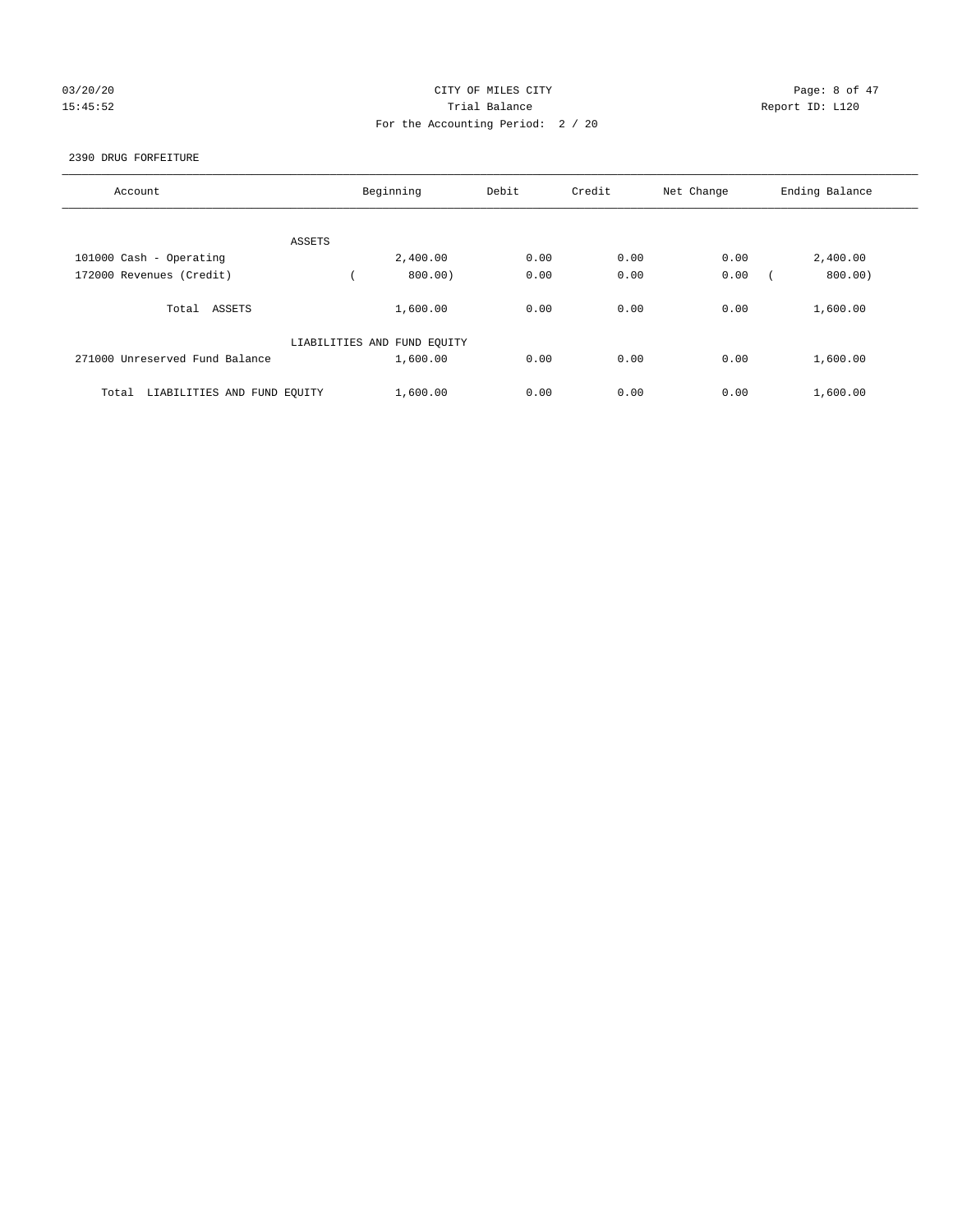# 03/20/20 **Page: 9 of 47** CITY OF MILES CITY CONTROL CONTROL Page: 9 of 47 15:45:52 Trial Balance Trial Balance Report ID: L120 For the Accounting Period: 2 / 20

#### 2394 BUILDING CODE ENFORCEMENT

| Account                              |        | Beginning                   | Debit     | Credit      | Net Change    | Ending Balance |
|--------------------------------------|--------|-----------------------------|-----------|-------------|---------------|----------------|
|                                      |        |                             |           |             |               |                |
|                                      | ASSETS |                             |           |             |               |                |
| 101000 Cash - Operating              |        | 98,973.42                   | 10,013.40 | 15,471.28 ( | 5,457.88)     | 93,515.54      |
| 172000 Revenues (Credit)             |        | 99, 131. 63)                | 0.00      | 10,013.40 ( | $10,013.40$ ( | 109,145.03)    |
| ASSETS<br>Total                      |        | 158.21)                     | 10,013.40 | 25,484.68 ( | 15,471.28) (  | 15,629.49)     |
|                                      |        | LIABILITIES AND FUND EQUITY |           |             |               |                |
| 202000 Accounts Payable              |        | 0.00                        | 13,198.70 | 13,198.70   | 0.00          | 0.00           |
| 242000 Expenditures (Debit)          |        | 99,429.71)                  | 15,471.28 | 0.00(       | 15,471.28)    | 114,900.99)    |
| 271000 Unreserved Fund Balance       |        | 99,271.50                   | 0.00      | 0.00        | 0.00          | 99,271.50      |
| LIABILITIES AND FUND EQUITY<br>Total |        | 158.21)                     | 28,669.98 | 13,198.70 ( | 15,471.28)    | 15,629.49)     |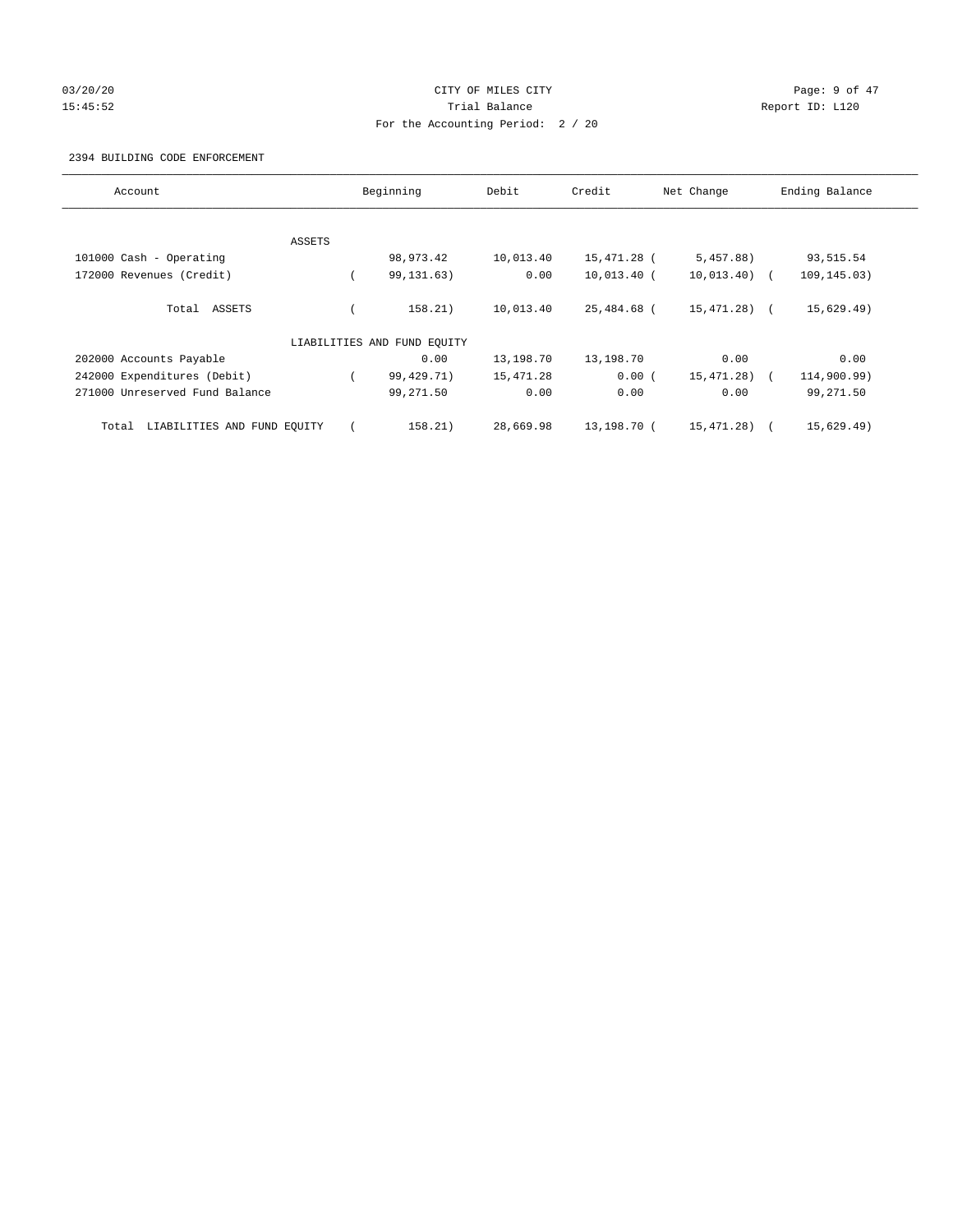# 03/20/20 **Page: 10 of 47** CITY OF MILES CITY **CITY** CITY **Page: 10 of 47** 15:45:52 Trial Balance Trial Balance Report ID: L120 For the Accounting Period: 2 / 20

2400 LTG M D#165-(Gen City)

| Account                                    | Beginning                   | Debit     | Credit       | Net Change    | Ending Balance |
|--------------------------------------------|-----------------------------|-----------|--------------|---------------|----------------|
|                                            |                             |           |              |               |                |
|                                            |                             |           |              |               |                |
| <b>ASSETS</b>                              |                             |           |              |               |                |
| 101000 Cash - Operating                    | 84,808.62                   | 1,000.34  | 12,470.43 (  | 11,470.09)    | 73,338.53      |
| 118140 Special Assessments Receivables-201 | 39.03                       | 0.00      | 0.00         | 0.00          | 39.03          |
| 118150 Special Assessments Receivables-201 | 40.74                       | 0.00      | 0.00         | 0.00          | 40.74          |
| 118160 Special Assessments Receivables-201 | 222.55                      | 0.00      | 0.00         | 0.00          | 222.55         |
| 118170 Special Assessments Receivables-201 | 1,056.87                    | 0.00      | 0.00         | 0.00          | 1,056.87       |
| 118180 Special Assessments Received-2018   | 2,248.86                    | 0.00      | 0.00         | 0.00          | 2,248.86       |
| 118190 Special Assessments Receivables-201 | 67,474.98                   | 0.00      | 982.54 (     | 982.54)       | 66,492.44      |
| 172000 Revenues (Credit)                   | 113,256.79)                 | 0.00      | $1,000.34$ ( | $1,000.34)$ ( | 114, 257. 13)  |
| Total ASSETS                               | 42,634.86                   | 1,000.34  | 14,453.31 (  | 13,452.97)    | 29,181.89      |
|                                            | LIABILITIES AND FUND EQUITY |           |              |               |                |
| 202000 Accounts Payable                    | 0.00                        | 12,470.43 | 12,470.43    | 0.00          | 0.00           |
| 223000 Deferred Revenue/Uncollected Taxes  | 71,083.03                   | 982.54    | 0.00(        | 982.54)       | 70,100.49      |
| 242000 Expenditures (Debit)<br>$\left($    | 101,051.16)                 | 12,470.43 | 0.00(        | $12,470.43$ ( | 113,521.59)    |
| 271000 Unreserved Fund Balance             | 72,602.99                   | 0.00      | 0.00         | 0.00          | 72,602.99      |
| Total LIABILITIES AND FUND EQUITY          | 42,634.86                   | 25,923.40 | 12,470.43 (  | 13, 452.97)   | 29,181.89      |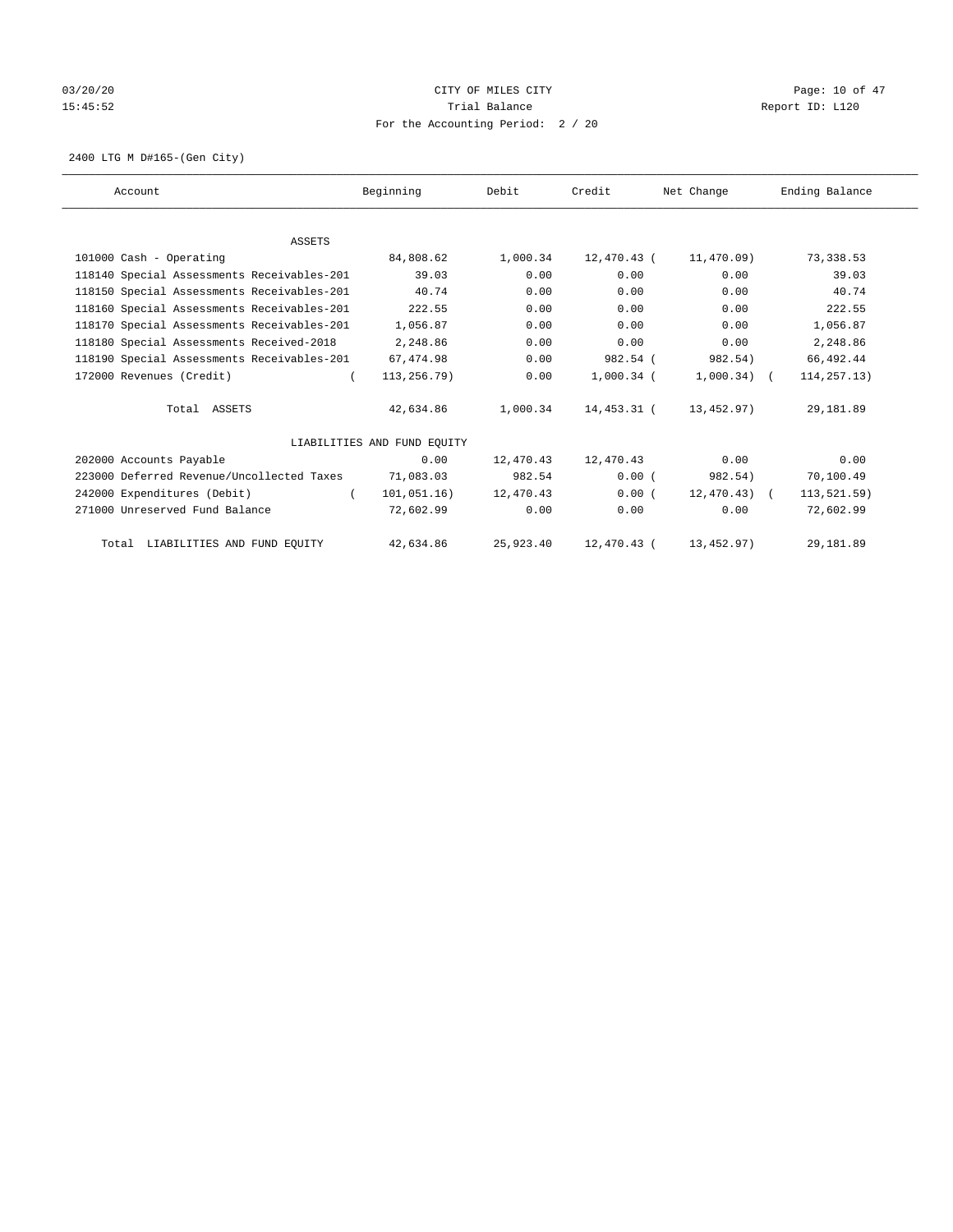# 03/20/20 **CITY OF MILES CITY CONSUMING THE PAGE:** 11 of 47 15:45:52 Trial Balance Trial Balance Report ID: L120 For the Accounting Period: 2 / 20

#### 2420 LTG M D#167-(MilesAddn Etc)

| Account                                    | Beginning                   | Debit    | Credit     | Net Change     | Ending Balance |
|--------------------------------------------|-----------------------------|----------|------------|----------------|----------------|
|                                            |                             |          |            |                |                |
| ASSETS                                     |                             |          |            |                |                |
| 101000 Cash - Operating                    | 18,724.80                   | 138.39   | 1,567.55 ( | 1,429.16)      | 17,295.64      |
| 118170 Special Assessments Receivables-201 | 45.27                       | 0.00     | 0.00       | 0.00           | 45.27          |
| 118180 Special Assessments Received-2018   | 473.57                      | 0.00     | 0.00       | 0.00           | 473.57         |
| 118190 Special Assessments Receivables-201 | 11,288.23                   | 0.00     | 135.93 (   | 135.93)        | 11,152.30      |
| 172000 Revenues (Credit)                   | 15,504.17)                  | 0.00     | 138.39 (   | $138.39$ (     | 15,642.56)     |
| Total ASSETS                               | 15,027.70                   | 138.39   | 1,841.87 ( | 1,703.48)      | 13,324.22      |
|                                            | LIABILITIES AND FUND EQUITY |          |            |                |                |
| 202000 Accounts Payable                    | 0.00                        | 1,567.55 | 1,567.55   | 0.00           | 0.00           |
| 223000 Deferred Revenue/Uncollected Taxes  | 11,807.07                   | 135.93   | 0.00(      | 135.93)        | 11,671.14      |
| 242000 Expenditures (Debit)                | 13,579.17)                  | 1,567.55 | 0.00(      | $1,567.55$ ) ( | 15, 146. 72)   |
| 271000 Unreserved Fund Balance             | 16,799.80                   | 0.00     | 0.00       | 0.00           | 16,799.80      |
| Total LIABILITIES AND FUND EQUITY          | 15,027.70                   | 3,271.03 | 1,567.55 ( | 1,703.48)      | 13,324.22      |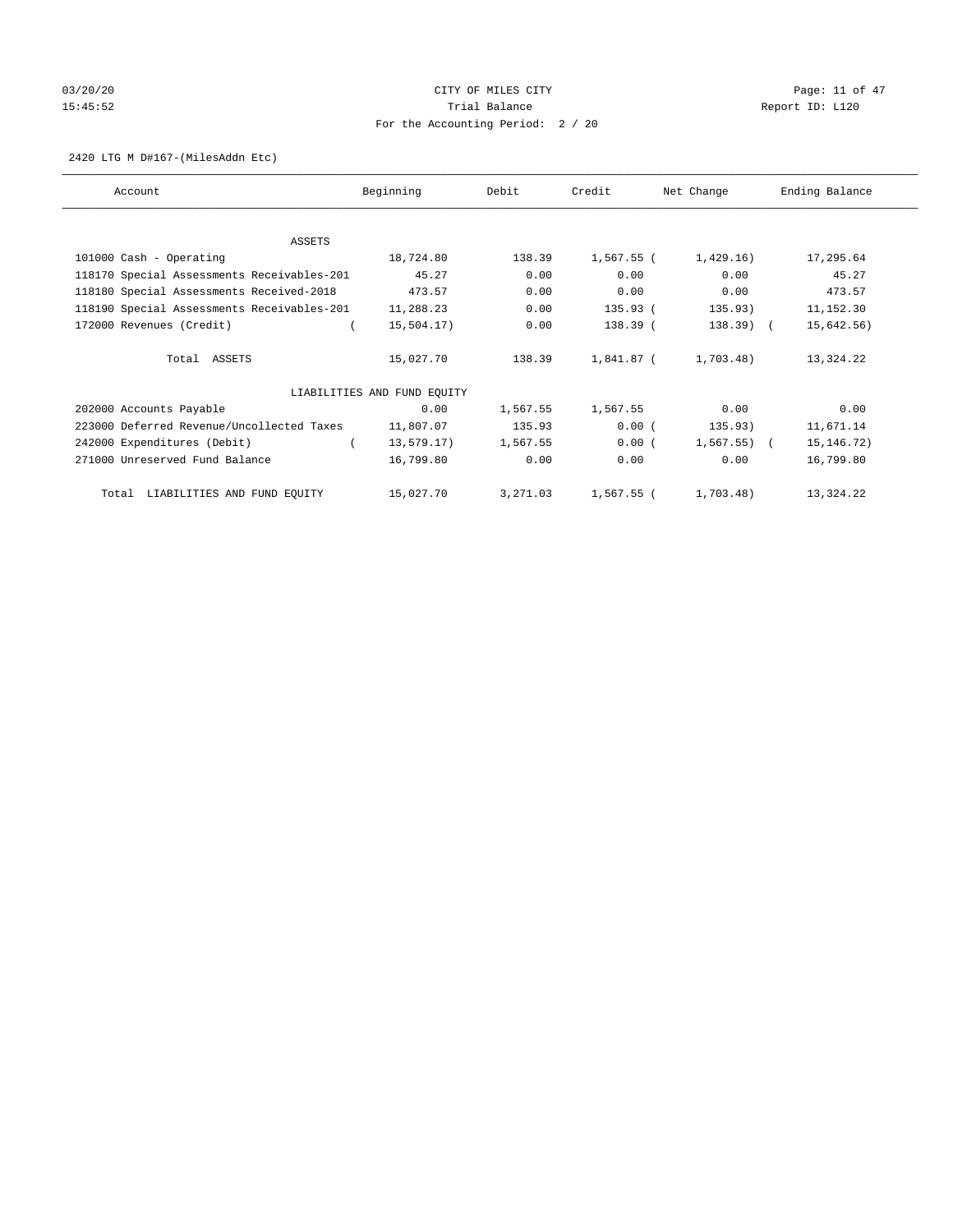# 03/20/20 **CITY OF MILES CITY CONSUMING THE PAGE:** 12 of 47 15:45:52 Trial Balance Trial Balance Report ID: L120 For the Accounting Period: 2 / 20

#### 2430 LTG M D#171-(Balsam Est)

| Account                                    | Beginning                   | Debit  | Credit     | Net Change  | Ending Balance |
|--------------------------------------------|-----------------------------|--------|------------|-------------|----------------|
| ASSETS                                     |                             |        |            |             |                |
| 101000 Cash - Operating                    | 4,036.98                    | 0.00   | 150.93 (   | 150.93)     | 3,886.05       |
| 118190 Special Assessments Receivables-201 | 2,545.22                    | 0.00   | 0.00       | 0.00        | 2,545.22       |
| 172000 Revenues (Credit)                   | 3,329.75)                   | 0.00   | 0.00       | 0.00        | 3,329.75)      |
| Total ASSETS                               | 3, 252.45                   | 0.00   | $150.93$ ( | 150.93)     | 3,101.52       |
|                                            | LIABILITIES AND FUND EQUITY |        |            |             |                |
| 202000 Accounts Payable                    | 0.00                        | 150.93 | 150.93     | 0.00        | 0.00           |
| 223000 Deferred Revenue/Uncollected Taxes  | 2,545.22                    | 0.00   | 0.00       | 0.00        | 2,545.22       |
| 242000 Expenditures (Debit)                | 2,201.94)                   | 150.93 | 0.00(      | $150.93)$ ( | 2,352.87)      |
| 271000 Unreserved Fund Balance             | 2,909.17                    | 0.00   | 0.00       | 0.00        | 2,909.17       |
| LIABILITIES AND FUND EQUITY<br>Total       | 3, 252.45                   | 301.86 | $150.93$ ( | 150.93)     | 3,101.52       |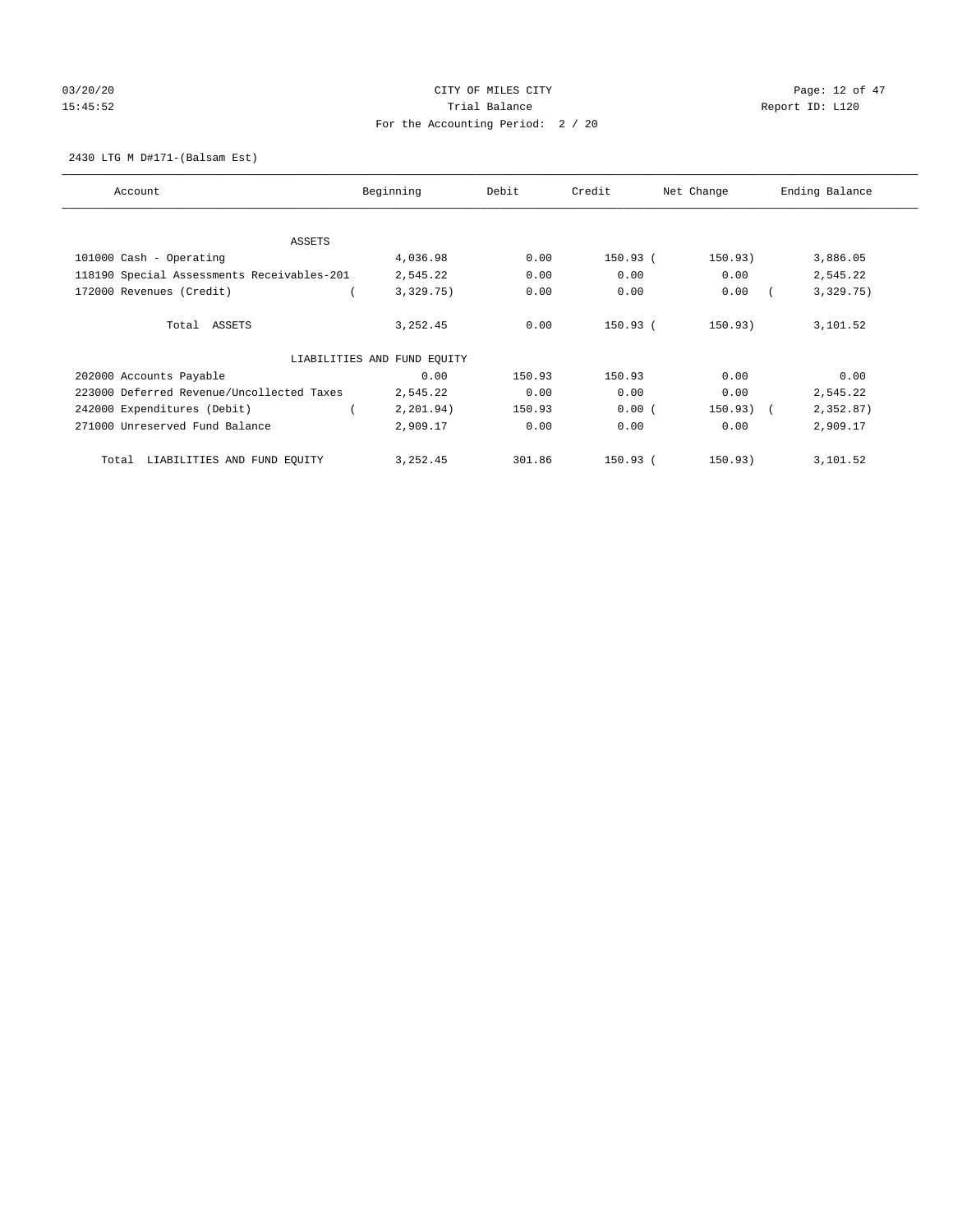# 03/20/20 **CITY OF MILES CITY CONSUMING THE CONSUMING PAGE:** 13 of 47 15:45:52 Trial Balance Trial Balance Report ID: L120 For the Accounting Period: 2 / 20

2440 LTG M D#172-(Main Str)

| Account                                    | Beginning                   | Debit    | Credit       | Net Change     | Ending Balance |
|--------------------------------------------|-----------------------------|----------|--------------|----------------|----------------|
| ASSETS                                     |                             |          |              |                |                |
| 101000 Cash - Operating                    | 4,846.30                    | 254.43   | 1,518.17 (   | 1,263.74)      | 3,582.56       |
| 118190 Special Assessments Receivables-201 | 12,565.64                   | 0.00     | 249.90 (     | 249.90)        | 12,315.74      |
| 172000 Revenues (Credit)                   | 21, 366.19)                 | 0.00     | $254.43$ (   | $254.43$ ) (   | 21,620.62)     |
| Total ASSETS                               | 3,954.25)                   | 254.43   | $2,022.50$ ( | 1,768.07) (    | 5,722.32)      |
|                                            | LIABILITIES AND FUND EQUITY |          |              |                |                |
| 202000 Accounts Payable                    | 0.00                        | 1,518.17 | 1,518.17     | 0.00           | 0.00           |
| 223000 Deferred Revenue/Uncollected Taxes  | 12,565.64                   | 249.90   | 0.00(        | 249.90)        | 12,315.74      |
| 242000 Expenditures (Debit)                | 19,869.20)                  | 1,518.17 | 0.00(        | $1,518.17$ ) ( | 21,387.37)     |
| 271000 Unreserved Fund Balance             | 3,349.31                    | 0.00     | 0.00         | 0.00           | 3,349.31       |
| LIABILITIES AND FUND EQUITY<br>Total       | 3,954.25)                   | 3,286.24 | 1,518.17 (   | 1,768.07) (    | 5,722.32)      |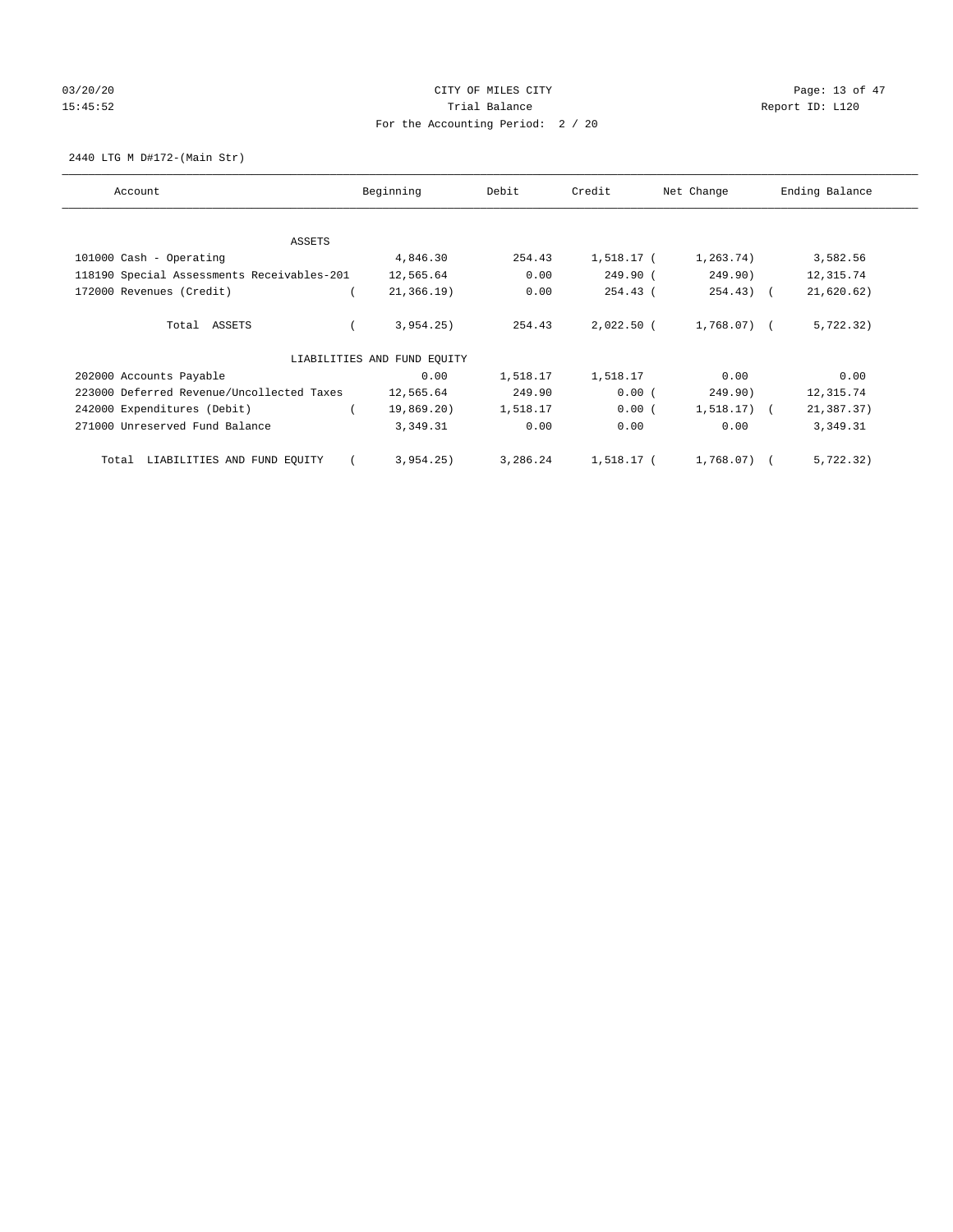# 03/20/20 **CITY OF MILES CITY CONSUMING THE PAGE:** 14 of 47 15:45:52 Trial Balance Trial Balance Report ID: L120 For the Accounting Period: 2 / 20

2450 LTG M D#195-(SG-Trico)

| Account                                    | Beginning                   | Debit  | Credit     | Net Change | Ending Balance |
|--------------------------------------------|-----------------------------|--------|------------|------------|----------------|
| ASSETS                                     |                             |        |            |            |                |
| 101000 Cash - Operating                    | 3,860.82                    | 0.00   | $401.84$ ( | 401.84)    | 3,458.98       |
| 118190 Special Assessments Receivables-201 | 2,622.85                    | 0.00   | 0.00       | 0.00       | 2,622.85       |
| 172000 Revenues (Credit)                   | 3,350.90)                   | 0.00   | 0.00       | 0.00       | 3,350.90)      |
| Total ASSETS                               | 3,132.77                    | 0.00   | $401.84$ ( | 401.84)    | 2,730.93       |
|                                            | LIABILITIES AND FUND EQUITY |        |            |            |                |
| 202000 Accounts Payable                    | 0.00                        | 401.84 | 401.84     | 0.00       | 0.00           |
| 223000 Deferred Revenue/Uncollected Taxes  | 2,622.85                    | 0.00   | 0.00       | 0.00       | 2,622.85       |
| 242000 Expenditures (Debit)                | 3,812.88)                   | 401.84 | 0.00(      | 401.84) (  | 4, 214.72)     |
| 271000 Unreserved Fund Balance             | 4,322.80                    | 0.00   | 0.00       | 0.00       | 4,322.80       |
| LIABILITIES AND FUND EQUITY<br>Total       | 3,132.77                    | 803.68 | $401.84$ ( | 401.84)    | 2,730.93       |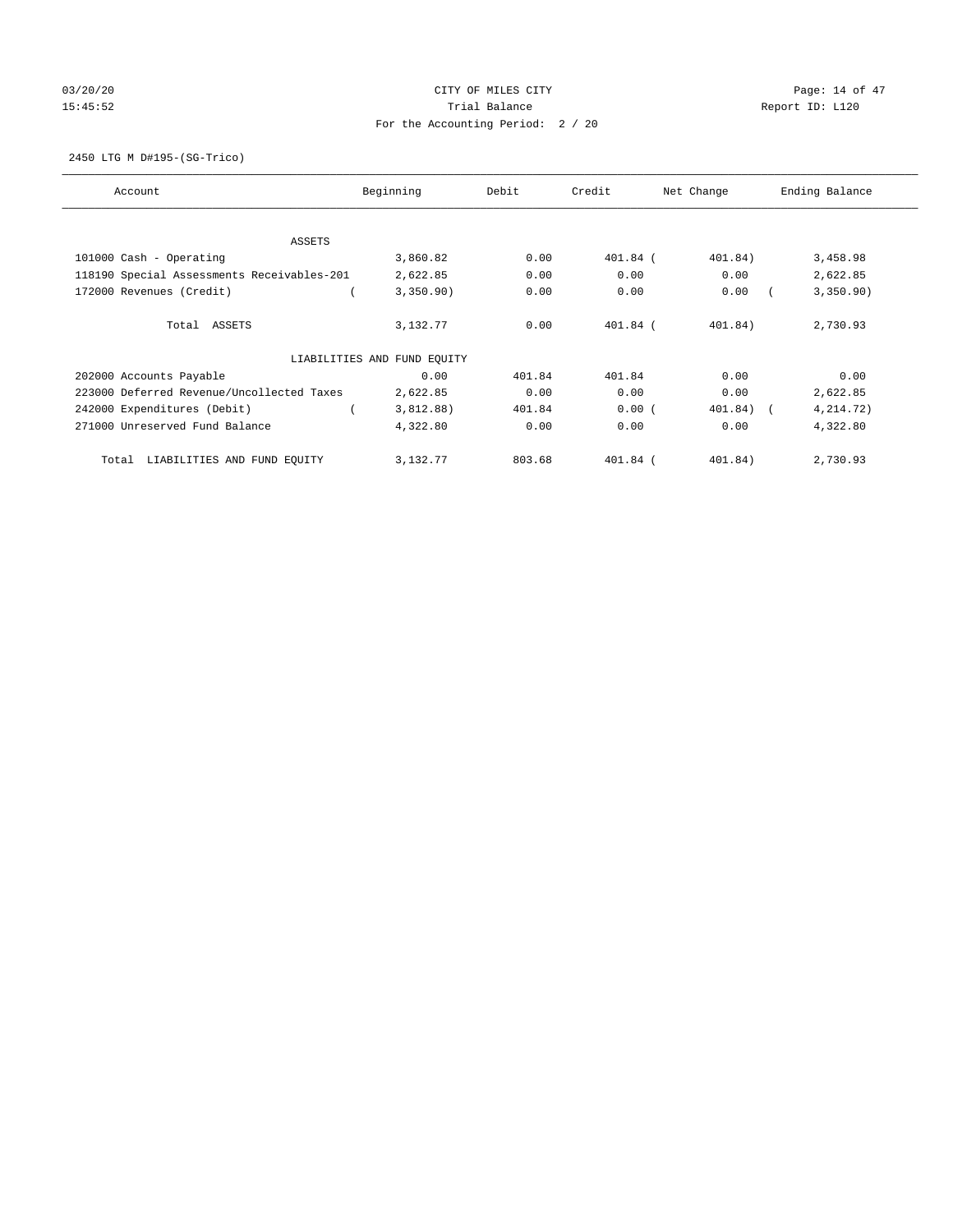# 03/20/20 **CITY OF MILES CITY CONSUMING THE CONSUMING PAGE:** 15 of 47 15:45:52 Trial Balance Trial Balance Report ID: L120 For the Accounting Period: 2 / 20

2470 LTG M D#202-(SG-MDU&NV)

| Account                                    | Beginning                   | Debit  | Credit     | Net Change | Ending Balance |
|--------------------------------------------|-----------------------------|--------|------------|------------|----------------|
| <b>ASSETS</b>                              |                             |        |            |            |                |
| 101000 Cash - Operating                    | 3,899.66                    | 0.00   | 432.27 (   | 432.27)    | 3,467.39       |
| 118180 Special Assessments Received-2018   | 131.04                      | 0.00   | 0.00       | 0.00       | 131.04         |
| 118190 Special Assessments Receivables-201 | 3,925.20                    | 0.00   | 0.00       | 0.00       | 3,925.20       |
| 172000 Revenues (Credit)                   | 5,878.47)                   | 0.00   | 0.00       | 0.00       | 5,878.47)      |
| Total ASSETS                               | 2,077.43                    | 0.00   | 432.27 (   | 432.27)    | 1,645.16       |
|                                            | LIABILITIES AND FUND EQUITY |        |            |            |                |
| 202000 Accounts Payable                    | 0.00                        | 432.27 | 432.27     | 0.00       | 0.00           |
| 223000 Deferred Revenue/Uncollected Taxes  | 4,056.24                    | 0.00   | 0.00       | 0.00       | 4,056.24       |
| 242000 Expenditures (Debit)                | 4,482.01)                   | 432.27 | 0.00(      | 432.27)    | 4,914.28)      |
| 271000 Unreserved Fund Balance             | 2,503.20                    | 0.00   | 0.00       | 0.00       | 2,503.20       |
| LIABILITIES AND FUND EQUITY<br>Total       | 2,077.43                    | 864.54 | $432.27$ ( | 432.27)    | 1,645.16       |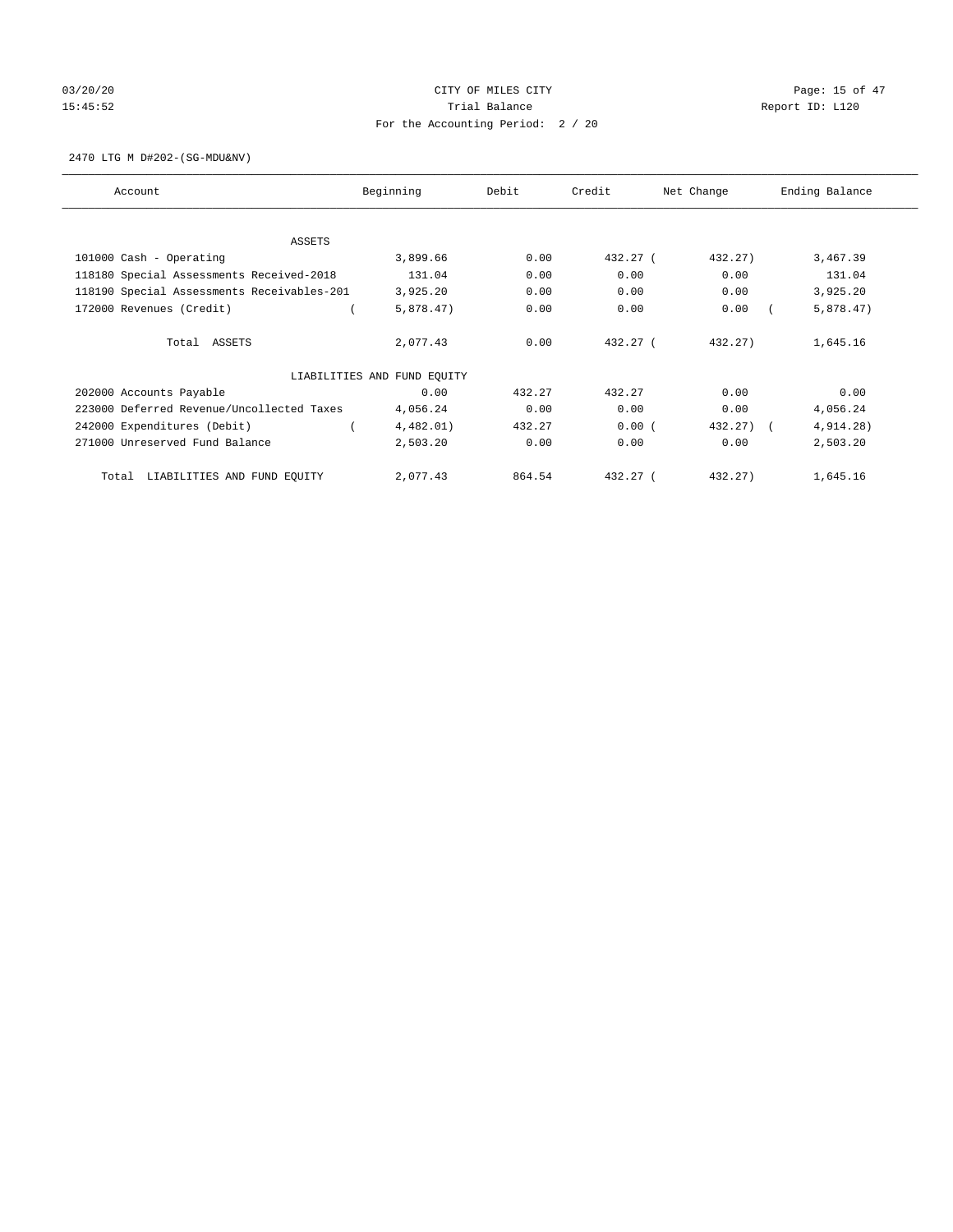# 03/20/20 **CITY OF MILES CITY CONSUMING THE CONSUMING PAGE:** 16 of 47 15:45:52 Trial Balance Trial Balance Report ID: L120 For the Accounting Period: 2 / 20

#### 2480 LTG M M#173-(Milestown Estates)

| Account                                    | Beginning                   | Debit  | Credit     | Net Change   | Ending Balance |
|--------------------------------------------|-----------------------------|--------|------------|--------------|----------------|
| ASSETS                                     |                             |        |            |              |                |
| 101000 Cash - Operating                    | 907.44                      | 0.00   | $129.55$ ( | 129.55)      | 777.89         |
| 118190 Special Assessments Receivables-201 | 876.13                      | 0.00   | 0.00       | 0.00         | 876.13         |
| 172000 Revenues (Credit)                   | 2,010.17)                   | 0.00   | 0.00       | 0.00         | 2,010.17)      |
| Total ASSETS                               | 226.60)                     | 0.00   | $129.55$ ( | $129.55$ ) ( | 356.15)        |
|                                            | LIABILITIES AND FUND EQUITY |        |            |              |                |
| 202000 Accounts Payable                    | 0.00                        | 129.55 | 129.55     | 0.00         | 0.00           |
| 223000 Deferred Revenue/Uncollected Taxes  | 876.13                      | 0.00   | 0.00       | 0.00         | 876.13         |
| 242000 Expenditures (Debit)                | $2, 271.19$ )               | 129.55 | 0.00(      | $129.55$ ) ( | 2,400.74)      |
| 271000 Unreserved Fund Balance             | 1,168.46                    | 0.00   | 0.00       | 0.00         | 1,168.46       |
| LIABILITIES AND FUND EQUITY<br>Total       | 226.60)                     | 259.10 | $129.55$ ( | $129.55$ ) ( | 356.15)        |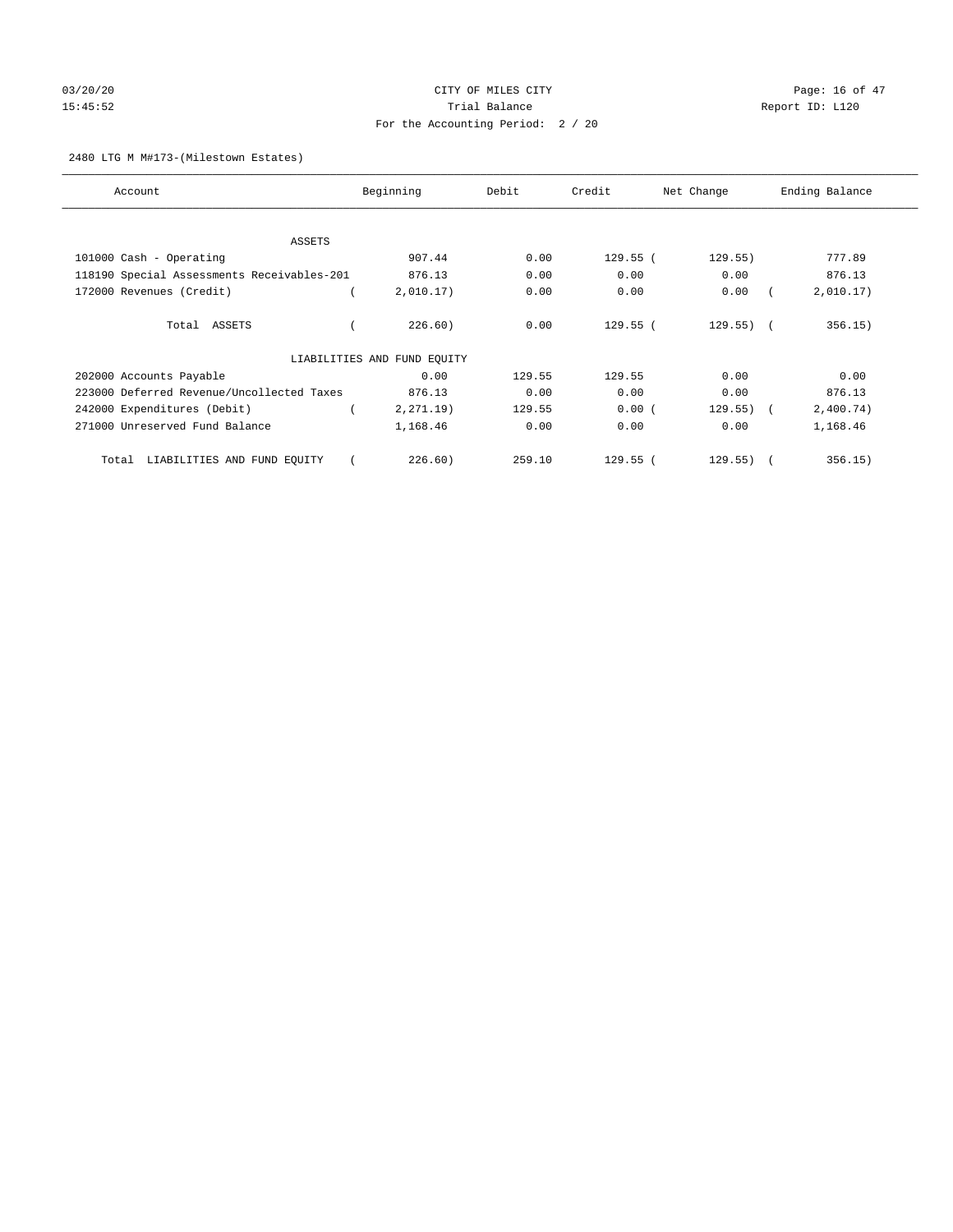# 03/20/20 **CITY OF MILES CITY CONSUMING THE PAGE:** 17 of 47 15:45:52 Trial Balance Trial Balance Report ID: L120 For the Accounting Period: 2 / 20

2510 STR MAINT DIST #204

| Account                                    | Beginning                   | Debit      | Credit        | Net Change     | Ending Balance |
|--------------------------------------------|-----------------------------|------------|---------------|----------------|----------------|
|                                            |                             |            |               |                |                |
| <b>ASSETS</b>                              |                             |            |               |                |                |
| 101000 Cash - Operating                    | 415,904.83                  | 17,015.87  | $61,059.96$ ( | 44,044.09)     | 371,860.74     |
| 118130 Special Assessments Receivable 2013 | 32.59                       | 0.00       | 0.00          | 0.00           | 32.59          |
| 118140 Special Assessments Receivables-201 | 31.99                       | 0.00       | 0.00          | 0.00           | 31.99          |
| 118150 Special Assessments Receivables-201 | 34.52                       | 0.00       | 0.00          | 0.00           | 34.52          |
| 118160 Special Assessments Receivables-201 | 757.61                      | 0.00       | 0.00          | 0.00           | 757.61         |
| 118170 Special Assessments Receivables-201 | 2,260.32                    | 0.00       | 0.00          | 0.00           | 2,260.32       |
| 118180 Special Assessments Received-2018   | 11,805.35                   | 0.00       | 0.00          | 0.00           | 11,805.35      |
| 118190 Special Assessments Receivables-201 | 671,883.41                  | 0.00       | $6.107.20$ (  | 6, 107, 20)    | 665,776.21     |
| 122000 Accounts Receivable                 | 2,004.05                    | 0.00       | 0.00          | 0.00           | 2,004.05       |
| 172000 Revenues (Credit)                   | 1,069,983.53)               | 0.00       | 17,015.87 (   | 17,015.87)     | 1,086,999.40   |
| Total ASSETS                               | 34,731.14                   | 17,015.87  | 84,183.03 (   | 67,167.16) (   | 32,436.02)     |
|                                            | LIABILITIES AND FUND EQUITY |            |               |                |                |
| 202000 Accounts Payable                    | 0.00                        | 28, 203.09 | 28,203.09     | 0.00           | 0.00           |
| 223000 Deferred Revenue/Uncollected Taxes  | 686,805.80                  | 6, 107.20  | 0.00(         | 6, 107.20)     | 680,698.60     |
| 242000 Expenditures (Debit)                | (1, 453, 231, 22)           | 61,059.96  | 0.00(         | $61,059.96)$ ( | 1,514,291.18)  |
| 271000 Unreserved Fund Balance             | 801,156.56                  | 0.00       | 0.00          | 0.00           | 801,156.56     |
| Total LIABILITIES AND FUND EQUITY          | 34,731.14                   | 95, 370.25 | 28,203.09 (   | 67, 167, 16)   | 32,436.02)     |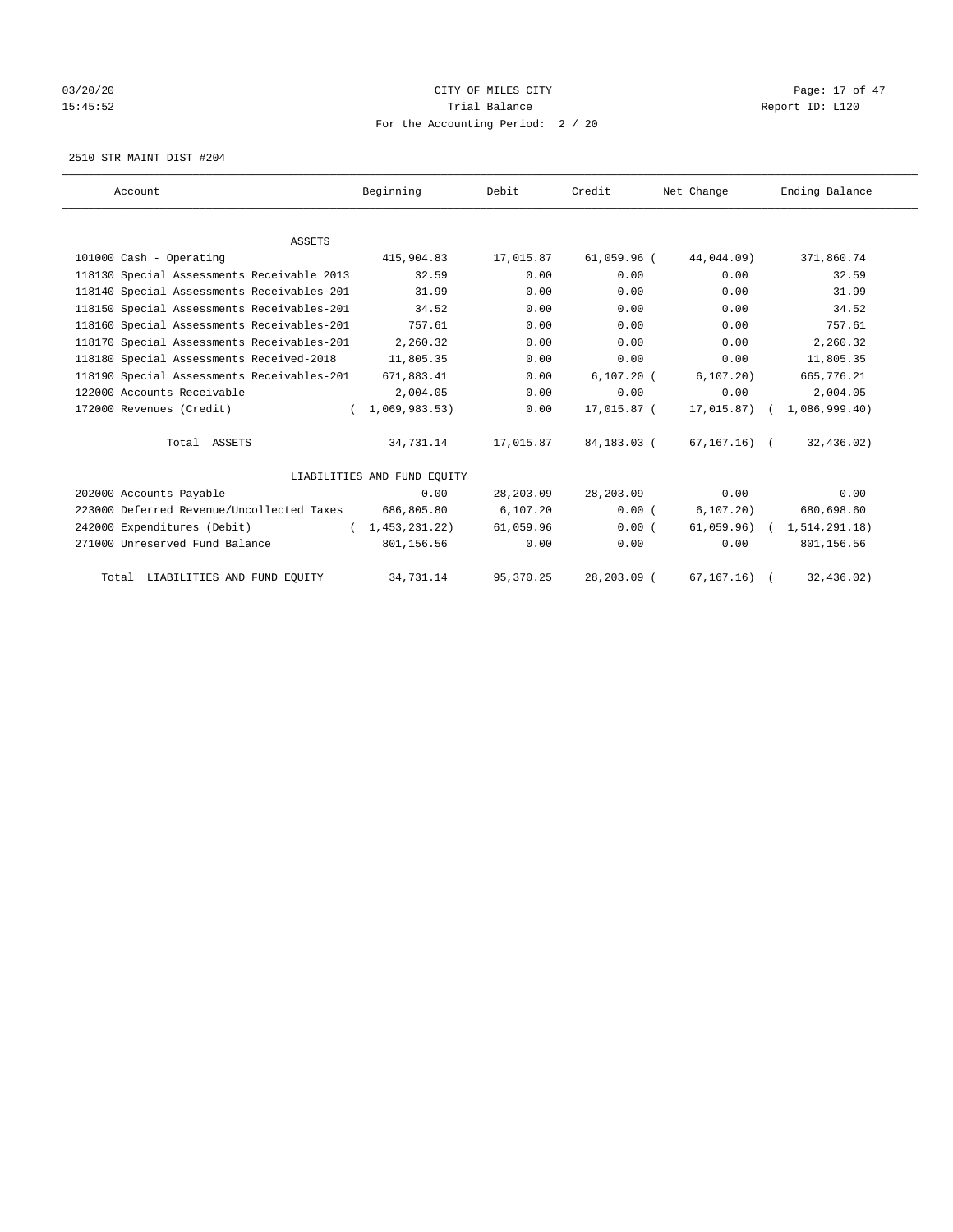# 03/20/20 **CITY OF MILES CITY CONSUMING THE CONSUMING PAGE:** 18 of 47 15:45:52 Trial Balance Trial Balance Report ID: L120 For the Accounting Period: 2 / 20

2520 STR MAINT DIST #205

| Account                                    | Beginning                   | Debit     | Credit        | Net Change    | Ending Balance |
|--------------------------------------------|-----------------------------|-----------|---------------|---------------|----------------|
|                                            |                             |           |               |               |                |
| <b>ASSETS</b>                              |                             |           |               |               |                |
| 101000 Cash - Operating                    | 264,879.18                  | 3,936.92  | 22,180.38 (   | 18,243.46)    | 246,635.72     |
| 118140 Special Assessments Receivables-201 | 214.50                      | 0.00      | 0.00          | 0.00          | 214.50         |
| 118150 Special Assessments Receivables-201 | 210.08                      | 0.00      | 0.00          | 0.00          | 210.08         |
| 118160 Special Assessments Receivables-201 | 756.44                      | 0.00      | 0.00          | 0.00          | 756.44         |
| 118170 Special Assessments Receivables-201 | 2,501.71                    | 0.00      | 0.00          | 0.00          | 2,501.71       |
| 118180 Special Assessments Received-2018   | 5,683.38                    | 0.00      | 0.00          | 0.00          | 5,683.38       |
| 118190 Special Assessments Receivables-201 | 47,093.79                   | 0.00      | $1,215.40$ (  | 1, 215.40)    | 45,878.39      |
| 122000 Accounts Receivable                 | 1,058.46                    | 0.00      | 0.00          | 0.00          | 1,058.46       |
| 172000 Revenues (Credit)                   | 99,301.24)<br>$\left($      | 0.00      | 3,936.92 (    | $3,936.92)$ ( | 103, 238.16)   |
| Total ASSETS                               | 223,096.30                  | 3,936.92  | 27,332.70 (   | 23,395.78)    | 199,700.52     |
|                                            | LIABILITIES AND FUND EQUITY |           |               |               |                |
| 202000 Accounts Payable                    | 0.00                        | 12,194.22 | 12,194.22     | 0.00          | 0.00           |
| 223000 Deferred Revenue/Uncollected Taxes  | 56,459.74                   | 1,215.40  | 0.00(         | 1, 215.40)    | 55, 244.34     |
| 242000 Expenditures (Debit)                | 118,960.59)<br>$\left($     | 22,180.38 | 0.00(         | $22,180.38$ ( | 141, 140.97)   |
| 271000 Unreserved Fund Balance             | 285,597.15                  | 0.00      | 0.00          | 0.00          | 285,597.15     |
| Total LIABILITIES AND FUND EQUITY          | 223,096.30                  | 35,590.00 | 12, 194. 22 ( | 23, 395. 78)  | 199,700.52     |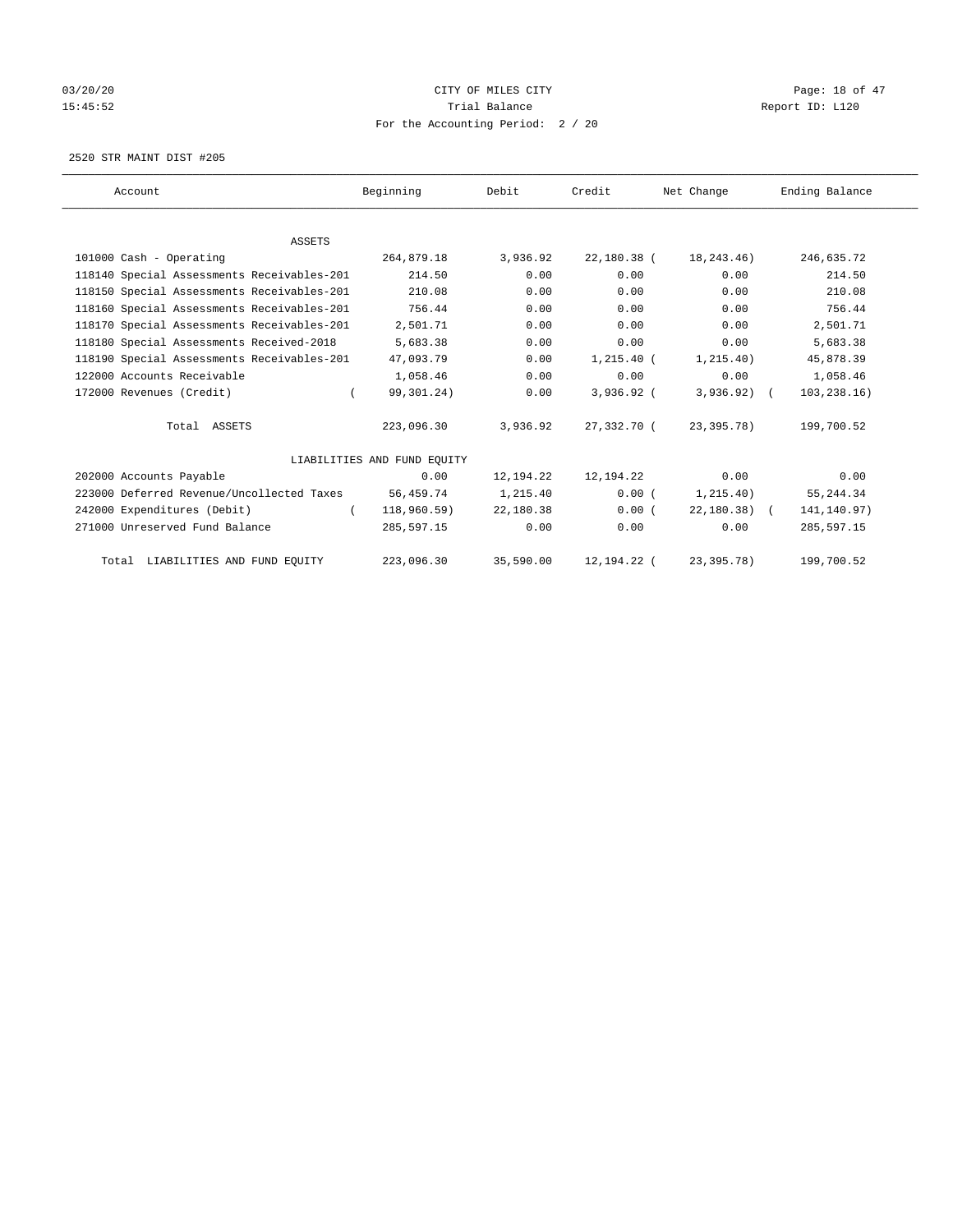# 03/20/20 **CITY OF MILES CITY CONSUMING THE CONSUMING PAGE:** 19 of 47 15:45:52 Trial Balance Trial Balance Report ID: L120 For the Accounting Period: 2 / 20

#### 2540 STR MAINT DIST#207-(MILESTOWN ESTATES)

| Account                                    | Beginning                   | Debit  | Credit   | Net Change | Ending Balance |
|--------------------------------------------|-----------------------------|--------|----------|------------|----------------|
|                                            |                             |        |          |            |                |
| ASSETS<br>101000 Cash - Operating          | 5,464.92                    | 0.00   | 385.65 ( | 385.65)    | 5,079.27       |
|                                            |                             |        |          |            |                |
| 118190 Special Assessments Receivables-201 | 2,056.26                    | 0.00   | 0.00     | 0.00       | 2,056.26       |
| 172000 Revenues (Credit)                   | $4,521.39$ )                | 0.00   | 0.00     | 0.00       | $4,521.39$ )   |
| Total ASSETS                               | 2,999.79                    | 0.00   | 385.65 ( | 385.65)    | 2,614.14       |
|                                            |                             |        |          |            |                |
|                                            | LIABILITIES AND FUND EQUITY |        |          |            |                |
| 223000 Deferred Revenue/Uncollected Taxes  | 2,056.26                    | 0.00   | 0.00     | 0.00       | 2,056.26       |
| 242000 Expenditures (Debit)                | 3,012.61)                   | 385.65 | 0.00(    | 385.65)    | 3,398.26)      |
| 271000 Unreserved Fund Balance             | 3,956.14                    | 0.00   | 0.00     | 0.00       | 3,956.14       |
| LIABILITIES AND FUND EQUITY<br>Total       | 2,999.79                    | 385.65 | 0.00(    | 385.65)    | 2,614.14       |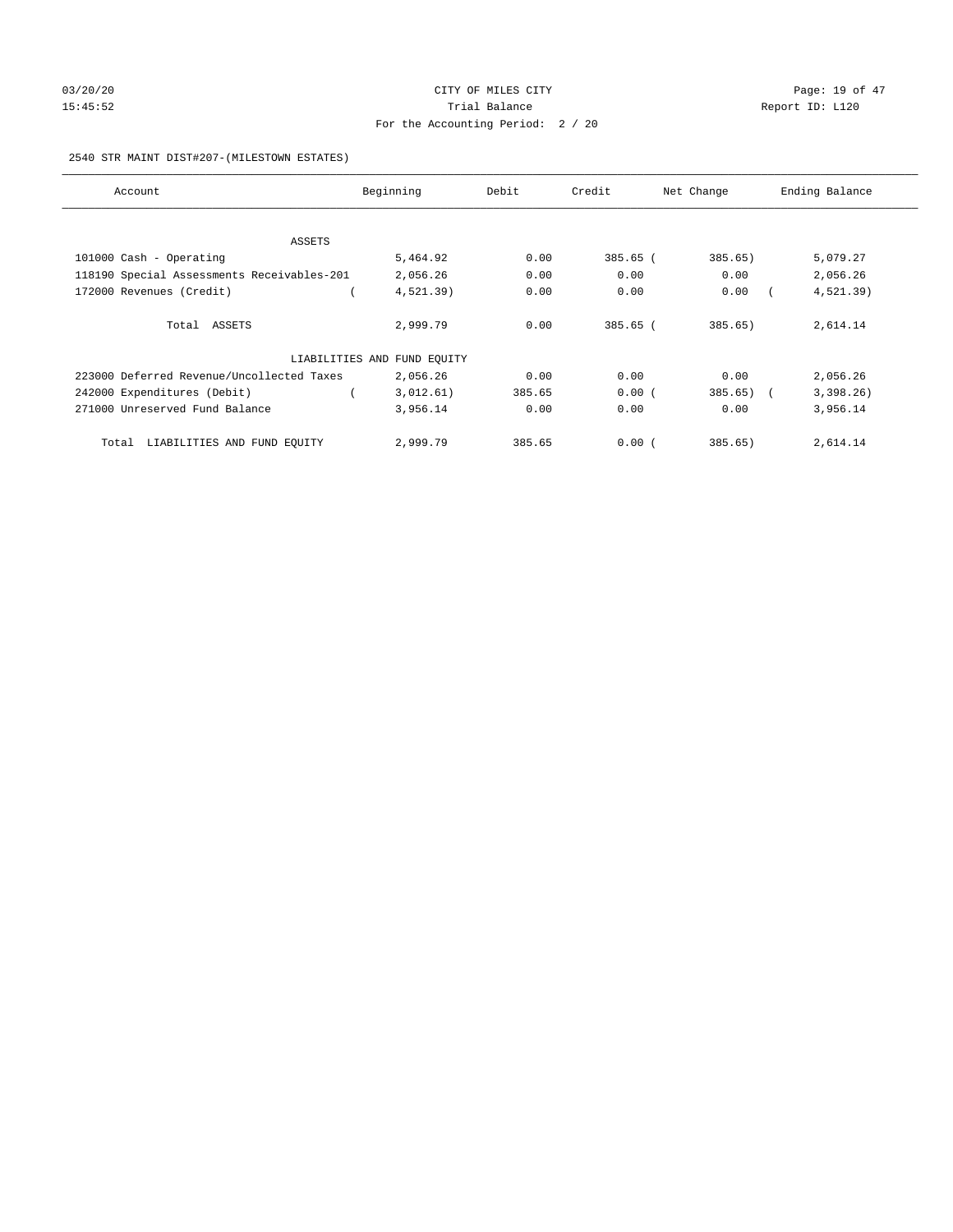# 03/20/20 Page: 20 of 47 15:45:52 Trial Balance Trial Balance Report ID: L120 For the Accounting Period: 2 / 20

#### 2701 Fire Grants

| Account                              |        | Beginning                   | Debit | Credit | Net Change | Ending Balance |
|--------------------------------------|--------|-----------------------------|-------|--------|------------|----------------|
|                                      |        |                             |       |        |            |                |
|                                      | ASSETS |                             |       |        |            |                |
| 101000 Cash - Operating              |        | 5,758.70                    | 0.00  | 0.00   | 0.00       | 5,758.70       |
| 172000 Revenues (Credit)             |        | 222,334.00)                 | 0.00  | 0.00   | 0.00       | 222,334.00)    |
| Total ASSETS                         |        | 216, 575.30)                | 0.00  | 0.00   | 0.00       | 216,575.30)    |
|                                      |        | LIABILITIES AND FUND EQUITY |       |        |            |                |
| 242000 Expenditures (Debit)          |        | 222,094.45)                 | 0.00  | 0.00   | 0.00       | 222,094.45)    |
| 271000 Unreserved Fund Balance       |        | 5,519.15                    | 0.00  | 0.00   | 0.00       | 5,519.15       |
| LIABILITIES AND FUND EQUITY<br>Total |        | 216, 575.30)                | 0.00  | 0.00   | 0.00       | 216, 575.30)   |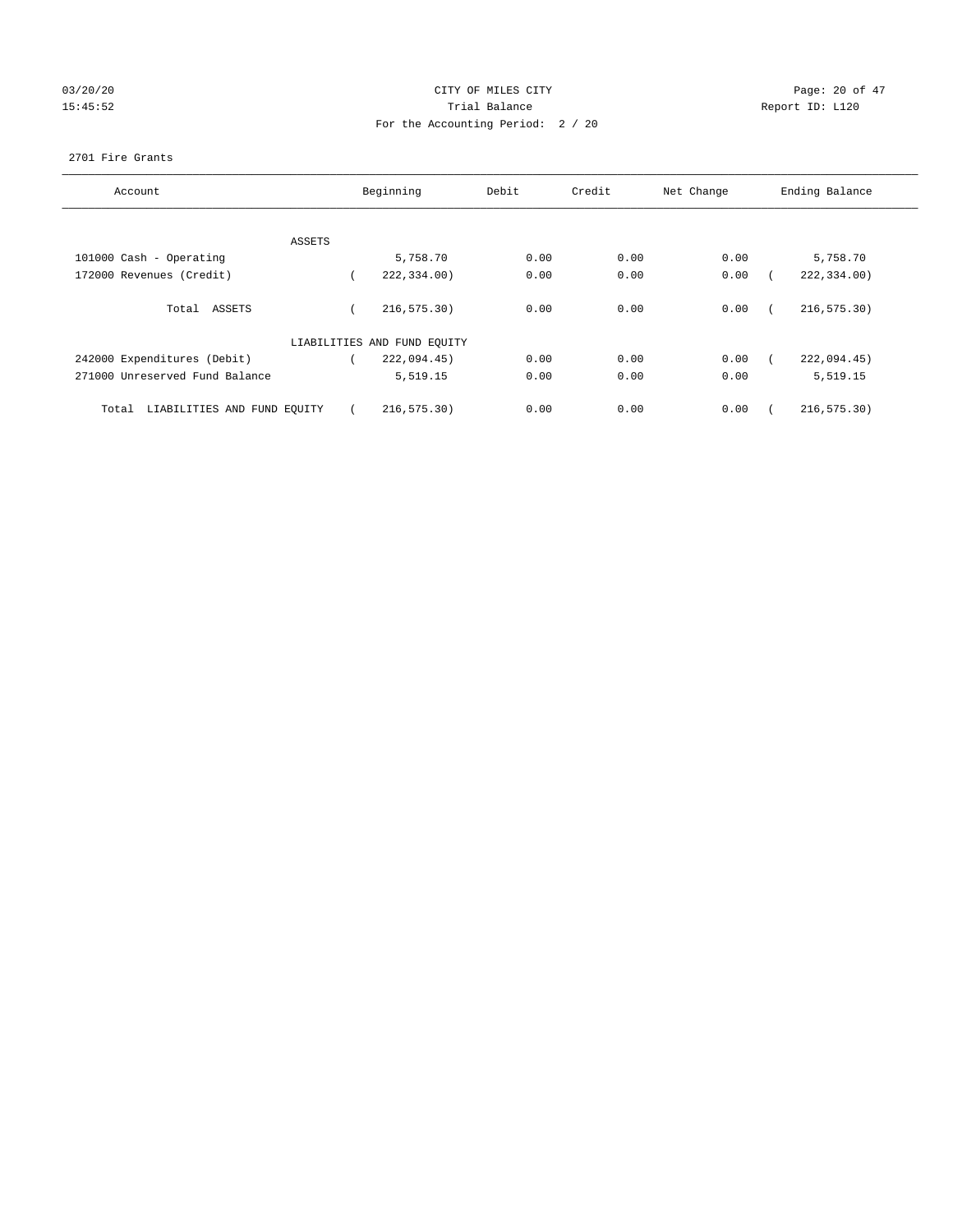| 03/20/20 |  |
|----------|--|
| 15:45:52 |  |

# CITY OF MILES CITY CONTROL CONTROL CONTROL CITY CONTROL PAGE: 21 of 47 15:45:52 Trial Balance Report ID: L120 For the Accounting Period: 2 / 20

#### 2820 GAS TAX

| Account                              | Beginning                   | Debit     | Credit      | Net Change   | Ending Balance |
|--------------------------------------|-----------------------------|-----------|-------------|--------------|----------------|
|                                      |                             |           |             |              |                |
| ASSETS                               |                             |           |             |              |                |
| 101000 Cash - Operating              | 98,386.26                   | 14,376.18 | 321.00      | 14,055.18    | 112,441.44     |
| 172000 Revenues (Credit)             | 100, 633.26)                | 0.00      | 14,376.18 ( | 14,376.18)   | 115,009.44)    |
| ASSETS<br>Total                      | 2, 247, 00)                 | 14,376.18 | 14,697.18 ( | $321.00$ ) ( | 2,568.00       |
|                                      | LIABILITIES AND FUND EQUITY |           |             |              |                |
| 242000 Expenditures (Debit)          | 2.247.00                    | 321.00    | 0.00(       | $321.00)$ (  | 2,568.00       |
| LIABILITIES AND FUND EQUITY<br>Total | 2.247.00                    | 321.00    | 0.00(       | 321.00)      | 2,568.00       |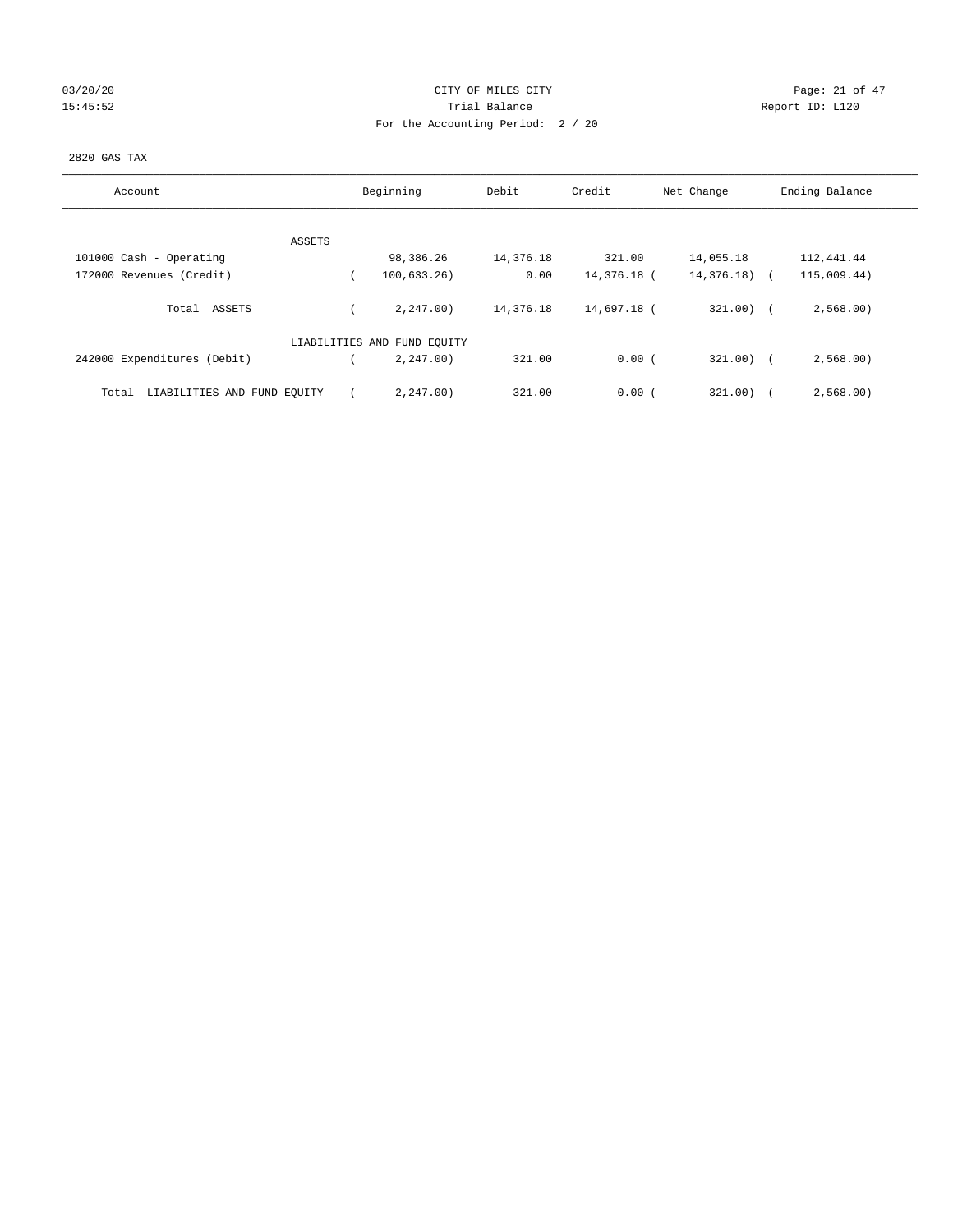# 03/20/20 Page: 22 of 47 15:45:52 Trial Balance Trial Balance Report ID: L120 For the Accounting Period: 2 / 20

#### 2821 HB473- Fuel Tax

| Account                              |        | Beginning                   | Debit | Credit | Net Change | Ending Balance |
|--------------------------------------|--------|-----------------------------|-------|--------|------------|----------------|
|                                      |        |                             |       |        |            |                |
|                                      | ASSETS |                             |       |        |            |                |
| 102131 Restricted Cash- HB473        |        | 10,228.79                   | 0.00  | 0.00   | 0.00       | 10,228.79      |
| Total ASSETS                         |        | 10,228.79                   | 0.00  | 0.00   | 0.00       | 10,228.79      |
|                                      |        | LIABILITIES AND FUND EQUITY |       |        |            |                |
| 242000 Expenditures (Debit)          |        | 138,752.00)                 | 0.00  | 0.00   | 0.00       | 138,752.00)    |
| 271000 Unreserved Fund Balance       |        | 148,980.79                  | 0.00  | 0.00   | 0.00       | 148,980.79     |
| LIABILITIES AND FUND EQUITY<br>Total |        | 10,228.79                   | 0.00  | 0.00   | 0.00       | 10,228.79      |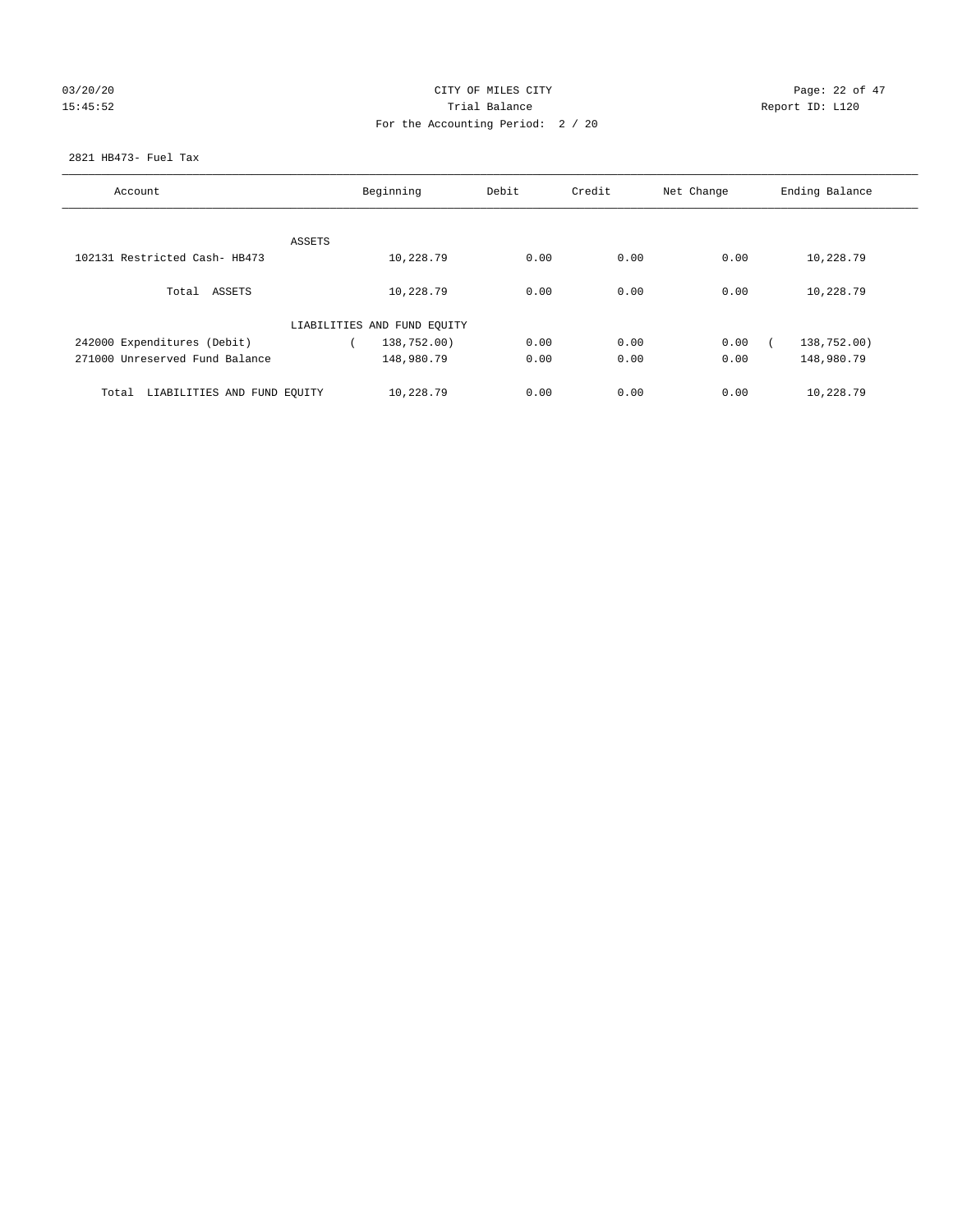# 03/20/20 Page: 23 of 47 15:45:52 Trial Balance Report ID: L120 For the Accounting Period: 2 / 20

# 2850 Southeastern Montana Dispatch-911

| Account                              |        | Beginning                   | Debit       | Credit       | Net Change     | Ending Balance |
|--------------------------------------|--------|-----------------------------|-------------|--------------|----------------|----------------|
|                                      |        |                             |             |              |                |                |
|                                      | ASSETS |                             |             |              |                |                |
| 101000 Cash - Operating              |        | 94,916.77                   | 53, 385. 31 | 3,640.60     | 49,744.71      | 144,661.48     |
| 172000 Revenues (Credit)             |        | 114,636.27)                 | 0.00        | 53,385.31 (  | $53,385.31)$ ( | 168,021.58)    |
| Total ASSETS                         |        | 19,719.50)                  | 53,385.31   | 57,025.91 (  | $3,640.60$ (   | 23, 360.10)    |
|                                      |        | LIABILITIES AND FUND EQUITY |             |              |                |                |
| 202000 Accounts Payable              |        | 0.00                        | 3,640.60    | 3,640.60     | 0.00           | 0.00           |
| 242000 Expenditures (Debit)          |        | 401,845.39)                 | 3,640.60    | 0.00(        | 3,640.60)      | 405, 485.99)   |
| 271000 Unreserved Fund Balance       |        | 382,125.89                  | 0.00        | 0.00         | 0.00           | 382, 125.89    |
| LIABILITIES AND FUND EQUITY<br>Total |        | 19,719.50)                  | 7,281.20    | $3,640.60$ ( | 3,640.60)      | 23,360.10)     |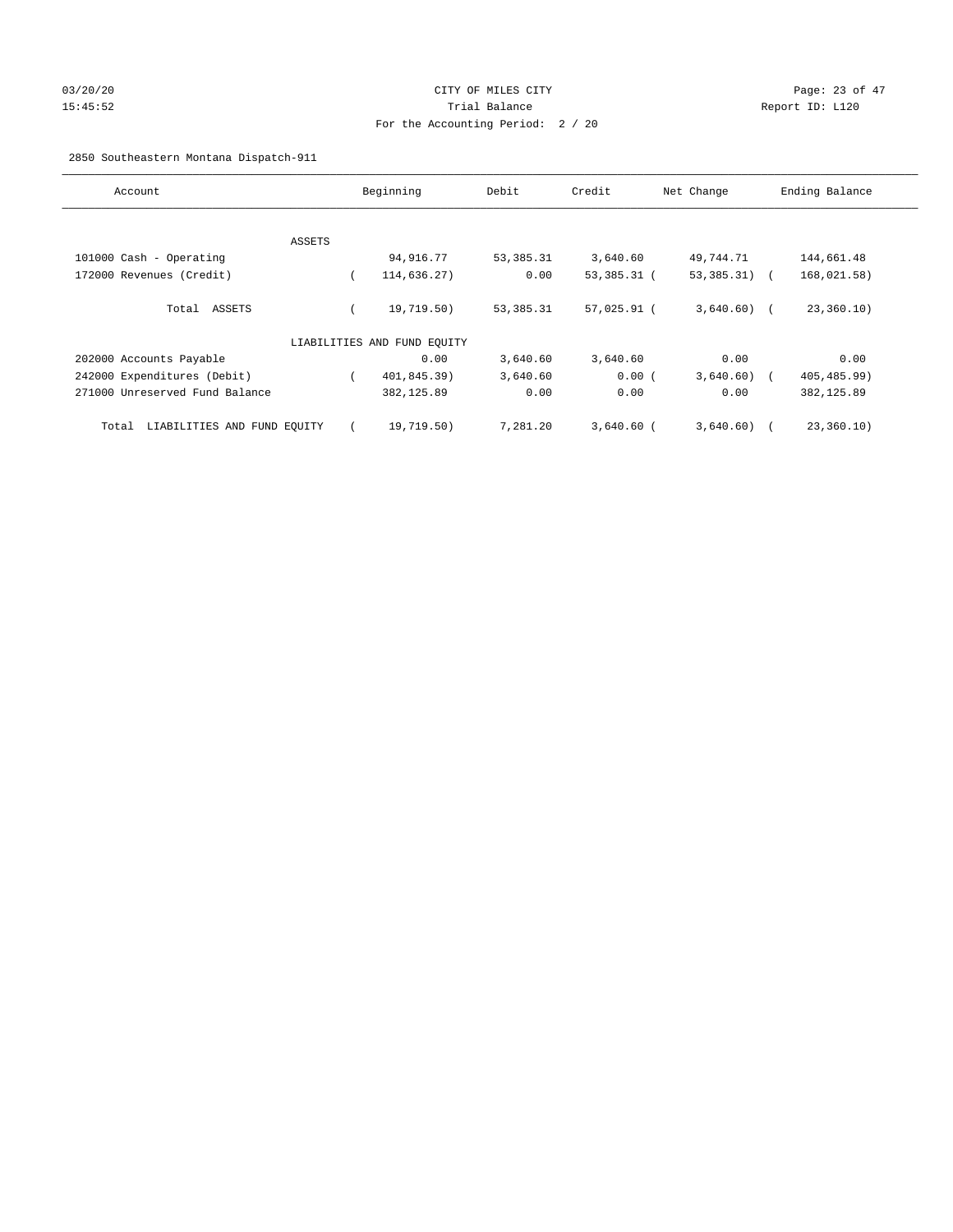# 03/20/20 Page: 24 of 47 15:45:52 Trial Balance Trial Balance Report ID: L120 For the Accounting Period: 2 / 20

#### 2880 LIBRARY GRANTS

| Account                                    | Beginning                   | Debit    | Credit       | Net Change | Ending Balance |
|--------------------------------------------|-----------------------------|----------|--------------|------------|----------------|
|                                            |                             |          |              |            |                |
| <b>ASSETS</b>                              |                             |          |              |            |                |
| 101000 Cash - Operating                    | 7,473.00)                   | 0.00     | 0.00         | 0.00       | 7,473.00)      |
| 101003 Cash - per capita                   | 20,733.11                   | 0.00     | 0.00         | 0.00       | 20,733.11      |
| 101020 Cash - Partners Program             | 34,429.70                   | 0.00     | $672.00$ (   | 672.00)    | 33,757.70      |
| 101021 Cash-One Time Endowments            | 1,784.09                    | 0.00     | 0.00         | 0.00       | 1,784.09       |
| 101030 Cash - Sagebrush Fed/Base Grant     | 23, 373.69                  | 0.00     | $1,932.00$ ( | 1,932.00)  | 21, 441.69     |
| 101032 Cash- Library Board of Trustees Mul | 84,050.97                   | 0.00     | 0.00         | 0.00       | 84,050.97      |
| 172000 Revenues (Credit)                   | 11,348.67)                  | 0.00     | 0.00         | 0.00       | 11,348.67)     |
| Total ASSETS                               | 145,549.89                  | 0.00     | $2,604.00$ ( | 2,604.00   | 142,945.89     |
|                                            | LIABILITIES AND FUND EQUITY |          |              |            |                |
| 202000 Accounts Payable                    | 0.00                        | 2,604.00 | 2,604.00     | 0.00       | 0.00           |
| 242000 Expenditures (Debit)                | 4,338.34)                   | 2,604.00 | 0.00(        | 2,604.00   | 6, 942.34)     |
| 271000 Unreserved Fund Balance             | 149,888.23                  | 0.00     | 0.00         | 0.00       | 149,888.23     |
| LIABILITIES AND FUND EQUITY<br>Total       | 145,549.89                  | 5,208.00 | $2,604.00$ ( | 2,604.00)  | 142,945.89     |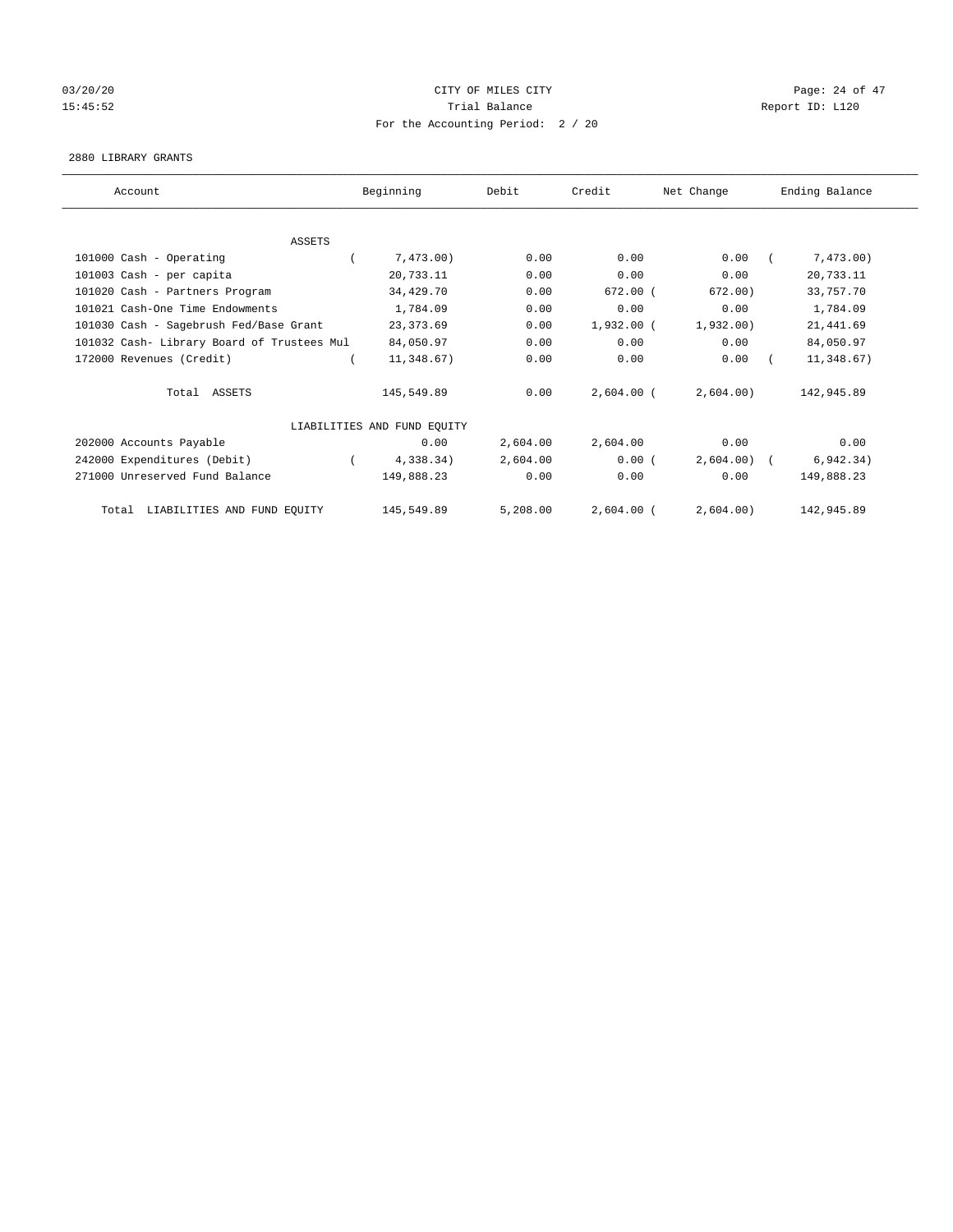# 03/20/20 Page: 25 of 47 15:45:52 Trial Balance Report ID: L120 For the Accounting Period: 2 / 20

#### 2935 Historic Preservation

| Account                              |        | Beginning                   | Debit | Credit   | Net Change | Ending Balance |
|--------------------------------------|--------|-----------------------------|-------|----------|------------|----------------|
|                                      |        |                             |       |          |            |                |
|                                      | ASSETS |                             |       |          |            |                |
| 101000 Cash - Operating              |        | 18,203.39                   | 0.00  | $1.30$ ( | 1.30)      | 18,202.09      |
| 172000 Revenues (Credit)             |        | 2, 290.00)                  | 0.00  | 0.00     | 0.00       | 2, 290.00)     |
| Total ASSETS                         |        | 15,913.39                   | 0.00  | $1.30$ ( | 1.30)      | 15,912.09      |
|                                      |        | LIABILITIES AND FUND EQUITY |       |          |            |                |
| 202000 Accounts Payable              |        | 0.00                        | 1.27  | 1.27     | 0.00       | 0.00           |
| 242000 Expenditures (Debit)          |        | 455.45)                     | 1.30  | 0.00(    | $1.30)$ (  | 456.75)        |
| 271000 Unreserved Fund Balance       |        | 16,368.84                   | 0.00  | 0.00     | 0.00       | 16,368.84      |
| LIABILITIES AND FUND EQUITY<br>Total |        | 15,913.39                   | 2.57  | $1.27$ ( | 1.30)      | 15,912.09      |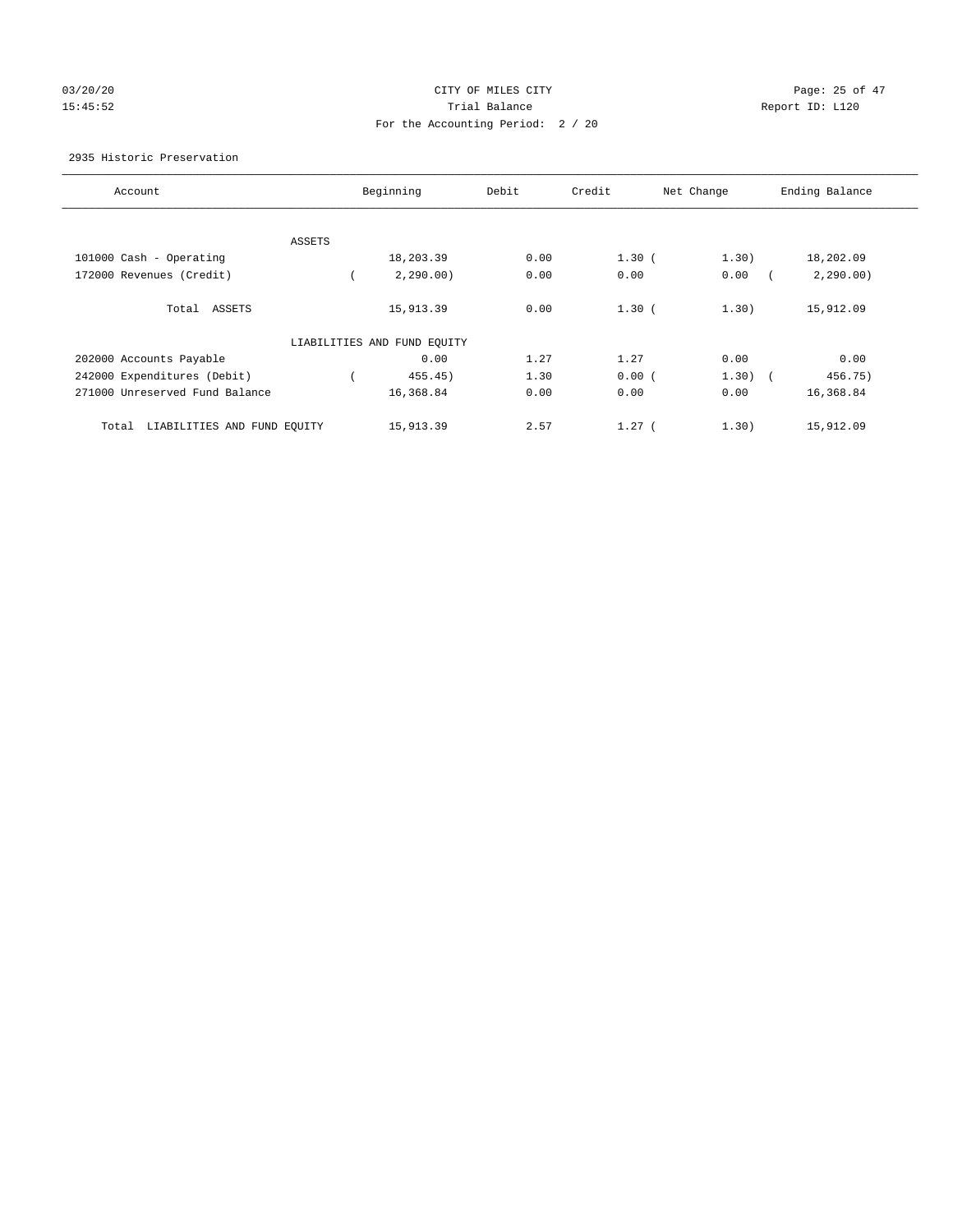# 03/20/20 Page: 26 of 47 15:45:52 Trial Balance Trial Balance Report ID: L120 For the Accounting Period: 2 / 20

#### 2985 RETIRED SENIOR VOLUNTEER PROG (RSVP)

| Account                                    | Beginning                   | Debit     | Credit       | Net Change    | Ending Balance |
|--------------------------------------------|-----------------------------|-----------|--------------|---------------|----------------|
|                                            |                             |           |              |               |                |
| ASSETS                                     |                             |           |              |               |                |
| 101000 Cash - Operating                    | 6,017.10)                   | 9,404.81  | 6,977.74     | 2,427.07      | 3,590.03)      |
| 101004 RSVP Non-Federal Cash Operating-Cus | 9,322.82                    | 832.00    | 436.17       | 395.83        | 9,718.65       |
| 101008 RSVP- Custer Excess                 | 11,966.55                   | 869.00    | $969.00$ (   | 100.00)       | 11,866.55      |
| 103100 Petty Cash-                         | 200.00                      | 0.00      | 0.00         | 0.00          | 200.00         |
| 172000 Revenues (Credit)                   | 52,033.80)                  | 0.00      | 10,236.81 (  | 10,236.81)    | 62, 270.61)    |
| Total ASSETS                               | 36, 561.53)                 | 11,105.81 | 18,619.72 (  | $7,513.91)$ ( | 44,075.44)     |
|                                            | LIABILITIES AND FUND EQUITY |           |              |               |                |
| 202000 Accounts Payable                    | 0.00                        | 3,038.17  | 3,038.17     | 0.00          | 0.00           |
| 242000 Expenditures (Debit)                | 56, 925.61)                 | 8,422.63  | 908.72 (     | 7, 513.91)    | 64, 439.52)    |
| 271000 Unreserved Fund Balance             | 20,364.08                   | 0.00      | 0.00         | 0.00          | 20,364.08      |
| LIABILITIES AND FUND EQUITY<br>Total       | 36, 561.53)                 | 11,460.80 | $3,946.89$ ( | 7, 513.91)    | 44,075.44)     |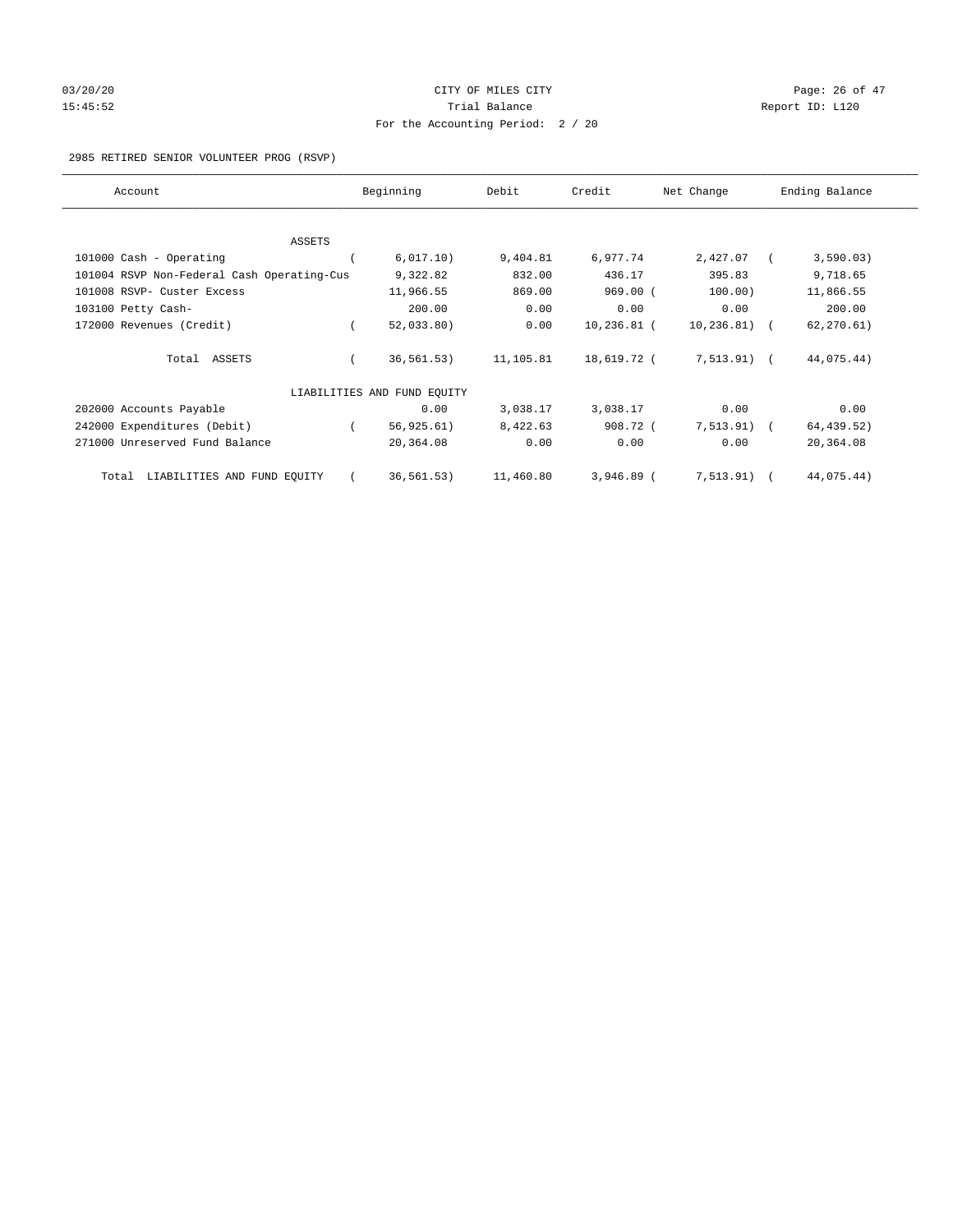# 03/20/20 Page: 27 of 47 15:45:52 Trial Balance Report ID: L120 For the Accounting Period: 2 / 20

3400 SID REVOLVING FUND

| Account                              | Beginning                   | Debit | Credit | Net Change | Ending Balance |
|--------------------------------------|-----------------------------|-------|--------|------------|----------------|
| ASSETS                               |                             |       |        |            |                |
| 101000 Cash - Operating              | 2,985.00                    | 0.00  | 0.00   | 0.00       | 2,985.00       |
| Total ASSETS                         | 2,985.00                    | 0.00  | 0.00   | 0.00       | 2,985.00       |
|                                      | LIABILITIES AND FUND EQUITY |       |        |            |                |
| 271000 Unreserved Fund Balance       | 2,985.00                    | 0.00  | 0.00   | 0.00       | 2,985.00       |
| LIABILITIES AND FUND EQUITY<br>Total | 2,985.00                    | 0.00  | 0.00   | 0.00       | 2,985.00       |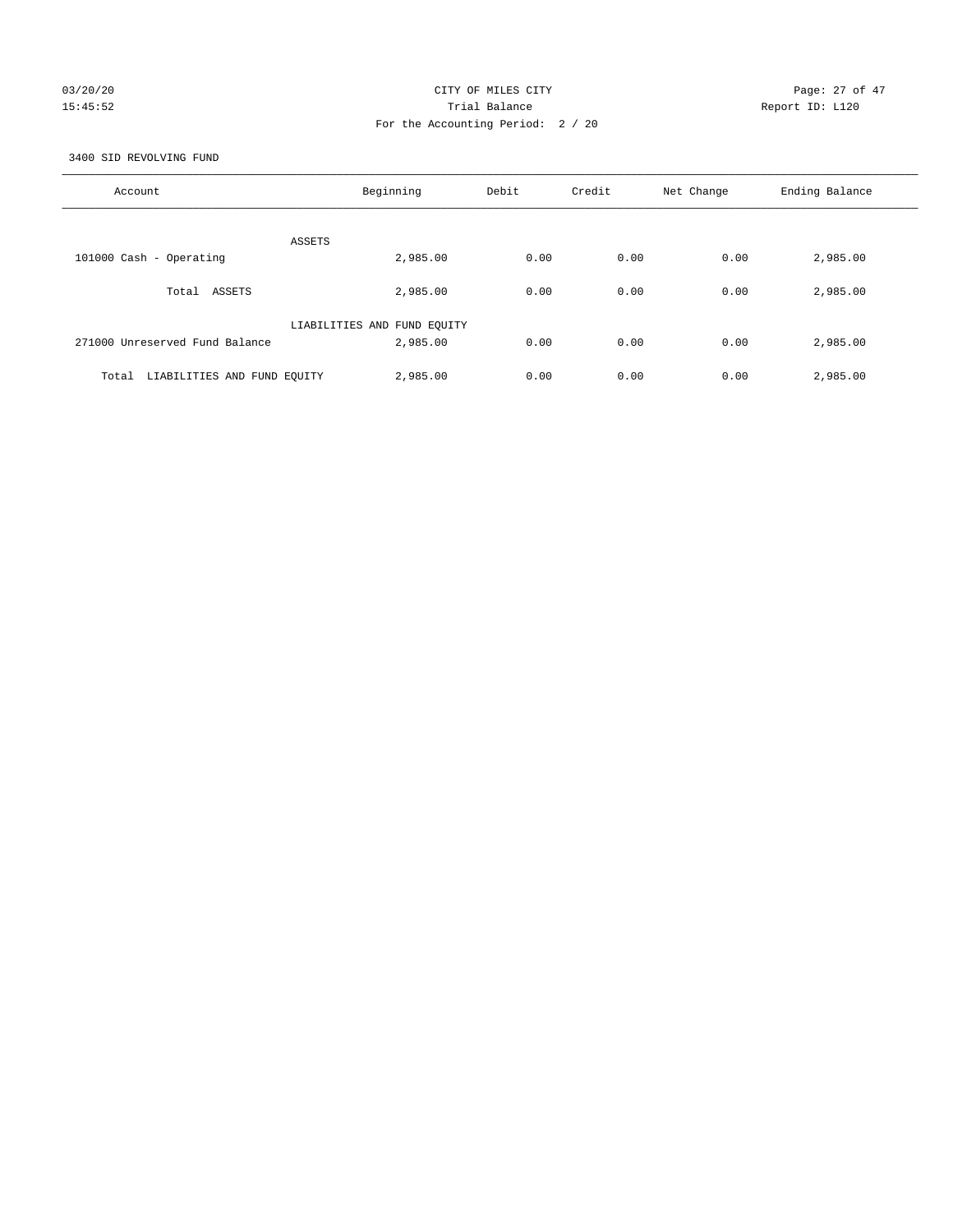# 03/20/20 Page: 28 of 47 15:45:52 Trial Balance Trial Balance Report ID: L120 For the Accounting Period: 2 / 20

#### 3670 SID 211

| Account                                    | Beginning                   | Debit    | Credit       | Net Change | Ending Balance |
|--------------------------------------------|-----------------------------|----------|--------------|------------|----------------|
| <b>ASSETS</b>                              |                             |          |              |            |                |
| 101000 Cash - Operating                    | 11,003.18                   | 0.00     | $2,667.31$ ( | 2,667.31)  | 8,335.87       |
| 118190 Special Assessments Receivables-201 | 1,430.83                    | 0.00     | 0.00         | 0.00       | 1,430.83       |
| 119000 Special Assmt Recbl - Deferred      | 34,587.36                   | 0.00     | 0.00         | 0.00       | 34,587.36      |
| 172000 Revenues (Credit)                   | 2,359.31)                   | 0.00     | 0.00         | 0.00       | 2,359.31)      |
| Total ASSETS                               | 44,662.06                   | 0.00     | 2,667.31 (   | 2,667.31)  | 41,994.75      |
|                                            | LIABILITIES AND FUND EQUITY |          |              |            |                |
| 202000 Accounts Payable                    | 0.00                        | 2,667.31 | 2,667.31     | 0.00       | 0.00           |
| 223000 Deferred Revenue/Uncollected Taxes  | 36,018.19                   | 0.00     | 0.00         | 0.00       | 36,018.19      |
| 242000 Expenditures (Debit)                | 2,679.48)                   | 2,667.31 | 0.00(        | 2,667.31)  | 5,346.79)      |
| 271000 Unreserved Fund Balance             | 11,323.35                   | 0.00     | 0.00         | 0.00       | 11,323.35      |
| LIABILITIES AND FUND EQUITY<br>Total       | 44,662.06                   | 5,334.62 | 2,667.31 (   | 2,667.31)  | 41,994.75      |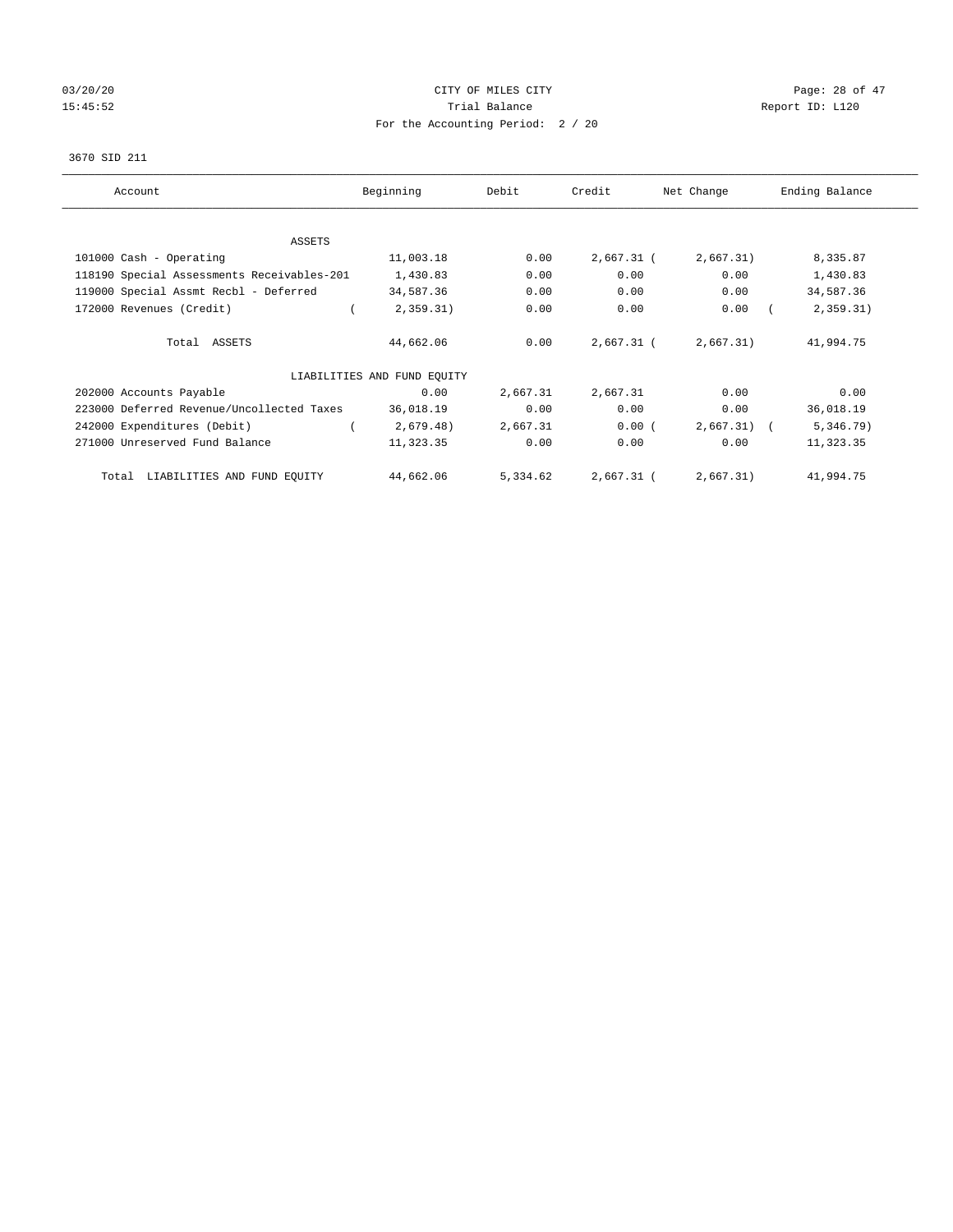# 03/20/20 Page: 29 of 47 15:45:52 Trial Balance Report ID: L120 For the Accounting Period: 2 / 20

# 4000 General Fund Capitol Improvement Fund

| Account                              |        | Beginning                   | Debit | Credit | Net Change | Ending Balance |
|--------------------------------------|--------|-----------------------------|-------|--------|------------|----------------|
|                                      | ASSETS |                             |       |        |            |                |
| 101000 Cash - Operating              |        | 38,787.34                   | 0.00  | 0.00   | 0.00       | 38,787.34      |
| 172000 Revenues (Credit)             |        | 683.18)                     | 0.00  | 0.00   | 0.00       | 683.18)        |
| Total ASSETS                         |        | 38,104.16                   | 0.00  | 0.00   | 0.00       | 38,104.16      |
|                                      |        | LIABILITIES AND FUND EQUITY |       |        |            |                |
| 242000 Expenditures (Debit)          |        | 44, 218.37)                 | 0.00  | 0.00   | 0.00       | 44, 218.37)    |
| 271000 Unreserved Fund Balance       |        | 82,322.53                   | 0.00  | 0.00   | 0.00       | 82,322.53      |
| LIABILITIES AND FUND EQUITY<br>Total |        | 38,104.16                   | 0.00  | 0.00   | 0.00       | 38,104.16      |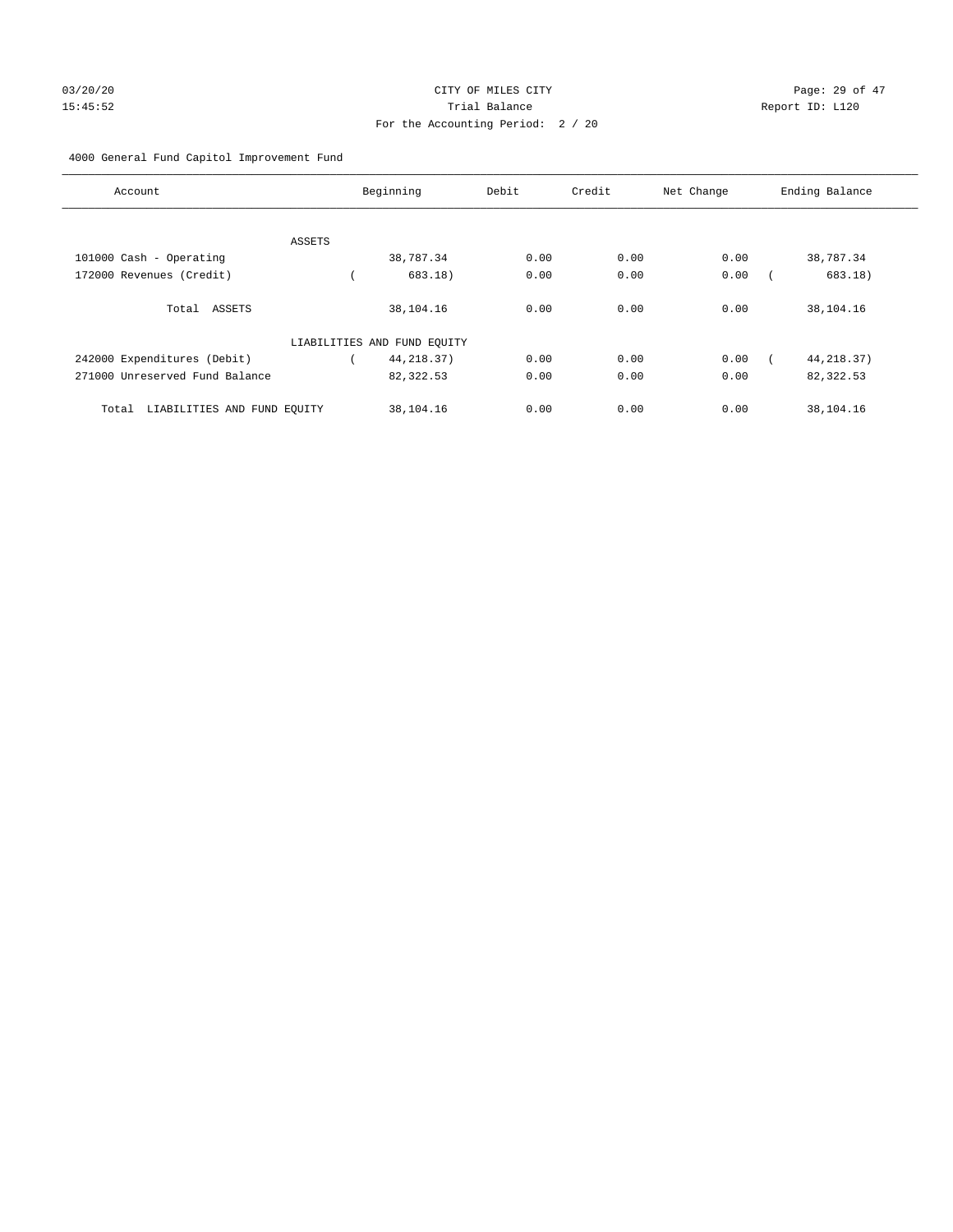# 03/20/20 Page: 30 of 47 15:45:52 Trial Balance Report ID: L120 For the Accounting Period: 2 / 20

4050 Ambulance Capital Improvement Fund

| Account                              | Beginning                   | Debit | Credit | Net Change | Ending Balance |
|--------------------------------------|-----------------------------|-------|--------|------------|----------------|
| ASSETS                               |                             |       |        |            |                |
| 101000 Cash - Operating              | 23,779.06                   | 0.00  | 0.00   | 0.00       | 23,779.06      |
| 172000 Revenues (Credit)             | 10,000,00)                  | 0.00  | 0.00   | 0.00       | 10,000.00)     |
| Total ASSETS                         | 13,779.06                   | 0.00  | 0.00   | 0.00       | 13,779.06      |
|                                      | LIABILITIES AND FUND EQUITY |       |        |            |                |
| 271000 Unreserved Fund Balance       | 13,779.06                   | 0.00  | 0.00   | 0.00       | 13,779.06      |
| LIABILITIES AND FUND EQUITY<br>Total | 13,779.06                   | 0.00  | 0.00   | 0.00       | 13,779.06      |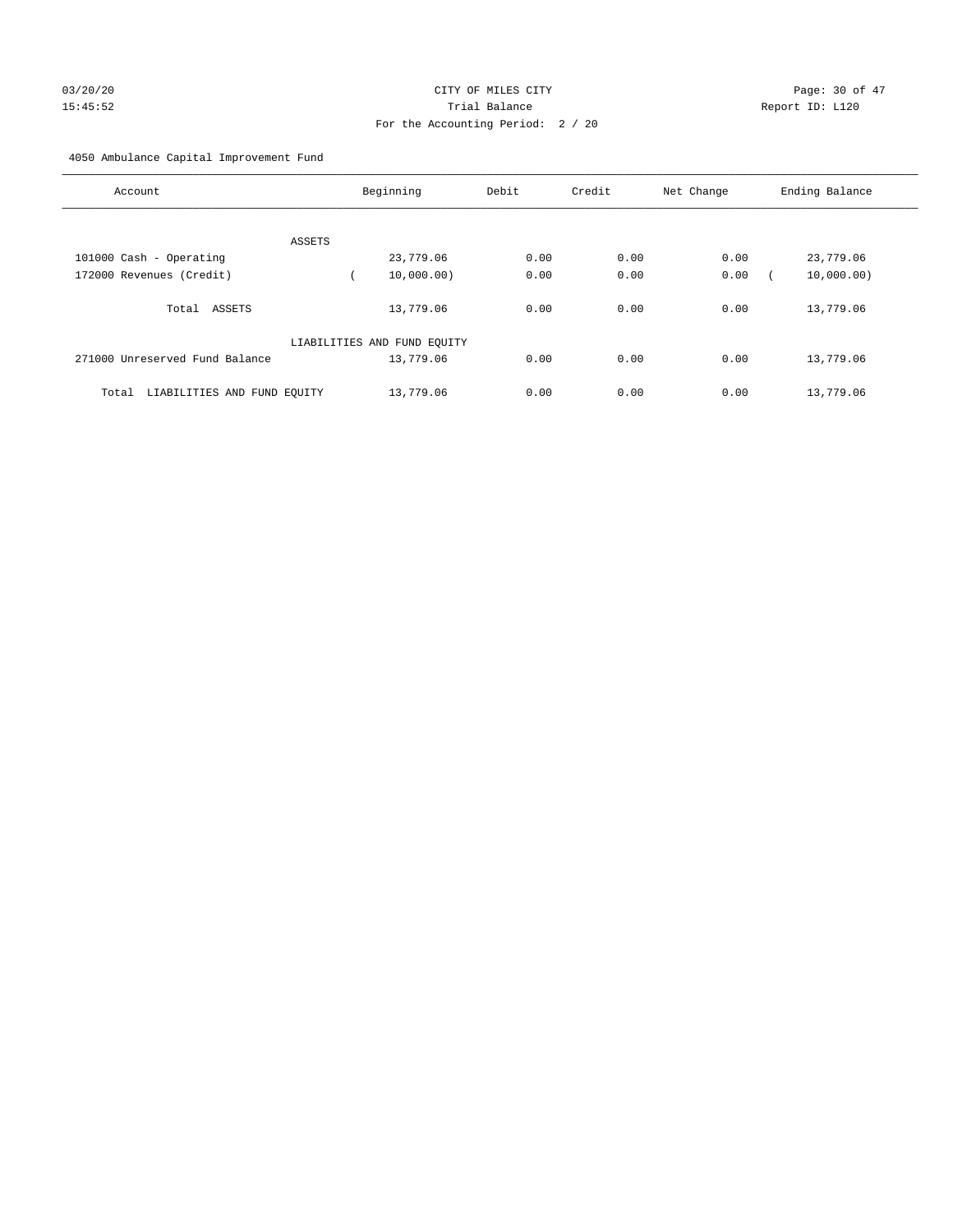# 03/20/20 Page: 31 of 47 15:45:52 Trial Balance Report ID: L120 For the Accounting Period: 2 / 20

#### 4060 CAPITAL IMPROV-PUBLIC WORKS

| Account                              | Beginning                   | Debit | Credit | Net Change | Ending Balance |
|--------------------------------------|-----------------------------|-------|--------|------------|----------------|
| ASSETS                               |                             |       |        |            |                |
| 101000 Cash - Operating              | 217,269.00                  | 50.00 | 0.00   | 50.00      | 217,319.00     |
| 172000 Revenues (Credit)             | 9,473.08)                   | 0.00  | 50.00( | $50.00$ )  | 9,523.08)      |
| Total ASSETS                         | 207,795.92                  | 50.00 | 50.00  | 0.00       | 207,795.92     |
|                                      | LIABILITIES AND FUND EQUITY |       |        |            |                |
| 242000 Expenditures (Debit)          | 362, 159. 73)               | 0.00  | 0.00   | 0.00       | 362, 159. 73)  |
| 271000 Unreserved Fund Balance       | 569,955.65                  | 0.00  | 0.00   | 0.00       | 569,955.65     |
| LIABILITIES AND FUND EOUITY<br>Total | 207,795.92                  | 0.00  | 0.00   | 0.00       | 207,795.92     |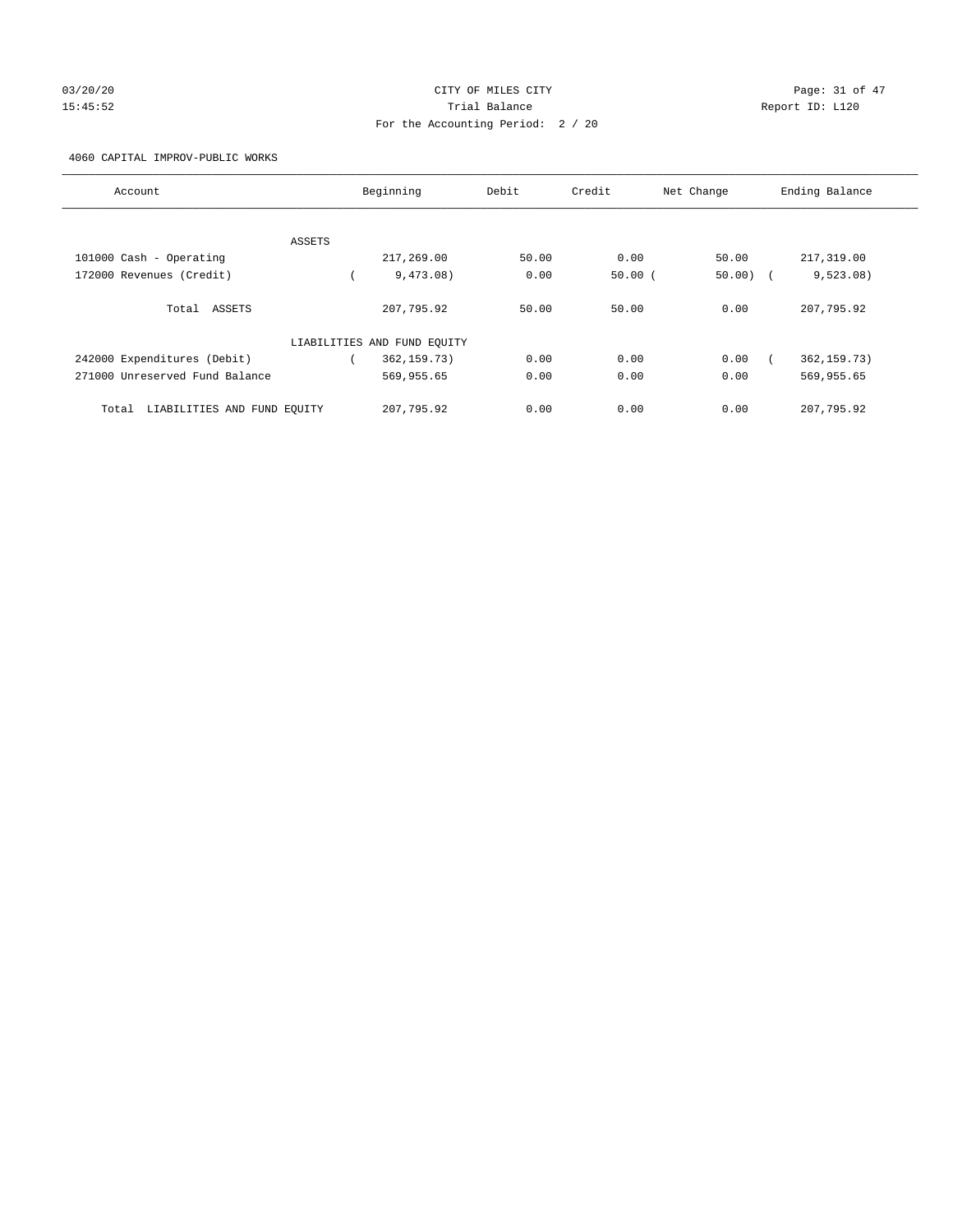# 03/20/20 **CITY OF MILES CITY CONSUMING THE CONSUMING PAGE:** 32 of 47 15:45:52 Trial Balance Report ID: L120 For the Accounting Period: 2 / 20

#### 5210 WATER UTILITY

| Account                                                   | Beginning                   | Debit      | Credit       | Net Change   | Ending Balance          |
|-----------------------------------------------------------|-----------------------------|------------|--------------|--------------|-------------------------|
| ASSETS                                                    |                             |            |              |              |                         |
| 101000 Cash - Operating                                   | 2,649,335.30                | 148,651.09 | 114,317.20   | 34, 333.89   | 2,683,669.19            |
| 101010 Deposit Cash                                       | 98,150.00                   | 2,500.00   | 2,500.00     | 0.00         | 98,150.00               |
| 102240 Cash - Replacement & Depreciation                  | 1,489,589.35                | 0.00       | 0.00         | 0.00         | 1,489,589.35            |
| 102250 Cash - System Devlopment Fees                      | 312,999.92                  | 635.00     | 0.00         | 635.00       | 313,634.92              |
| 102270 Cash - Curb Stop Replacement Fee                   | 374, 375.93                 | 3,522.50   | 749.58       | 2,772.92     | 377,148.85              |
| 102312 RevBnd/CurYearDebt-DNRC/CarbonTank                 | 9,776.64                    | 11,534.27  | 0.00         | 11,534.27    | 21,310.91               |
| 102313 RevBnd/CurYearDebt-DNRC/NE WtrLine                 | 12,429.45                   | 11,725.10  | 0.00         | 11,725.10    | 24, 154.55              |
| 102315 RevBnd/CurYearDebt-ARRA/NE Water Li                | 1,008.86                    | 1,525.73   | 0.00         | 1,525.73     | 2,534.59                |
| 102322 RevBnd/Reserve-DNRC/CarbonTank                     | 153,009.00                  | 0.00       | 0.00         | 0.00         | 153,009.00              |
| 102323 RevBnd/Reserve-DNRC/NE WtrLine                     | 128,653.00                  | 0.00       | 0.00         | 0.00         | 128,653.00              |
| 102325 RevBnd/Reserve-ARRA B-NE Waterline                 | 18,245.00                   | 0.00       | 0.00         | 0.00         | 18,245.00               |
| 103000 Petty Cash                                         | 330.00                      | 0.00       | 0.00         | 0.00         | 330.00                  |
| 122000 Accounts Receivable                                | 155,717.08                  | 160,980.69 | 145,534.20   | 15,446.49    | 171,163.57              |
| 122020 Accounts Receivable-\$2.00 State Ass               | 6,991.41                    | 0.00       | 5,720.93 (   | 5,720.93)    | 1,270.48                |
| 162000 Deferred outflows-GASB68                           | 126,684.00                  | 0.00       | 0.00         | 0.00         | 126,684.00              |
| 172000 Revenues (Credit)                                  | (1, 348, 081.01)            | 22.46      | 156,982.15 ( | 156, 959.69) | 1,505,040.70)           |
| 181000 Land                                               | 41,844.00                   | 0.00       | 0.00         | 0.00         | 41,844.00               |
| 182000 Buildings                                          | 22,997.00                   | 0.00       | 0.00         | 0.00         | 22,997.00               |
| 182100 Allowance for Depr - Buildings (Cre(               | 22,997.00)                  | 0.00       | 0.00         | 0.00         | 22,997.00)              |
| 186000 Machinery and Equipment                            | 510,641.42                  | 0.00       | 0.00         | 0.00         | 510,641.42              |
| 186100 Allowance for Depr - Machinery & Eq(               | 300,684.00)                 | 0.00       | 0.00         | 0.00         | 300,684.00)             |
| 188000 Const. Work in Progress-NE Wtr Line                | 10,738.76                   | 0.00       | 0.00         | 0.00         | 10,738.76               |
| 189100 Source of Supply                                   | 3,542,842.49                | 0.00       | 0.00         | 0.00         | 3,542,842.49            |
| 189110 Allowance for Depreciation - Source(               | 775,265.00)                 | 0.00       | 0.00         | 0.00         | 775,265.00)<br>$\left($ |
| 189300 Treatment Plant                                    | 3,740,287.07                | 0.00       | 0.00         | 0.00         | 3,740,287.07            |
| 189310 Allowance for Depr - Treatment Plan(               | 2,068,019.00)               | 0.00       | 0.00         | 0.00         | (2,068,019.00)          |
| 189400 Transmission & Distribution                        | 14, 260, 517.26             | 0.00       | 0.00         | 0.00         | 14, 260, 517. 26        |
| 189410 Allowance for Depr - Trans & Distri( 4,481,092.00) |                             | 0.00       | 0.00         | 0.00         | 4,481,092.00)           |
|                                                           |                             |            |              |              |                         |
| Total ASSETS                                              | 18,671,024.93               | 341,096.84 | 425,804.06 ( | 84,707.22)   | 18,586,317.71           |
|                                                           | LIABILITIES AND FUND EQUITY |            |              |              |                         |
| 202000 Accounts Payable                                   | 2,629.67                    | 26,724.12  | 26,724.12    | 0.00         | 2,629.67                |
| 214000 Deposits Payable                                   | 98,150.00                   | 2,500.00   | 2,500.00     | 0.00         | 98,150.00               |
| 214010 Refunds Payable<br>$\left($                        | 381.16)                     | 208.07     | 208.07       | 0.00         | 381.16)                 |
| 223899 Deferred inflows-GASB 68                           | 88,185.00                   | 0.00       | 0.00         | 0.00         | 88,185.00               |
| 231000 BONDS PAYABLE                                      | 4,150,000.00                | 0.00       | 0.00         | 0.00         | 4,150,000.00            |
| 237000 Net Pension liability-GASB 68                      | 556,229.00                  | 0.00       | 0.00         | 0.00         | 556,229.00              |
| 238000 Other Post Employment Benefits                     | 117,406.00                  | 0.00       | 0.00         | 0.00         | 117,406.00              |
| 239000 Compensated Absences Payable                       | 89,758.00                   | 0.00       | 0.00         | 0.00         | 89,758.00               |
| 242000 Expenditures (Debit)                               | 1,939,130.21)               | 84,707.22  | 0.00(        | 84,707.22)   | 2,023,837.43)           |
| 250300 Reserve Revenue Bond - Current Debt                | 323, 303.85                 | 0.00       | 0.00         | 0.00         | 323, 303.85             |
| 250500 Reserve - System Dev Fees                          | 171,098.25                  | 0.00       | 0.00         | 0.00         | 171,098.25              |
| 250600 Reserve for Replacement & Depreciat                | 1,351,889.30                | 0.00       | 0.00         | 0.00         | 1,351,889.30            |
| 271000 Unreserved Fund Balance                            | 518,467.93)                 | 0.00       | 0.00         | 0.00         | 518,467.93)             |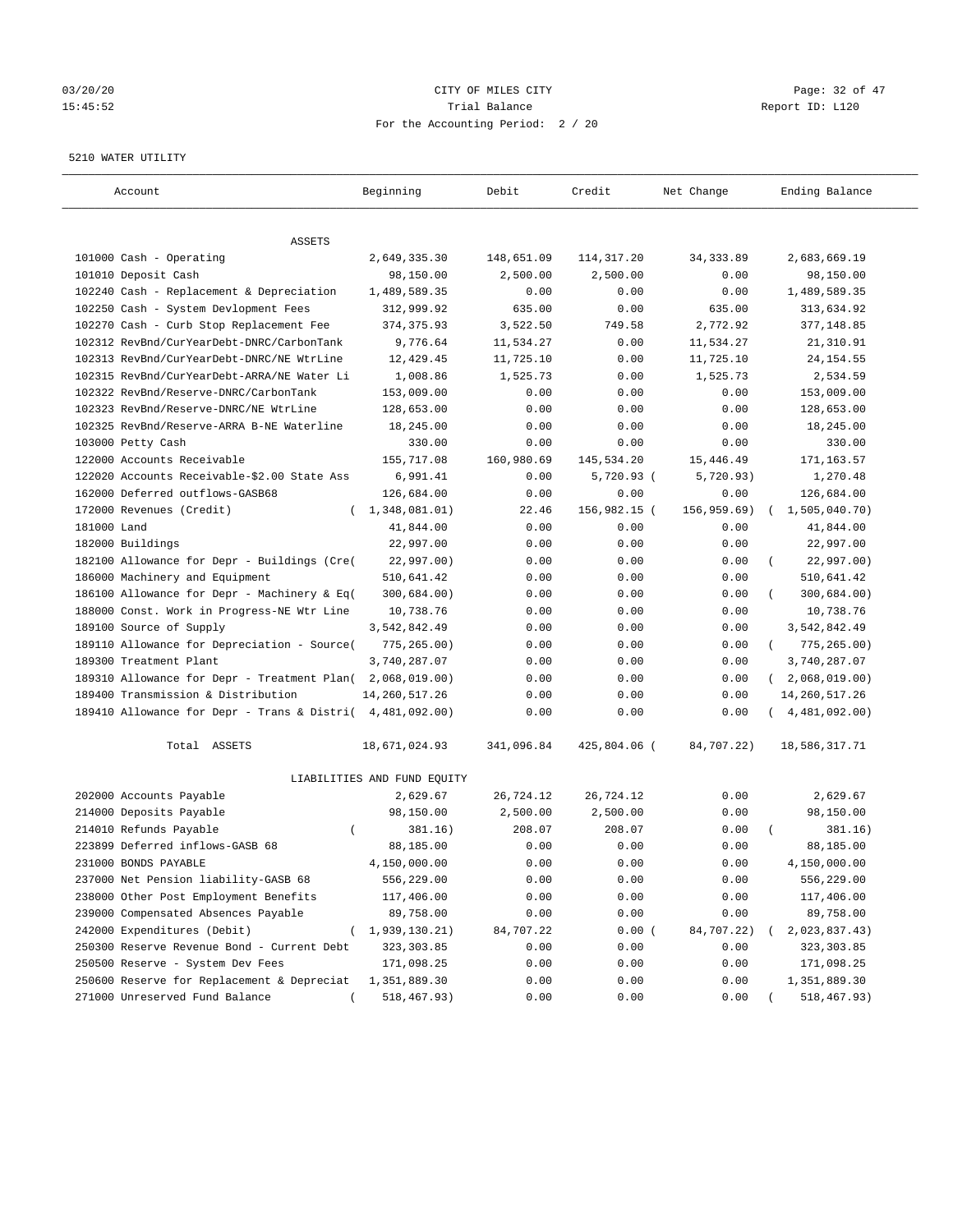# 03/20/20 Page: 33 of 47 15:45:52 Trial Balance Report ID: L120 For the Accounting Period: 2 / 20

# 5210 WATER UTILITY

| Account                              | Beginning     | Debit        | Credit    | Net Change | Ending Balance |
|--------------------------------------|---------------|--------------|-----------|------------|----------------|
| 272000 Unreserved Retained Earnings  | 14,180,355.16 | 0.00         | 0.00      | 0.00       | 14,180,355.16  |
| LIABILITIES AND FUND EQUITY<br>Total | 18,671,024.93 | 114, 139. 41 | 29,432.19 | 84,707.22) | 18,586,317.71  |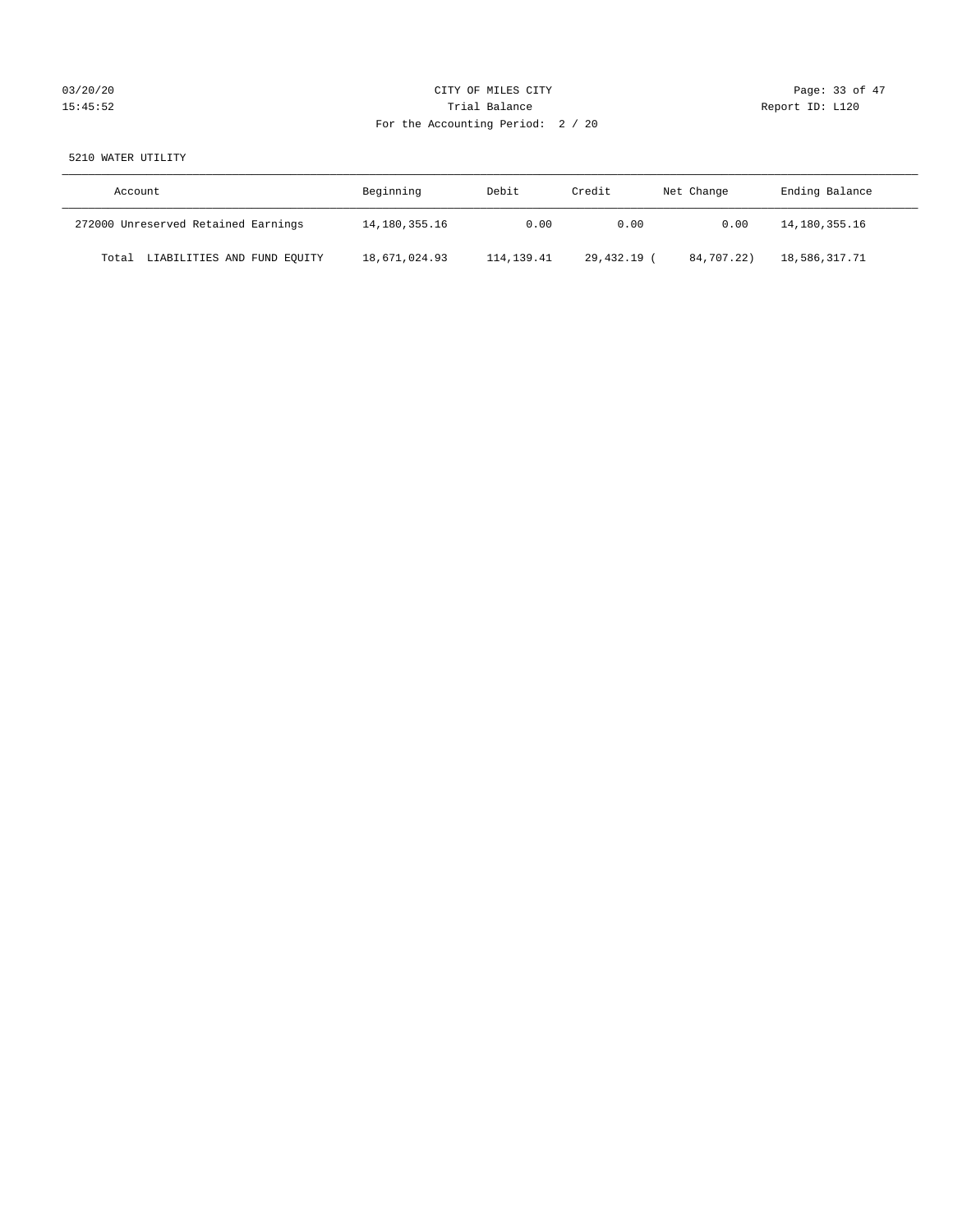# 03/20/20 Page: 34 of 47 15:45:52 Trial Balance Report ID: L120 For the Accounting Period: 2 / 20

5310 SEWER UTILITY

| Account                                                   | Beginning                   | Debit       | Credit       | Net Change   | Ending Balance |
|-----------------------------------------------------------|-----------------------------|-------------|--------------|--------------|----------------|
| <b>ASSETS</b>                                             |                             |             |              |              |                |
| 101000 Cash - Operating                                   | 2,887,175.91                | 162,128.05  | 99,589.82    | 62,538.23    | 2,949,714.14   |
| 102240 Cash - Replacement & Depreciation                  | 195,098.39                  | 0.00        | 0.00         | 0.00         | 195,098.39     |
| 102250 Cash - System Devlopment Fees                      | 149,400.91                  | 240.00      | 0.00         | 240.00       | 149,640.91     |
| 102279 WWtr Treatment Plant-Phase II Const(               | 76,205.70)                  | 0.00        | 0.00         | 0.00         | 76, 205.70)    |
| 102280 WWtr Treatment Plant-Phase I Constr                | 738,063.46                  | 0.00        | 0.00         | 0.00         | 738,063.46     |
| 102316 RevBnd/CurYearDebt-Phase 1 Haynes L                | 8,652.50                    | 8,407.50    | 0.00         | 8,407.50     | 17,060.00      |
| 102317 RevBnd/CurYearDebt-WWTP Phase II<br>$\left($       | 77,694.53)                  | 16,769.79   | 0.00         | 16,769.79    | 60,924.74)     |
| 102390 REV BOND/RESERVE-Sewer Phase 1                     | 101,735.00                  | 0.00        | 0.00         | 0.00         | 101,735.00     |
| 102396 REV BOND/RESERVE-SEWER PHASE II                    | 201,275.00                  | 0.00        | 0.00         | 0.00         | 201,275.00     |
| 122000 Accounts Receivable                                | 186, 345. 37                | 164, 456.93 | 161,021.62   | 3,435.31     | 189,780.68     |
| 162000 Deferred outflows-GASB68                           | 102,330.00                  | 0.00        | 0.00         | 0.00         | 102,330.00     |
| 172000 Revenues (Credit)                                  | (1, 215, 347.69)            | 0.00        | 165,768.96 ( | 165,768.96)  | 1,381,116.65)  |
| 181000 Land                                               | 2.00                        | 0.00        | 0.00         | 0.00         | 2.00           |
| 186000 Machinery and Equipment                            | 800,566.77                  | 0.00        | 0.00         | 0.00         | 800,566.77     |
| 186100 Allowance for Depr - Machinery & Eq(               | 499, 312.00)                | 0.00        | 0.00         | 0.00         | 499, 312.00)   |
| 188000 Const. Work in Progress-NE Wtr Line(               | 1.60)                       | 0.00        | 0.00         | 0.00         | 1.60)          |
| 189300 Treatment Plant                                    | 11,492,692.56               | 0.00        | 0.00         | 0.00         | 11,492,692.56  |
| 189310 Allowance for Depr - Treatment Plan( 1,698,846.00) |                             | 0.00        | 0.00         | 0.00         | (1,698,846.00) |
| 189400 Transmission & Distribution                        | 4,029,119.40                | 0.00        | 0.00         | 0.00         | 4,029,119.40   |
| 189410 Allowance for Depr - Trans & Distri( 1,695,972.00) |                             | 0.00        | 0.00         | 0.00         | (1,695,972.00) |
| Total ASSETS                                              | 15,629,077.75               | 352,002.27  | 426,380.40 ( | 74,378.13)   | 15,554,699.62  |
|                                                           | LIABILITIES AND FUND EQUITY |             |              |              |                |
| 202000 Accounts Payable                                   | 2,629.67                    | 27,541.64   | 27,541.64    | 0.00         | 2,629.67       |
| 223899 Deferred inflows-GASB 68                           | 71,232.00                   | 0.00        | 0.00         | 0.00         | 71,232.00      |
| 231300 Bonds Pay 1979 Issue                               | 1,080,000.00                | 0.00        | 0.00         | 0.00         | 1,080,000.00   |
| 231301 WWTP #2 Bonds Pay                                  | 5,046,645.00                | 0.00        | 0.00         | 0.00         | 5,046,645.00   |
| 237000 Net Pension liability-GASB 68                      | 449,298.00                  | 0.00        | 0.00         | 0.00         | 449,298.00     |
| 238000 Other Post Employment Benefits                     | 88,054.00                   | 0.00        | 0.00         | 0.00         | 88,054.00      |
| 239000 Compensated Absences Payable                       | 69,016.00                   | 0.00        | 0.00         | 0.00         | 69,016.00      |
| 242000 Expenditures (Debit)<br>$\left($                   | 1,201,823.52)               | 74,378.13   | 0.00(        | 74, 378.13)  | 1,276,201.65)  |
| 250500 Reserve - System Dev Fees                          | 82,925.91                   | 0.00        | 0.00         | 0.00         | 82,925.91      |
| 250600 Reserve for Replacement & Depreciat                | 1,666,491.83                | 0.00        | 0.00         | 0.00         | 1,666,491.83   |
| $\left($<br>271000 Unreserved Fund Balance                | 394,844.93)                 | 0.00        | 0.00         | 0.00         | 394,844.93)    |
| 272000 Unreserved Retained Earnings                       | 8,669,453.79                | 0.00        | 0.00         | 0.00         | 8,669,453.79   |
| Total LIABILITIES AND FUND EQUITY                         | 15,629,077.75               | 101,919.77  | 27,541.64 (  | 74, 378, 13) | 15,554,699.62  |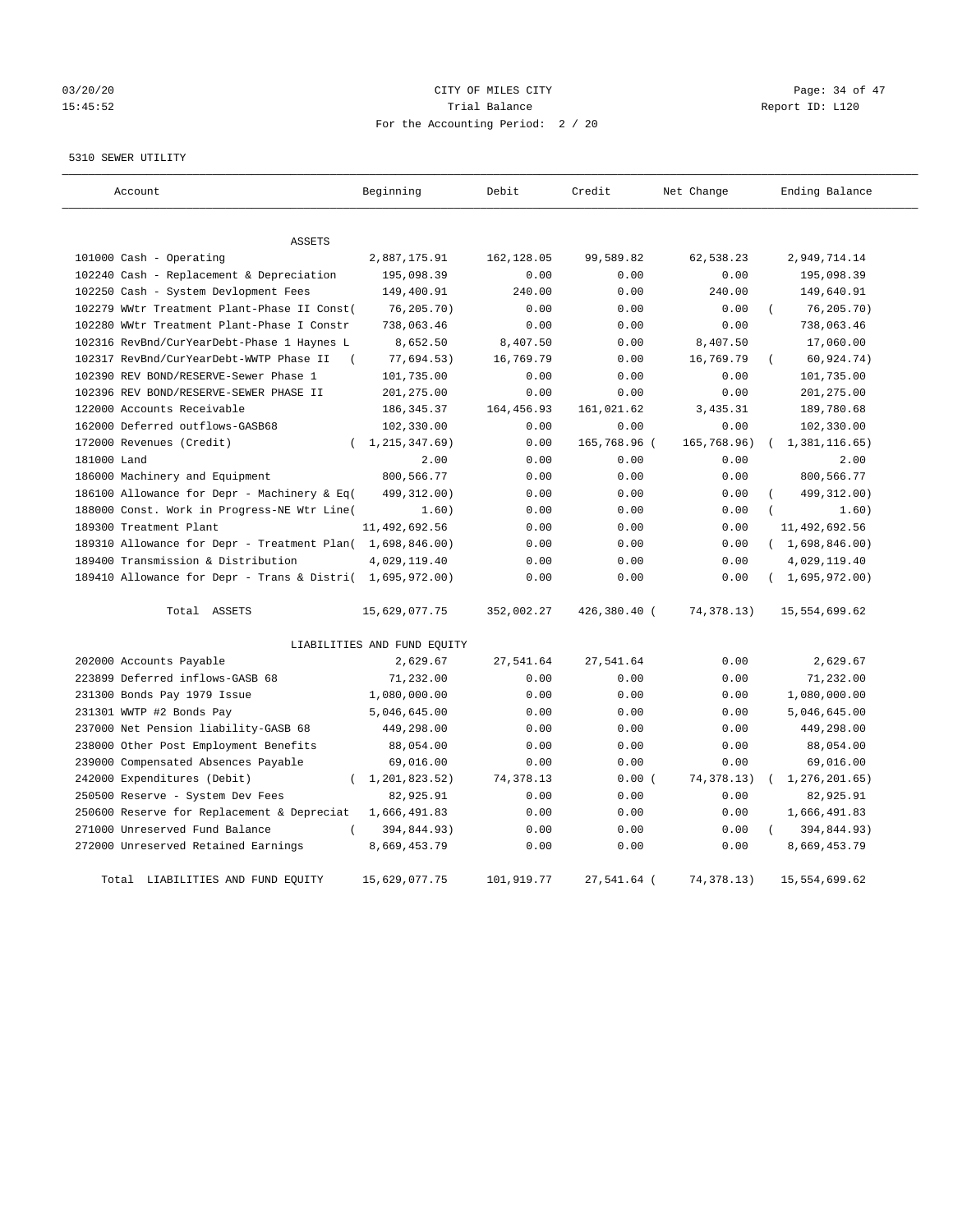# 03/20/20 Page: 35 of 47 15:45:52 Trial Balance Report ID: L120 For the Accounting Period: 2 / 20

#### 5510 AMBULANCE FUND

| Account                                     | Beginning                   | Debit        | Credit       | Net Change   | Ending Balance            |
|---------------------------------------------|-----------------------------|--------------|--------------|--------------|---------------------------|
| ASSETS                                      |                             |              |              |              |                           |
| 101000 Cash - Operating                     | 179,529.24)<br>$\left($     | 75,163.15    | 54, 163. 47  | 20,999.68    | 158,529.56)               |
| 113213 Tax Receivables Real-2013            | 0.46                        | 0.00         | 0.00         | 0.00         | 0.46                      |
| 113214 Taxes Receivable- Real 2014          | 0.97                        | 0.00         | 0.00         | 0.00         | 0.97                      |
| 113215 Tax Receivables Real-2015            | 1.62                        | 0.00         | 0.00         | 0.00         | 1.62                      |
| 113216 Tax Receivables real-2016            | 7.07                        | 0.00         | 0.00         | 0.00         | 7.07                      |
| 113217 Tax receivables real-2017            | 19.28                       | 0.00         | 0.00         | 0.00         | 19.28                     |
| 113218 Tax Receivables real-2018            | 54.94                       | 0.00         | 0.00         | 0.00         | 54.94                     |
| 113219 Tax receivables Real-2019            | 5, 215.37)<br>$\left($      | 0.00         | 36.27(       | 36.27)       | 5, 251.64)                |
| 115216 Tax receivable personal-2016         | 0.02                        | 0.00         | 0.00         | 0.00         | 0.02                      |
| 115217 Tax receivable personal-2017         | 0.17                        | 0.00         | 0.00         | 0.00         | 0.17                      |
| 115218 Tax Receivable Personal-2018         | 0.23                        | 0.00         | 0.00         | 0.00         | 0.23                      |
| 115219 Tax Receivable Personal-2019         | 5.11                        | 0.00         | $0.26$ (     | 0.26)        | 4.85                      |
| 122000 Accounts Receivable                  | 575,068.95                  | 107,218.15   | 118,694.43 ( | 11, 476.28)  | 563,592.67                |
| 122100 Acct Receivable                      | 249, 257.86)<br>$\left($    | 0.00         | 0.00         | 0.00         | 249, 257.86)              |
| 162000 Deferred outflows-GASB68             | 72,385.00                   | 0.00         | 0.00         | 0.00         | 72,385.00                 |
| 172000 Revenues (Credit)                    | 900,563.27)<br>$\left($     | 0.00         | 107,928.48 ( | 107,928.48)  | 1,008,491.75)<br>$\left($ |
| 186000 Machinery and Equipment              | 818, 326.11                 | 0.00         | 0.00         | 0.00         | 818, 326.11               |
| 186100 Allowance for Depr - Machinery & Eq( | 324,841.00)                 | 0.00         | 0.00         | 0.00         | 324,841.00)               |
| Total ASSETS                                | 193,536.81)<br>$\left($     | 182,381.30   | 280,822.91 ( | 98,441.61)   | 291,978.42)<br>$\sqrt{2}$ |
|                                             | LIABILITIES AND FUND EQUITY |              |              |              |                           |
| 202000 Accounts Payable                     | 0.00                        | 9,701.58     | 9,701.58     | 0.00         | 0.00                      |
| 223100 Deferred Revenue - Real Prop Taxes ( | 5,314.91)                   | 36.27        | 0.00(        | 36.27)       | 5,351.18)                 |
| 223200 Deferred Revenue - Pers Prop Taxes ( | 19.30)                      | 0.26         | 0.00(        | 0.26)        | 19.56)                    |
| 223899 Deferred inflows-GASB 68             | 2,970.00                    | 0.00         | 0.00         | 0.00         | 2,970.00                  |
| 235000 CONTRACTS/NOTES/LOANS PAYABLE        | 0.01)<br>$\left($           | 0.00         | 0.00         | 0.00         | 0.01)                     |
| 237000 Net Pension liability-GASB 68        | 168,371.00                  | 0.00         | 0.00         | 0.00         | 168,371.00                |
| 238000 Other Post Employment Benefits       | 58,703.00                   | 0.00         | 0.00         | 0.00         | 58,703.00                 |
| 239000 Compensated Absences Payable         | 44,300.00                   | 0.00         | 0.00         | 0.00         | 44,300.00                 |
| 242000 Expenditures (Debit)                 | 709,065.61)<br>$\left($     | 98,405.08    | 0.00(        | 98,405.08)   | 807,470.69)               |
| 271000 Unreserved Fund Balance              | 139,528.00)<br>$\epsilon$   | 0.00         | 0.00         | 0.00         | 139,528.00)               |
| 272000 Unreserved Retained Earnings         | 386,047.02                  | 0.00         | 0.00         | 0.00         | 386,047.02                |
| LIABILITIES AND FUND EQUITY<br>Total        | 193,536.81)                 | 108, 143. 19 | 9,701.58 (   | 98, 441. 61) | 291,978.42)               |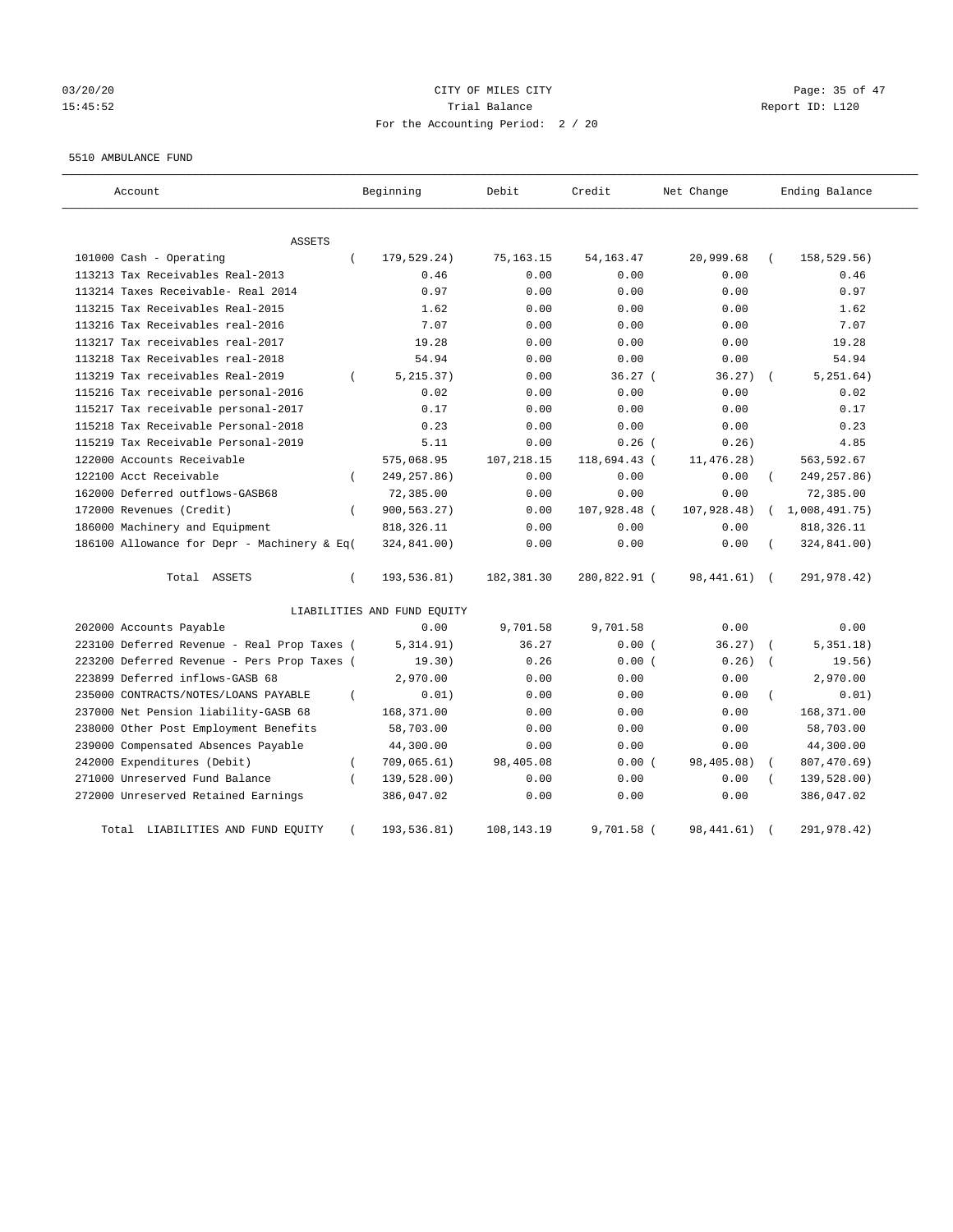# 03/20/20 Page: 36 of 47 15:45:52 Trial Balance Report ID: L120 For the Accounting Period: 2 / 20

#### 5610 AIRPORT OPERATING

| Account                                      | Beginning                   | Debit      | Credit       | Net Change  | Ending Balance            |
|----------------------------------------------|-----------------------------|------------|--------------|-------------|---------------------------|
| ASSETS                                       |                             |            |              |             |                           |
| 101000 Cash - Operating                      | 150,867.55                  | 97,021.32  | 81,229.29    | 15,792.03   | 166,659.58                |
| 102117 Airport Improvement                   | 71,214.17                   | 0.00       | 0.00         | 0.00        | 71,214.17                 |
| 102230 Cash - Surplus/Credit Card Acct       | 100.00                      | 10,078.11  | 10,078.11    | 0.00        | 100.00                    |
| 103000 Petty Cash                            | 100.00                      | 0.00       | 0.00         | 0.00        | 100.00                    |
| 113213 Tax Receivables Real-2013             | 0.65                        | 0.00       | 0.00         | 0.00        | 0.65                      |
| 113214 Taxes Receivable- Real 2014           | 1.48                        | 0.00       | 0.00         | 0.00        | 1.48                      |
| 113215 Tax Receivables Real-2015             | 2.46                        | 0.00       | 0.00         | 0.00        | 2.46                      |
| 113216 Tax Receivables real-2016             | 10.58                       | 0.00       | 0.00         | 0.00        | 10.58                     |
| 113217 Tax receivables real-2017             | 28.89                       | 0.00       | 0.00         | 0.00        | 28.89                     |
| 113218 Tax Receivables real-2018             | 83.33                       | 0.00       | 0.00         | 0.00        | 83.33                     |
| 113219 Tax receivables Real-2019<br>$\left($ | 7,823.62)                   | 0.00       | $54.41$ (    | 54.41)      | 7,878.03)                 |
| 115216 Tax receivable personal-2016          | 0.06                        | 0.00       | 0.00         | 0.00        | 0.06                      |
| 115217 Tax receivable personal-2017          | 0.28                        | 0.00       | 0.00         | 0.00        | 0.28                      |
| 115218 Tax Receivable Personal-2018          | 0.35                        | 0.00       | 0.00         | 0.00        | 0.35                      |
| 115219 Tax Receivable Personal-2019          | 7.66                        | 0.00       | 0.39(        | 0.39)       | 7.27                      |
| 122000 Accounts Receivable                   | 16,718.25                   | 0.00       | 16,718.25 (  | 16, 718.25) | 0.00                      |
| 141000 Prepaid Expense                       | 4,875.00                    | 0.00       | 0.00         | 0.00        | 4,875.00                  |
| 162000 Deferred outflows-GASB68              | 26,811.00                   | 0.00       | 0.00         | 0.00        | 26,811.00                 |
| 172000 Revenues (Credit)<br>$\left($         | 406, 469. 63)               | 435.00     | 80,738.07 (  | 80,303.07)  | 486,772.70)               |
| 181000 Land                                  | 19,983.00                   | 0.00       | 0.00         | 0.00        | 19,983.00                 |
| 182000 Buildings                             | 677,537.00                  | 0.00       | 0.00         | 0.00        | 677,537.00                |
| 182100 Allowance for Depr - Buildings (Cre(  | 389,758.00)                 | 0.00       | 0.00         | 0.00        | 389,758.00)               |
| 184000 Improvements Other Than Buildings     | 13,017,833.11               | 0.00       | 0.00         | 0.00        | 13,017,833.11             |
| 184100 Allowance for Depr - Imp Other Than(  | 3,401,665.00)               | 0.00       | 0.00         | 0.00        | 3,401,665.00)<br>$\left($ |
| 186000 Machinery and Equipment               | 1,001,946.58                | 0.00       | 0.00         | 0.00        | 1,001,946.58              |
| 186100 Allowance for Depr - Machinery & Eq(  | 510, 395.00)                | 0.00       | 0.00         | 0.00        | 510, 395.00)              |
| 188000 Const. Work in Progress-NE Wtr Line   | 75,246.00                   | 0.00       | 0.00         | 0.00        | 75,246.00                 |
| Total ASSETS                                 | 10, 347, 256. 15            | 107,534.43 | 188,818.52 ( | 81,284.09)  | 10,265,972.06             |
|                                              | LIABILITIES AND FUND EQUITY |            |              |             |                           |
| 202000 Accounts Payable                      | 0.00                        | 67, 262.22 | 67, 262.22   | 0.00        | 0.00                      |
| 223100 Deferred Revenue - Real Prop Taxes (  | 7,972.94)                   | 54.41      | 0.00(        | 54.41)      | 8,027.35)<br>$\sqrt{2}$   |
| 223200 Deferred Revenue - Pers Prop Taxes (  | 28.96)                      | 0.39       | 0.00(        | 0.39)       | 29.35)                    |
| 223899 Deferred inflows-GASB 68              | 18,663.00                   | 0.00       | 0.00         | 0.00        | 18,663.00                 |
| 235160 LTrm Pay/MT Aeronautics (2)           | 101,718.00                  | 0.00       | 0.00         | 0.00        | 101,718.00                |
| 237000 Net Pension liability-GASB 68         | 117,719.00                  | 0.00       | 0.00         | 0.00        | 117,719.00                |
| 238000 Other Post Employment Benefits        | 19,568.00                   | 0.00       | 0.00         | 0.00        | 19,568.00                 |
| 239000 Compensated Absences Payable          | 13,447.00                   | 0.00       | 0.00         | 0.00        | 13,447.00                 |
| 242000 Expenditures (Debit)<br>$\left($      | 378, 292. 26)               | 81,229.29  | 0.00(        | 81,229.29)  | 459,521.55)               |
| 250600 Reserve for Replacement & Depreciat   | 18,913.67                   | 0.00       | 0.00         | 0.00        | 18,913.67                 |
| 271000 Unreserved Fund Balance<br>$\left($   | 90,992.00)                  | 0.00       | 0.00         | 0.00        | 90,992.00)                |
| 272000 Unreserved Retained Earnings          | 10,534,513.64               | 0.00       | 0.00         | 0.00        | 10,534,513.64             |
| Total LIABILITIES AND FUND EQUITY            | 10, 347, 256. 15            | 148,546.31 | 67,262.22 (  | 81,284.09)  | 10,265,972.06             |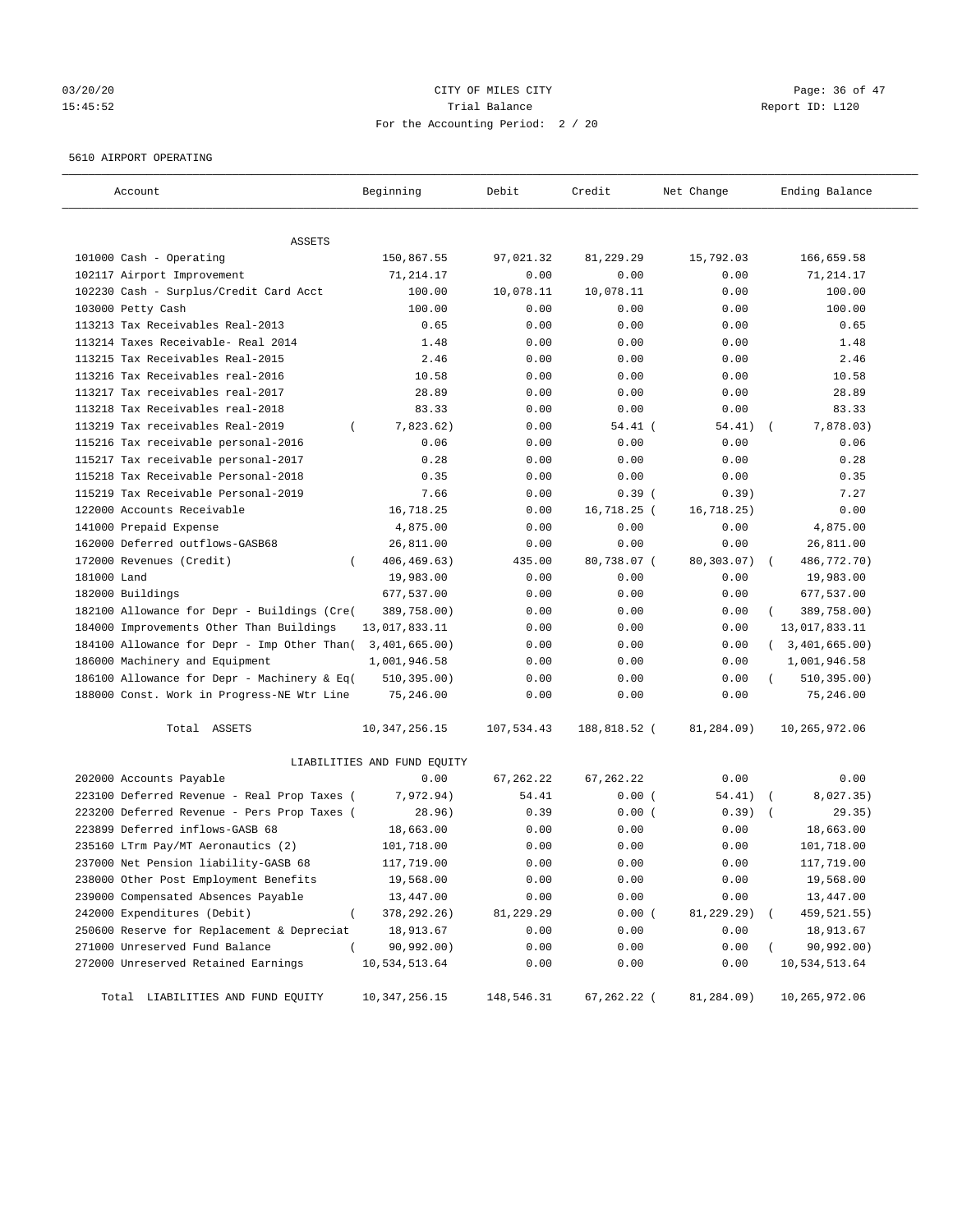# 03/20/20 Page: 37 of 47 15:45:52 Trial Balance Trial Balance Report ID: L120 For the Accounting Period: 2 / 20

#### 6040 PUBLIC WORKS

| Account                              |          | Beginning                   | Debit      | Credit       | Net Change     | Ending Balance |
|--------------------------------------|----------|-----------------------------|------------|--------------|----------------|----------------|
| ASSETS                               |          |                             |            |              |                |                |
| 101000 Cash - Operating              |          | 13,075.19                   | 4,000.00   | 14,158.59 (  | 10, 158.59)    | 2,916.60       |
| 172000 Revenues (Credit)             | $\left($ | 104,720.04)                 | 0.00       | $4,000.00$ ( | 4,000.00       | 108,720.04)    |
|                                      |          |                             |            |              |                |                |
| Total ASSETS                         |          | 91,644.85)                  | 4,000.00   | 18,158.59 (  | $14, 158.59$ ( | 105,803.44)    |
|                                      |          |                             |            |              |                |                |
|                                      |          | LIABILITIES AND FUND EQUITY |            |              |                |                |
| 202000 Accounts Payable              |          | 0.00                        | 1,126.88   | 1,126.88     | 0.00           | 0.00           |
| 239000 Compensated Absences Payable  |          | 6,997.00                    | 0.00       | 0.00         | 0.00           | 6,997.00       |
| 242000 Expenditures (Debit)          |          | 111,331.52)                 | 14, 158.59 | 0.00(        | 14, 158.59)    | 125, 490.11)   |
| 271000 Unreserved Fund Balance       |          | 84,045.78)                  | 0.00       | 0.00         | 0.00           | 84,045.78)     |
| 272000 Unreserved Retained Earnings  |          | 96,735.45                   | 0.00       | 0.00         | 0.00           | 96,735.45      |
| LIABILITIES AND FUND EQUITY<br>Total |          | 91,644.85)                  | 15,285.47  | 1,126.88 (   | 14, 158.59)    | 105,803.44)    |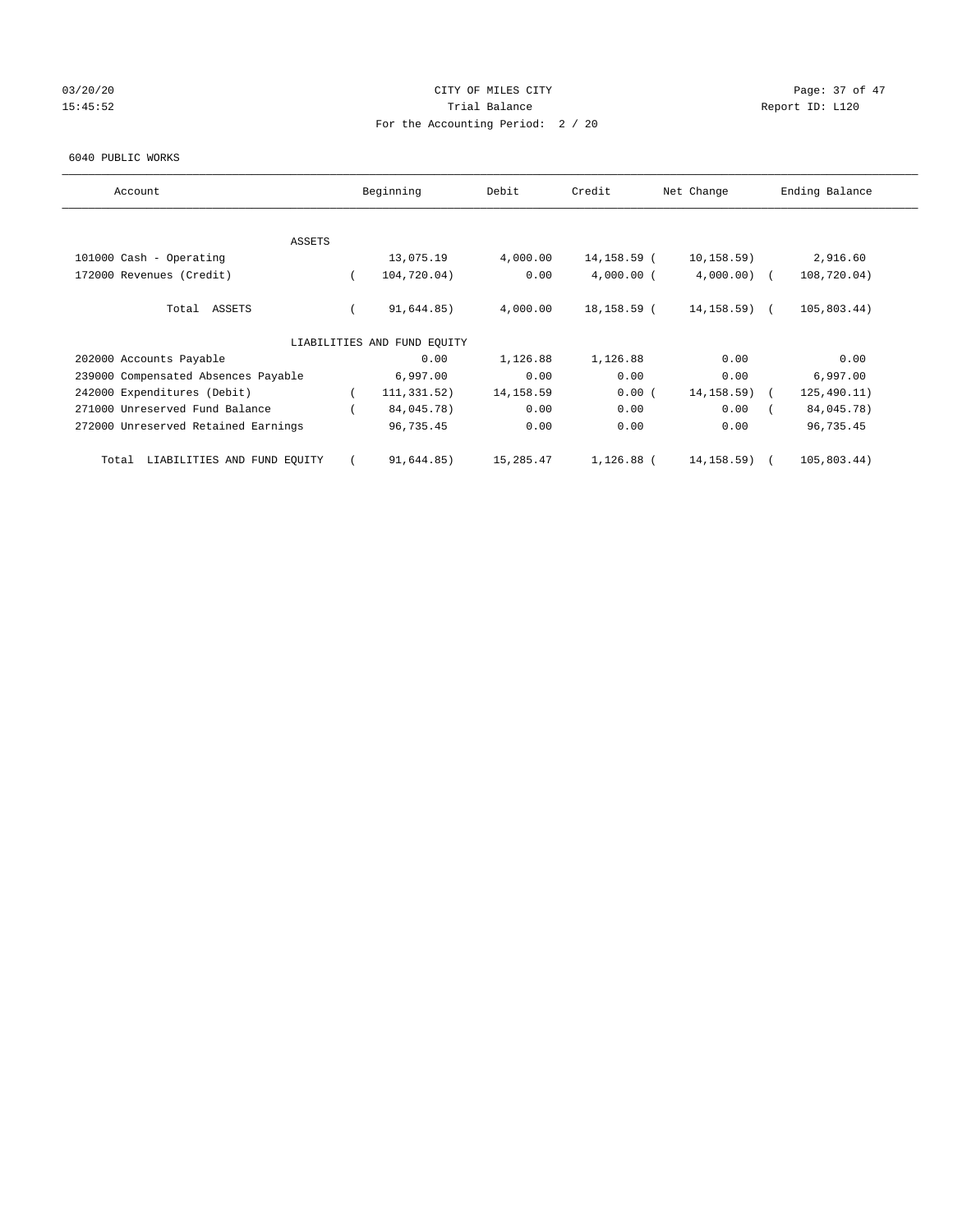# 03/20/20 Page: 38 of 47 15:45:52 Report ID: L120 For the Accounting Period: 2 / 20

#### 7370 TBID

| Account                     | Beginning                   |      | Debit     | Credit    | Net Change | Ending Balance |
|-----------------------------|-----------------------------|------|-----------|-----------|------------|----------------|
|                             |                             |      |           |           |            |                |
|                             | ASSETS                      |      |           |           |            |                |
| 101000 Cash - Operating     |                             | 0.00 | 18,140.00 | 18,140.00 | 0.00       | 0.00           |
|                             |                             |      |           |           |            |                |
| Total ASSETS                |                             | 0.00 | 18,140.00 | 18,140.00 | 0.00       | 0.00           |
|                             | LIABILITIES AND FUND EQUITY |      |           |           |            |                |
|                             |                             |      |           |           |            |                |
| 202000 Accounts Payable     |                             | 0.00 | 18,140.00 | 18,140.00 | 0.00       | 0.00           |
| 212500 Due to Others        |                             | 0.00 | 18,140.00 | 18,140.00 | 0.00       | 0.00           |
| Total                       |                             |      |           |           | 0.00       | 0.00           |
| LIABILITIES AND FUND EQUITY |                             | 0.00 | 36,280.00 | 36,280.00 |            |                |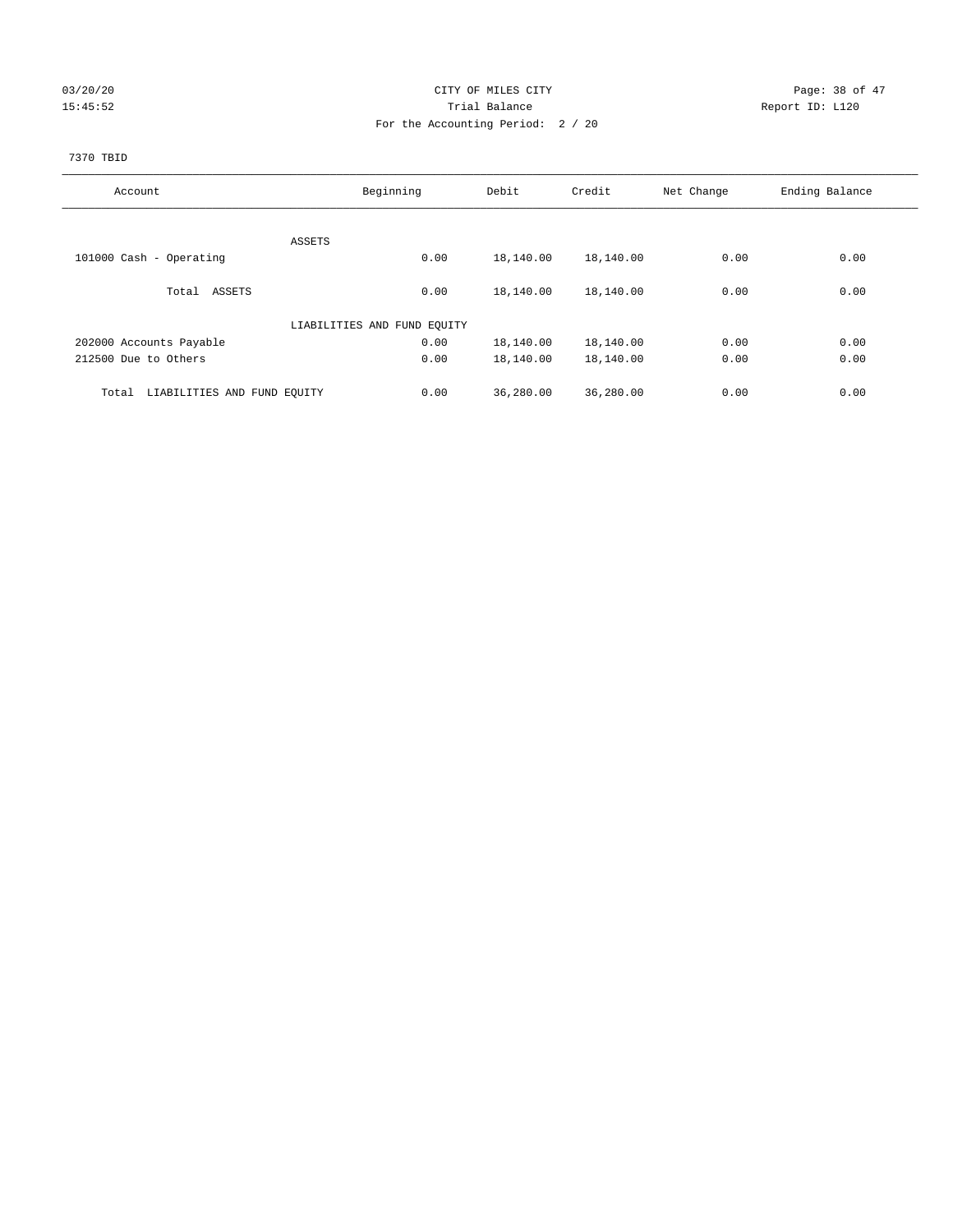# 03/20/20 **CITY OF MILES CITY CONSUMING THE CONSUMING PAGE:** 39 of 47 15:45:52 Trial Balance Report ID: L120 For the Accounting Period: 2 / 20

7458 Court Technology Surcharge

| Account                                   | Beginning                   | Debit | Credit | Net Change | Ending Balance |
|-------------------------------------------|-----------------------------|-------|--------|------------|----------------|
|                                           |                             |       |        |            |                |
|                                           | ASSETS                      |       |        |            |                |
| 101000 Cash - Operating                   | 1,665.64                    | 0.00  | 0.00   | 0.00       | 1,665.64       |
|                                           |                             |       |        |            |                |
| Total ASSETS                              | 1,665.64                    | 0.00  | 0.00   | 0.00       | 1,665.64       |
|                                           |                             |       |        |            |                |
|                                           | LIABILITIES AND FUND EQUITY |       |        |            |                |
| 212000 Due to Government                  | 395.00)                     | 0.00  | 0.00   | 0.00       | 395.00)        |
| 212200 Due to Federal, Soc Sec & Medicare | 2,060.64                    | 0.00  | 0.00   | 0.00       | 2,060.64       |
|                                           |                             |       |        |            |                |
|                                           |                             |       |        |            |                |
| LIABILITIES AND FUND EQUITY<br>Total      | 1,665.64                    | 0.00  | 0.00   | 0.00       | 1,665.64       |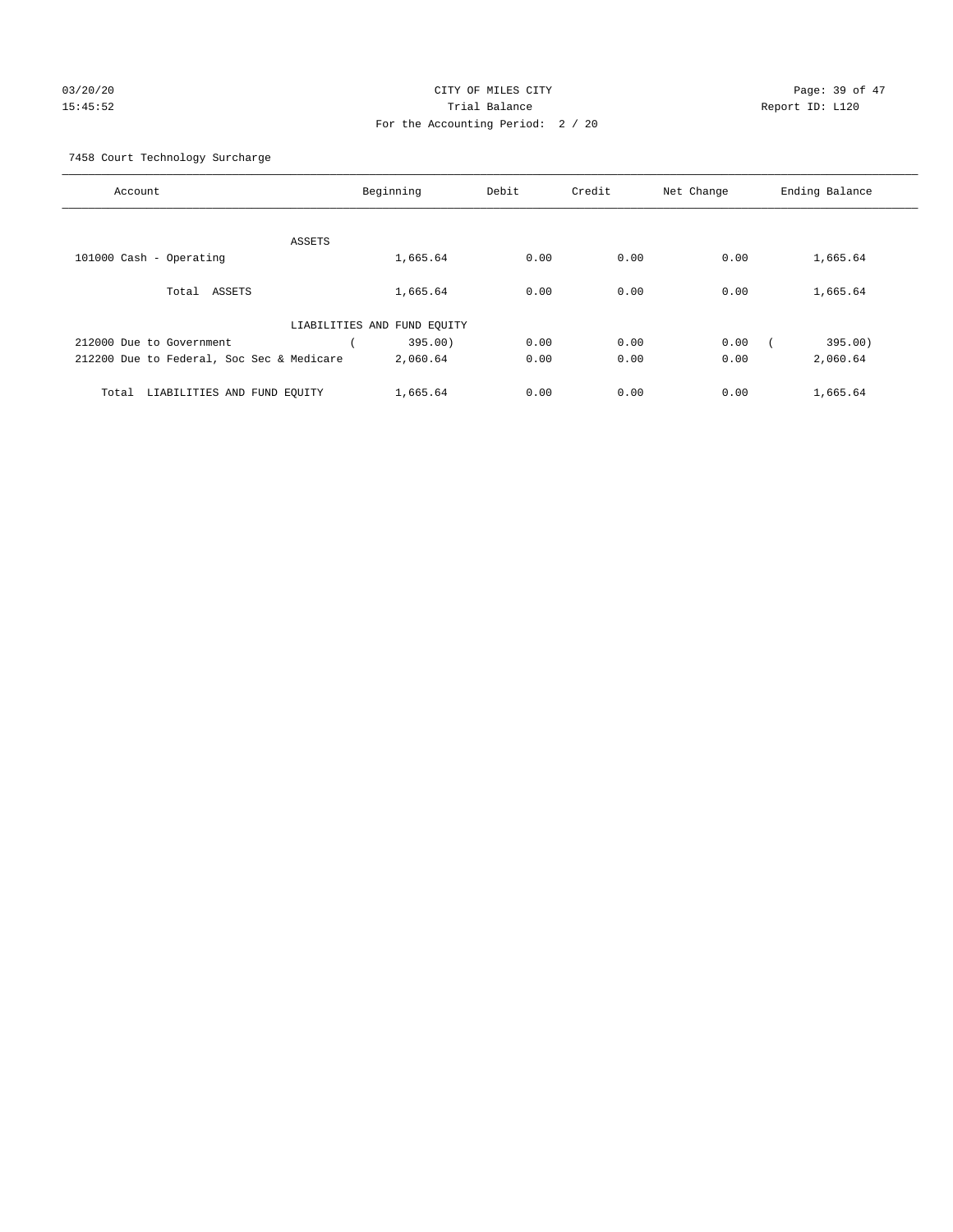# 03/20/20 Page: 40 of 47 15:45:52 Trial Balance Report ID: L120 For the Accounting Period: 2 / 20

7467 Law Enforcement Academy Surcharge

| Account                                   | Beginning                   | Debit  | Credit | Net Change | Ending Balance |
|-------------------------------------------|-----------------------------|--------|--------|------------|----------------|
| ASSETS                                    |                             |        |        |            |                |
| 101000 Cash - Operating                   | 938.62                      | 412.88 | 0.00   | 412.88     | 1,351.50       |
| Total ASSETS                              | 938.62                      | 412.88 | 0.00   | 412.88     | 1,351.50       |
|                                           | LIABILITIES AND FUND EQUITY |        |        |            |                |
| 212200 Due to Federal, Soc Sec & Medicare | 938.62                      | 0.00   | 412.88 | 412.88     | 1,351.50       |
| LIABILITIES AND FUND EQUITY<br>Total      | 938.62                      | 0.00   | 412.88 | 412.88     | 1,351.50       |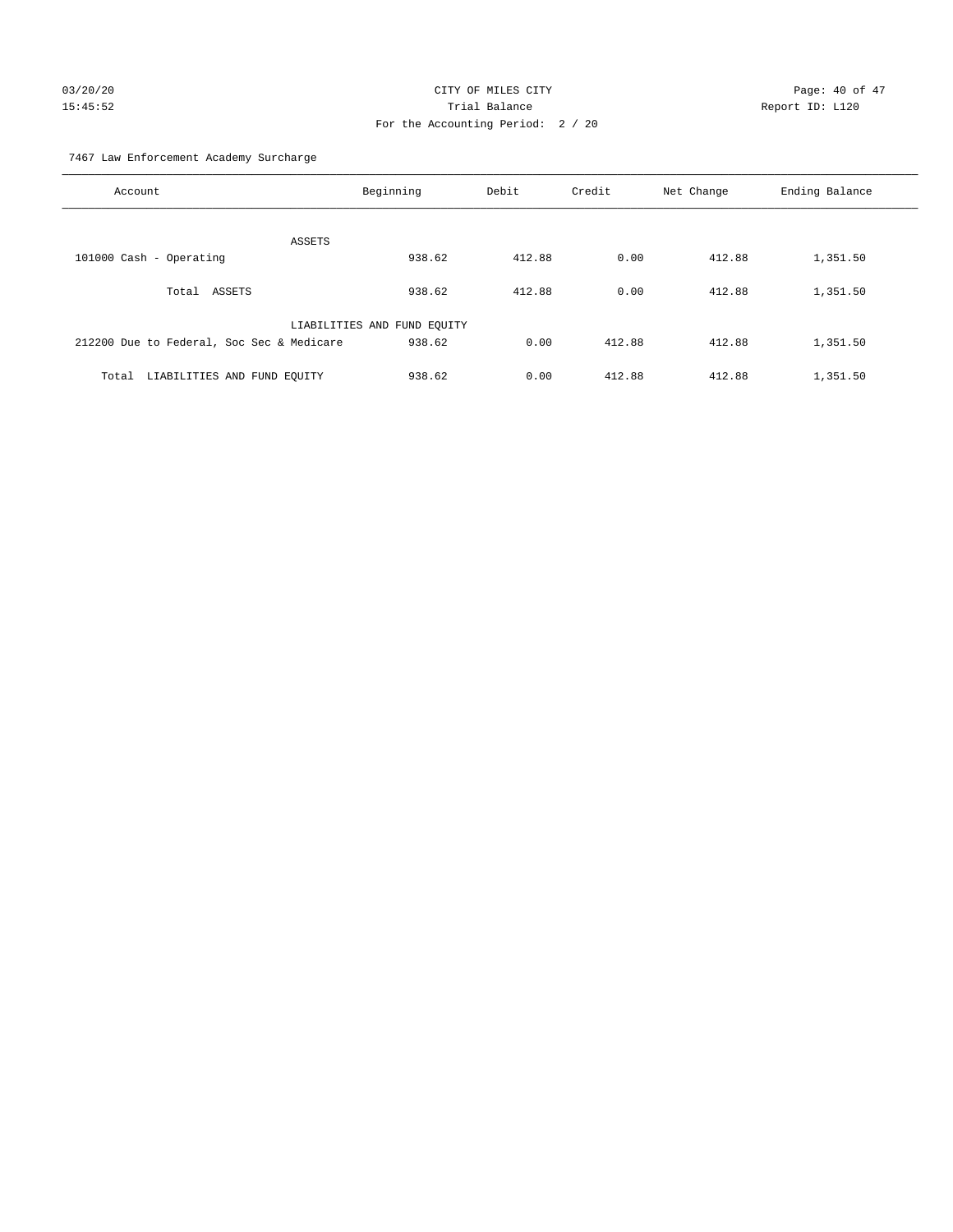#### 7471 CIVIL LEGAL ASSIST/VICTIM DOM VIOLENCE PROG

| Account                              | Beginning                   | Debit    | Credit   | Net Change | Ending Balance |
|--------------------------------------|-----------------------------|----------|----------|------------|----------------|
| <b>ASSETS</b>                        |                             |          |          |            |                |
| 101000 Cash - Operating              | 1,250.40                    | 1,179.09 | 0.00     | 1,179.09   | 2,429.49       |
| ASSETS<br>Total                      | 1,250.40                    | 1,179.09 | 0.00     | 1,179.09   | 2,429.49       |
|                                      | LIABILITIES AND FUND EQUITY |          |          |            |                |
| 212500 Due to Others                 | 1,250.40                    | 0.00     | 1,179.09 | 1,179.09   | 2,429.49       |
| LIABILITIES AND FUND EQUITY<br>Total | 1,250.40                    | 0.00     | 1,179.09 | 1,179.09   | 2,429.49       |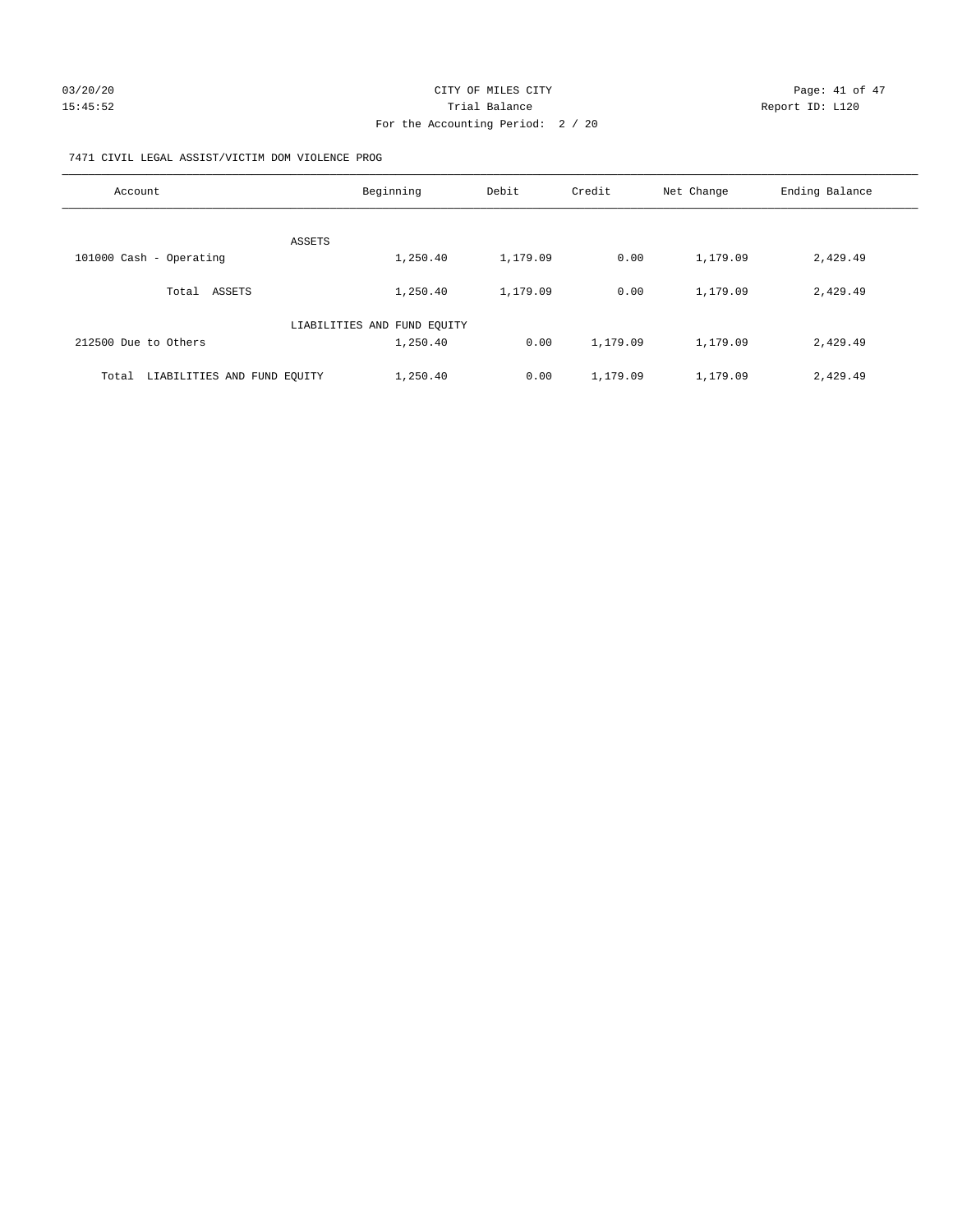# 03/20/20 Page: 42 of 47 15:45:52 Trial Balance Trial Balance Report ID: L120 For the Accounting Period: 2 / 20

7910 PAYROLL FUND

| Account                                   | Beginning                   | Debit       | Credit      | Net Change | Ending Balance |
|-------------------------------------------|-----------------------------|-------------|-------------|------------|----------------|
|                                           |                             |             |             |            |                |
| <b>ASSETS</b><br>101000 Cash - Operating  | 100,463.76                  | 499,801.33  | 481,187.27  | 18,614.06  | 119,077.82     |
| Total ASSETS                              | 100,463.76                  | 499,801.33  | 481,187.27  | 18,614.06  | 119,077.82     |
|                                           | LIABILITIES AND FUND EQUITY |             |             |            |                |
| 201000 Warrants Payable                   | 82, 413. 42                 | 92,646.18   | 93, 975.85  | 1,329.67   | 83,743.09      |
| 212200 Due to Federal, Soc Sec & Medicare | 0.00                        | 61,581.35   | 61,581.35   | 0.00       | 0.00           |
| 212202 Due to State Unemployment          | 567.38                      | 0.00        | 531.87      | 531.87     | 1,099.25       |
| 212203 Due to Worker's Compensation       | 17,532.27                   | 0.00        | 16,752.57   | 16,752.57  | 34, 284.84     |
| 212204 Due to State Income Tax            | 0.00                        | 15,197.00   | 15,197.00   | 0.00       | 0.00           |
| 212205 Due to MPORS-GABA                  | 0.00                        | 14,702.13   | 14,702.13   | 0.00       | 0.00           |
| 212207 Due to AFLAC, AFLAC PRETAX         | 0.00                        | 789.64      | 789.64      | 0.00       | 0.00           |
| 212208 Due to Health Ins, Dental, Vision  | 72.40                       | 73,571.65   | 73,571.60 ( | 0.05)      | 72.35          |
| 212209 Due to PERS Retirement             | 0.00                        | 33, 233. 15 | 33, 233. 15 | 0.00       | 0.00           |
| 212210 Due to FURS-GABA Retirement        | 121.71)                     | 17,000.19   | 17,000.19   | 0.00       | 121.71)        |
| 212212 Due to City of Miles City          | 0.00                        | 200.00      | 200.00      | 0.00       | 0.00           |
| Total LIABILITIES AND FUND EQUITY         | 100,463.76                  | 308,921.29  | 327, 535.35 | 18,614.06  | 119,077.82     |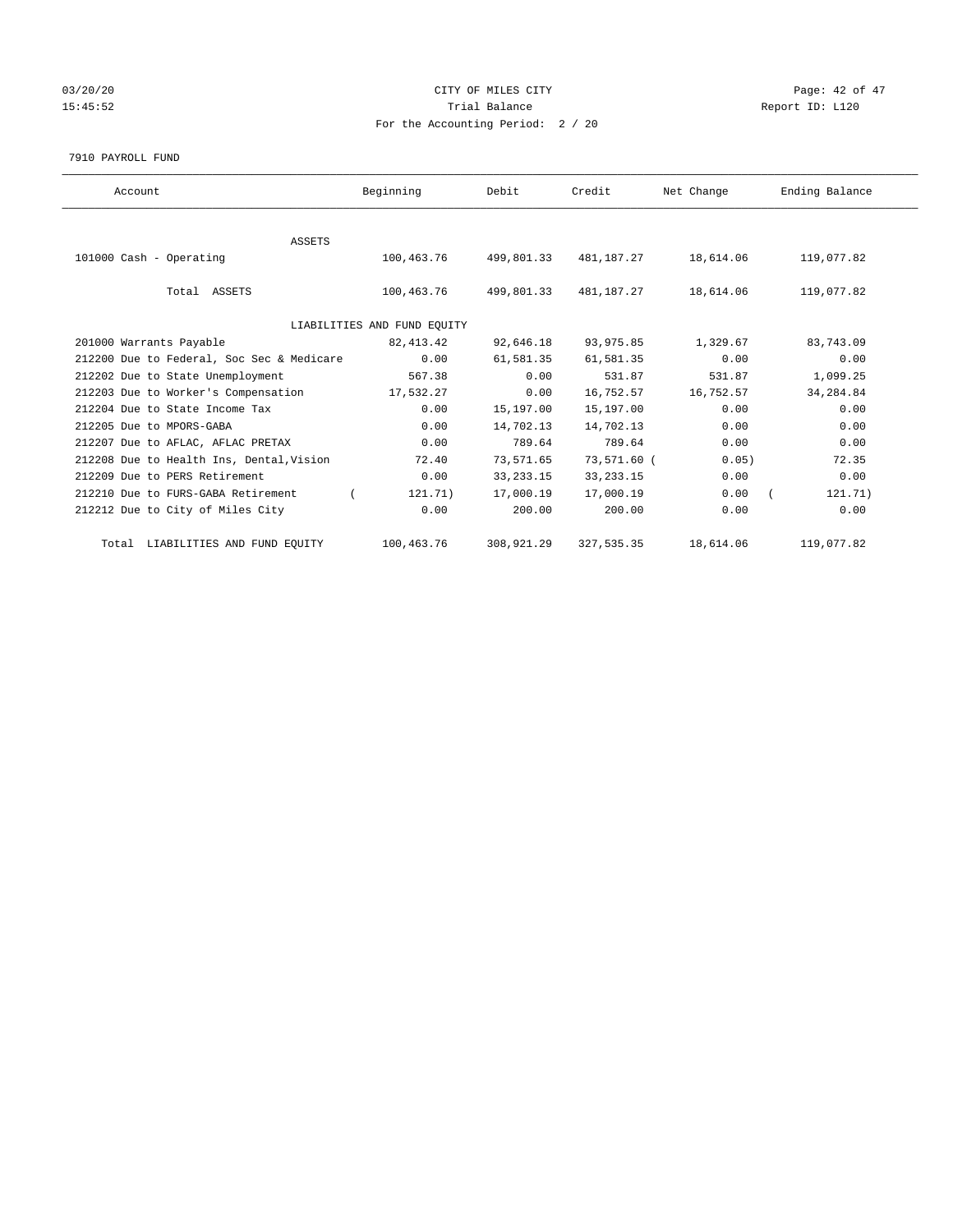| 03/20/20 |  |
|----------|--|
| 15:45:52 |  |

# CITY OF MILES CITY Page: 43 of 47<br>Trial Balance Report ID: L120 15:45:52 Trial Balance Report ID: L120 For the Accounting Period: 2 / 20

#### 7930 CLAIMS FUND

| Account                              | Beginning                   | Debit        | Credit       | Net Change | Ending Balance |
|--------------------------------------|-----------------------------|--------------|--------------|------------|----------------|
| <b>ASSETS</b>                        |                             |              |              |            |                |
| 101000 Cash - Operating              | 234,488.55                  | 314,662.43   | 381,217.26 ( | 66,554.83) | 167,933.72     |
| ASSETS<br>Total                      | 234,488.55                  | 314,662.43   | 381,217.26 ( | 66,554.83) | 167,933.72     |
|                                      | LIABILITIES AND FUND EQUITY |              |              |            |                |
| 201000 Warrants Payable              | 234,488.55                  | 381, 217, 26 | 314,662.43 ( | 66,554.83) | 167,933.72     |
| LIABILITIES AND FUND EQUITY<br>Total | 234,488.55                  | 381, 217.26  | 314,662.43 ( | 66,554.83) | 167,933.72     |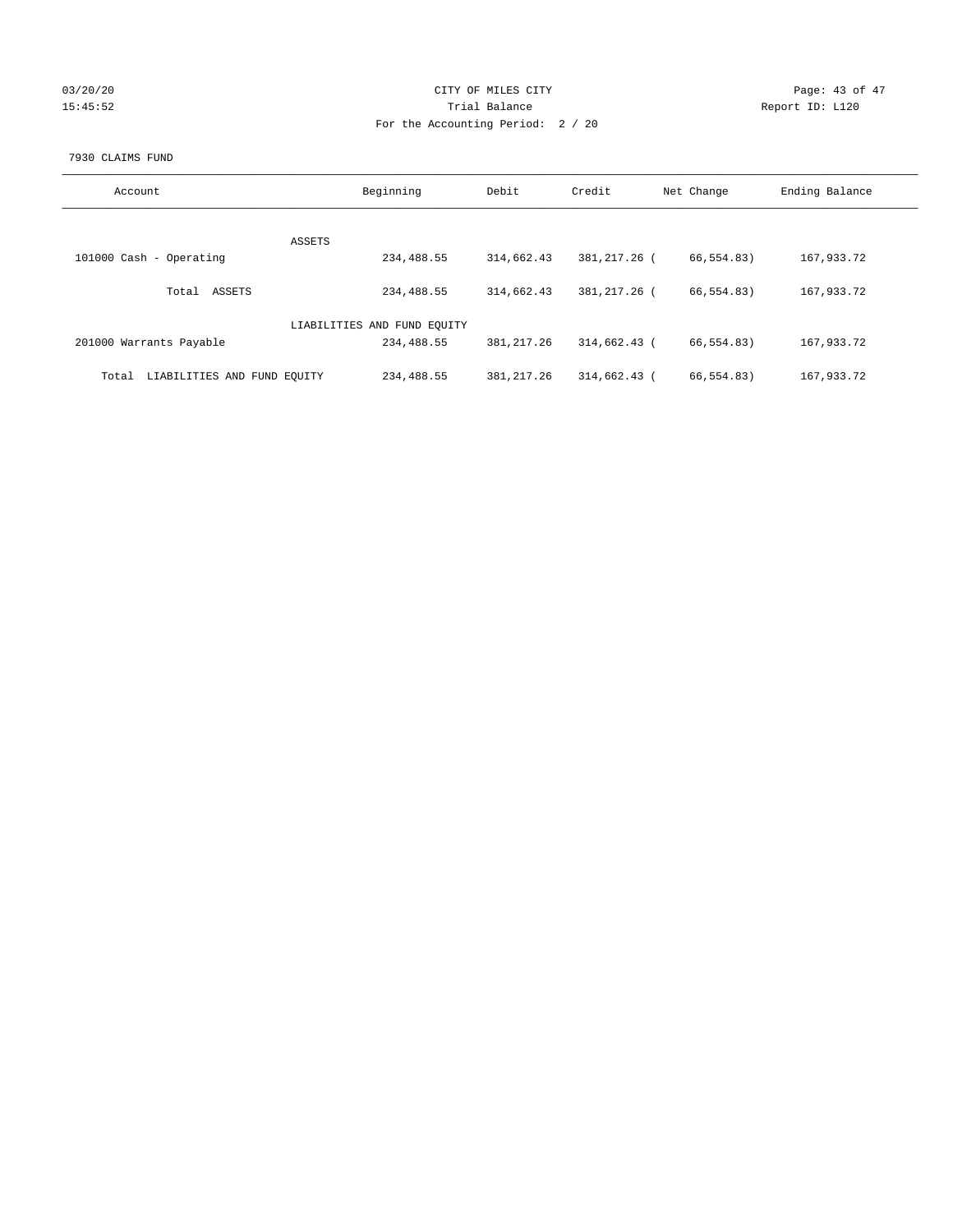# 03/20/20 Page: 44 of 47 15:45:52 Trial Balance Report ID: L120 For the Accounting Period: 2 / 20

7980 CUSTER CO WATER & SEWER DISTRICT

| Account                                 | Beginning                   | Debit     | Credit    | Net Change | Ending Balance |
|-----------------------------------------|-----------------------------|-----------|-----------|------------|----------------|
|                                         |                             |           |           |            |                |
| ASSETS                                  |                             |           |           |            |                |
| 101000 Cash - Operating                 | 0.00                        | 13,676.89 | 13,676.89 | 0.00       | 0.00           |
| 122000 Accounts Receivable              | 15,563.05                   | 13,962.68 | 13,703.92 | 258.76     | 15,821.81      |
| Total ASSETS                            | 15,563.05                   | 27,639.57 | 27,380.81 | 258.76     | 15,821.81      |
|                                         | LIABILITIES AND FUND EQUITY |           |           |            |                |
| 202000 Accounts Payable                 | 0.00                        | 13,676.89 | 13,676.89 | 0.00       | 0.00           |
| 211020 Due to Custer Water & Sewer Dist | 15,563.05                   | 13,703.92 | 13,962.68 | 258.76     | 15,821.81      |
| LIABILITIES AND FUND EQUITY<br>Total    | 15,563.05                   | 27,380.81 | 27,639.57 | 258.76     | 15,821.81      |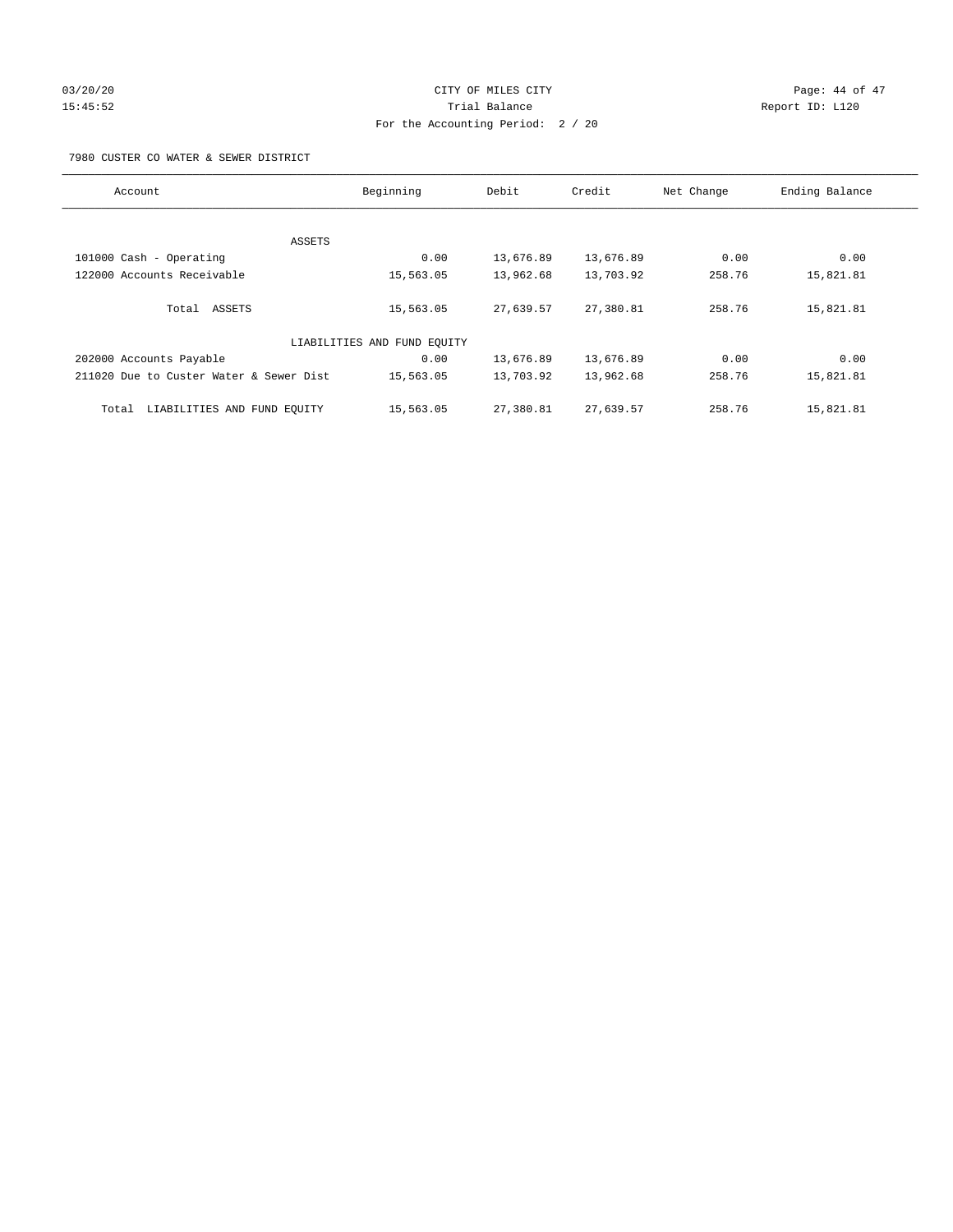# 03/20/20 **Page: 45 of 47** CITY OF MILES CITY **CITY** CHILES CITY 15:45:52 Trial Balance Report ID: L120 For the Accounting Period: 2 / 20

7981 Interest Clearing

| Account                              | Beginning                   | Debit      | Credit     | Net Change | Ending Balance |
|--------------------------------------|-----------------------------|------------|------------|------------|----------------|
|                                      | ASSETS                      |            |            |            |                |
| 101000 Cash - Operating              | 18,005.93                   | 15, 313.87 | 0.00       | 15, 313.87 | 33,319.80      |
| Total ASSETS                         | 18,005.93                   | 15, 313.87 | 0.00       | 15, 313.87 | 33,319.80      |
|                                      | LIABILITIES AND FUND EQUITY |            |            |            |                |
| 212500 Due to Others                 | 18,005.93                   | 0.00       | 15, 313.87 | 15, 313.87 | 33,319.80      |
| LIABILITIES AND FUND EQUITY<br>Total | 18,005.93                   | 0.00       | 15, 313.87 | 15, 313.87 | 33,319.80      |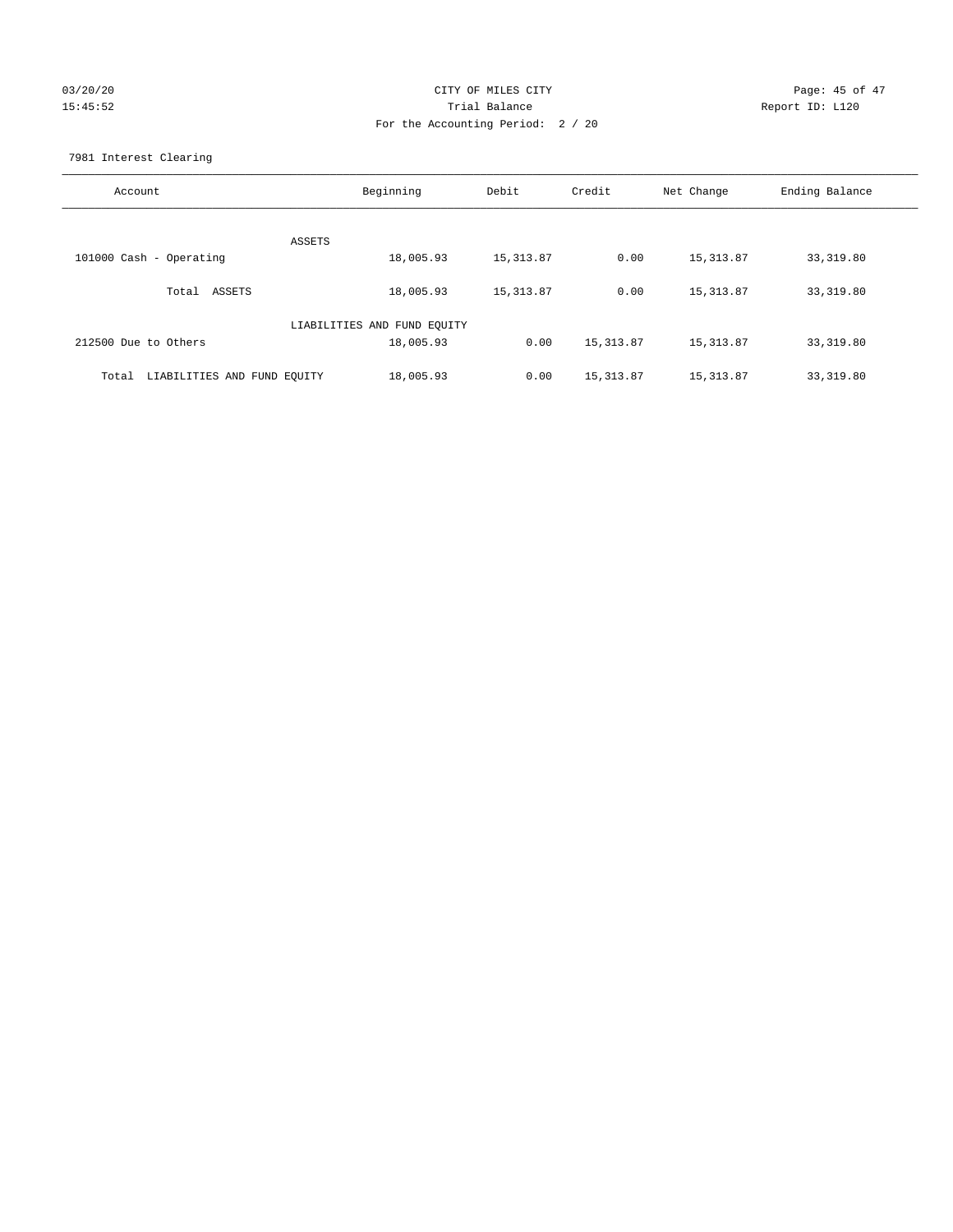# 03/20/20 **Page: 46 of 47** CITY OF MILES CITY **Page: 46 of 47** 15:45:52 Trial Balance Trial Balance Report ID: L120 For the Accounting Period: 2 / 20

#### 9000 GENERAL FIXED ASSETS GROUP OF ACCOUNTS FUND

| Account                                                    | Beginning                   | Debit | Credit | Net Change | Ending Balance  |
|------------------------------------------------------------|-----------------------------|-------|--------|------------|-----------------|
| ASSETS                                                     |                             |       |        |            |                 |
| 181000 Land                                                | 526,599.00                  | 0.00  | 0.00   | 0.00       | 526,599.00      |
| 182000 Buildings                                           | 1,986,836.00                | 0.00  | 0.00   | 0.00       | 1,986,836.00    |
| 182100 Allowance for Depr - Buildings (Cre(                | 684,991.00)                 | 0.00  | 0.00   | 0.00       | 684,991.00)     |
| 186000 Machinery and Equipment                             | 3,038,732.00                | 0.00  | 0.00   | 0.00       | 3,038,732.00    |
| 186100 Allowance for Depr - Machinery & Eq(                | 1,463,750.00)               | 0.00  | 0.00   | 0.00       | 1,463,750.00)   |
| 187000 Infrastructure                                      | 33,670,108.00               | 0.00  | 0.00   | 0.00       | 33,670,108.00   |
| 187100 Allowance For Depreciation - Infras( 16,321,771.00) |                             | 0.00  | 0.00   | 0.00       | 16,321,771.00)  |
| Total ASSETS                                               | 20,751,763.00               | 0.00  | 0.00   | 0.00       | 20, 751, 763.00 |
|                                                            | LIABILITIES AND FUND EQUITY |       |        |            |                 |
| 280000 INVESTMENT IN GENERAL FIXED ASSETS                  | 20,751,763.00               | 0.00  | 0.00   | 0.00       | 20, 751, 763.00 |
| LIABILITIES AND FUND EQUITY<br>Total                       | 20,751,763.00               | 0.00  | 0.00   | 0.00       | 20, 751, 763.00 |